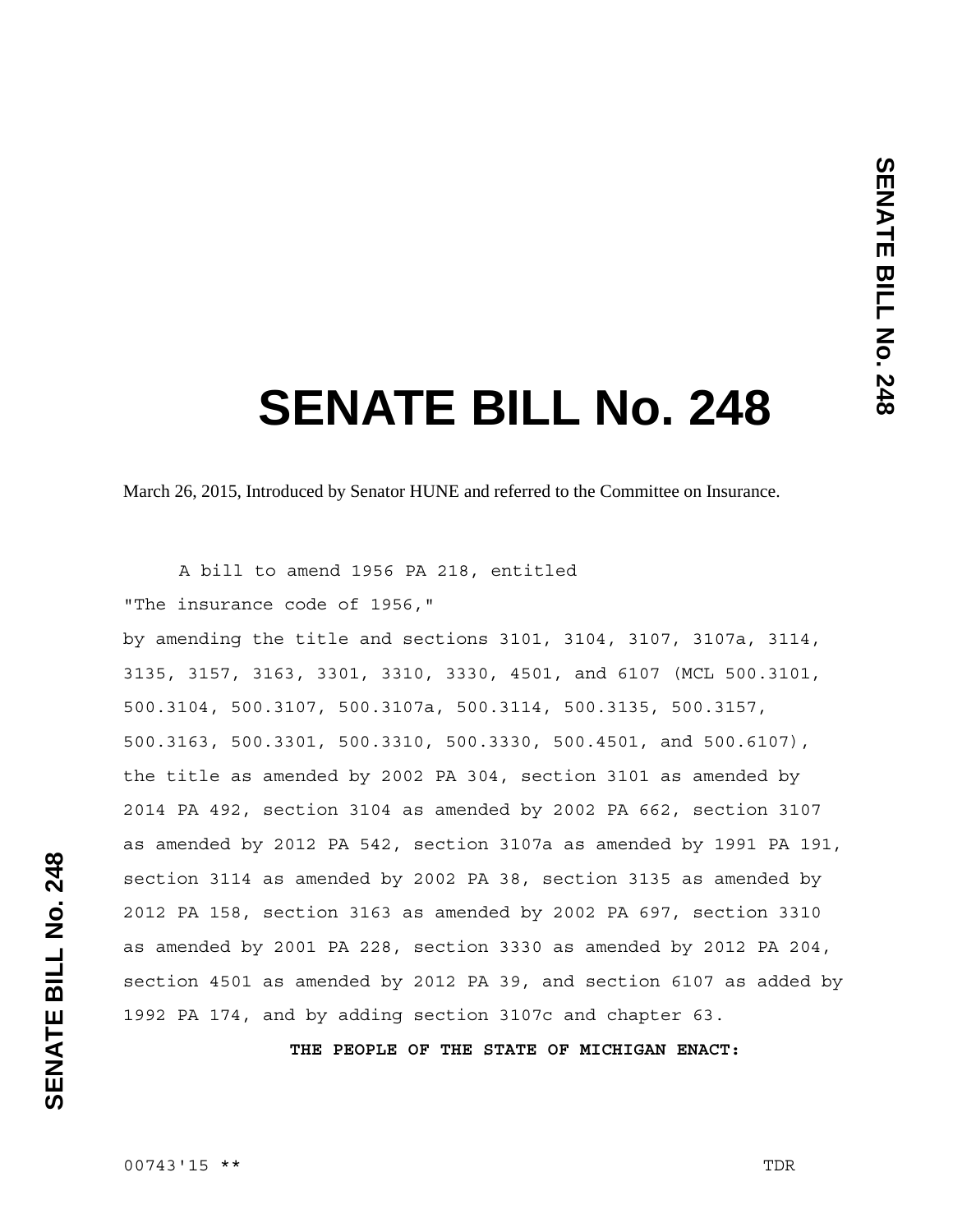TITLE

An act to revise, consolidate, and classify the laws relating to the insurance and surety business; to regulate the incorporation or formation of domestic insurance and surety companies and associations and **OTHER CORPORATIONS TO PROVIDE BENEFITS UNDER THIS 6 ACT AND** the admission of foreign and alien companies and associations; to provide their rights, powers, and immunities and to prescribe the conditions on which companies**,** and associations**, 9 AND OTHER CORPORATIONS** organized, existing, or authorized under this act may exercise their powers; to provide the rights, powers, and immunities and to prescribe the conditions on which other persons, firms, corporations, associations, risk retention groups, and purchasing groups engaged in an insurance or surety business may exercise their powers; to provide for the imposition of a privilege fee on domestic insurance companies and associations**;** and **the state accident fund;** to provide for the imposition of a tax on the business of foreign and alien companies and associations; to provide for the imposition of a tax on risk retention groups and purchasing groups; to provide for the imposition of a tax on the business of surplus line agents; to provide for the imposition of regulatory fees on certain insurers; to provide for assessment fees on certain health maintenance organizations; to modify tort liability arising out of certain accidents; to provide for limited actions with respect to that modified tort liability and to prescribe certain procedures for maintaining those actions; to require security for losses arising out of certain accidents; to provide for the continued availability and affordability of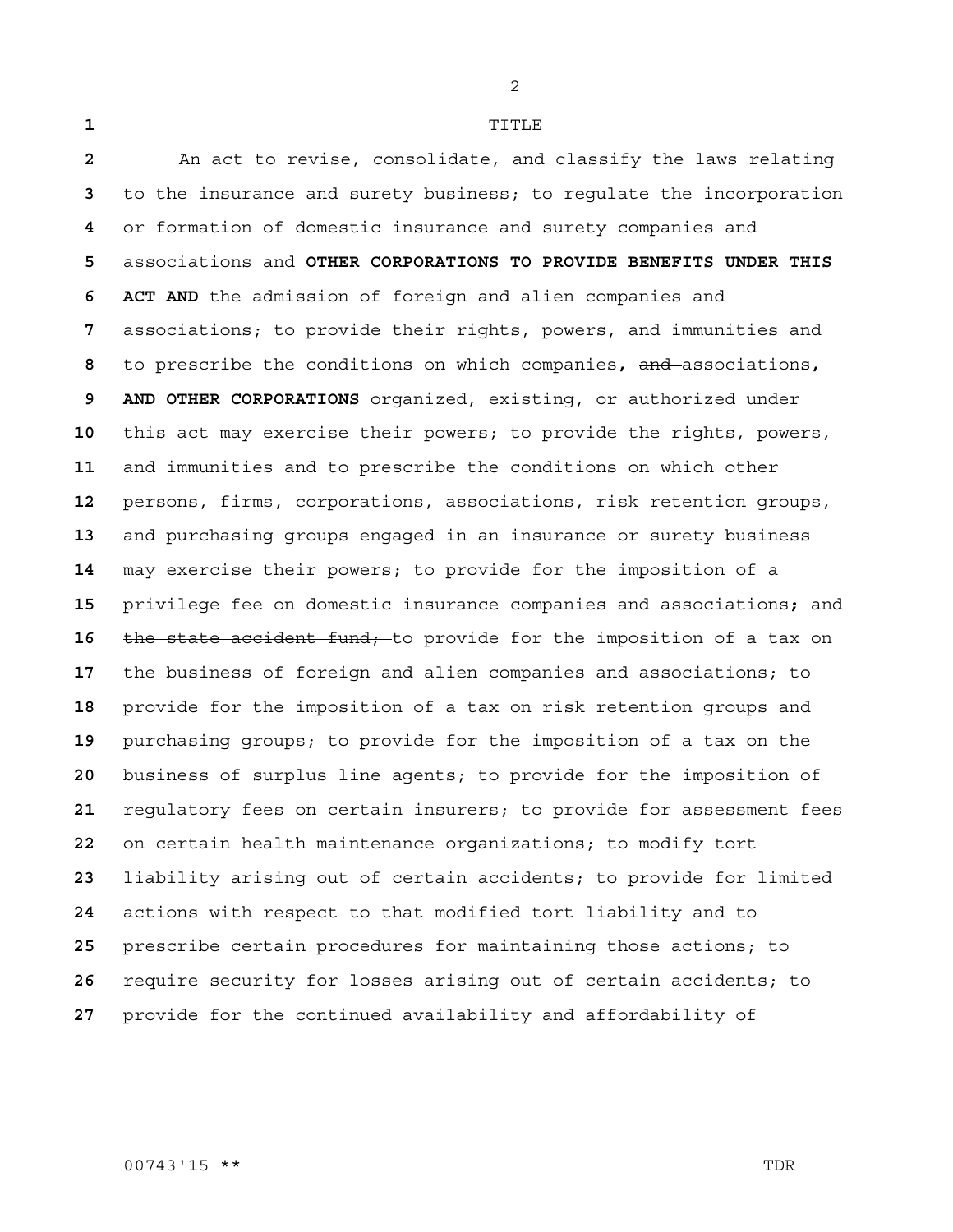automobile insurance and homeowners insurance in this state and to facilitate the purchase of that insurance by all residents of this state at fair and reasonable rates; to provide for certain reporting with respect to insurance and with respect to certain claims against uninsured or self-insured persons; to prescribe duties for certain state departments and officers with respect to that reporting; to provide for certain assessments; to establish and continue certain state insurance funds; to modify and clarify the status, rights, powers, duties, and operations of the nonprofit malpractice insurance fund; to provide for the departmental supervision and regulation of the insurance and surety business within this state; to provide for regulation over **OF** worker's compensation self-insurers; to provide for the conservation, rehabilitation, or liquidation of unsound or insolvent insurers; to provide for the protection of policyholders, claimants, and creditors of unsound or insolvent insurers; to provide for associations of insurers to protect policyholders and claimants in the event of insurer insolvencies; to prescribe educational requirements for insurance agents and solicitors; to provide for the regulation of multiple employer welfare arrangements; to create an automobile theft prevention authority **1 OR MORE AUTHORITIES** to reduce **INSURANCE FRAUD AND** the number of automobile thefts in this 23 state  $\div$ -AND to prescribe the powers and duties of the automobile theft prevention authority; **AUTHORITIES;** to provide certain **FOR THE**  powers and duties upon **OF** certain officials, departments, and authorities of this state; to provide for an appropriation; to repeal acts and parts of acts; and to provide penalties for the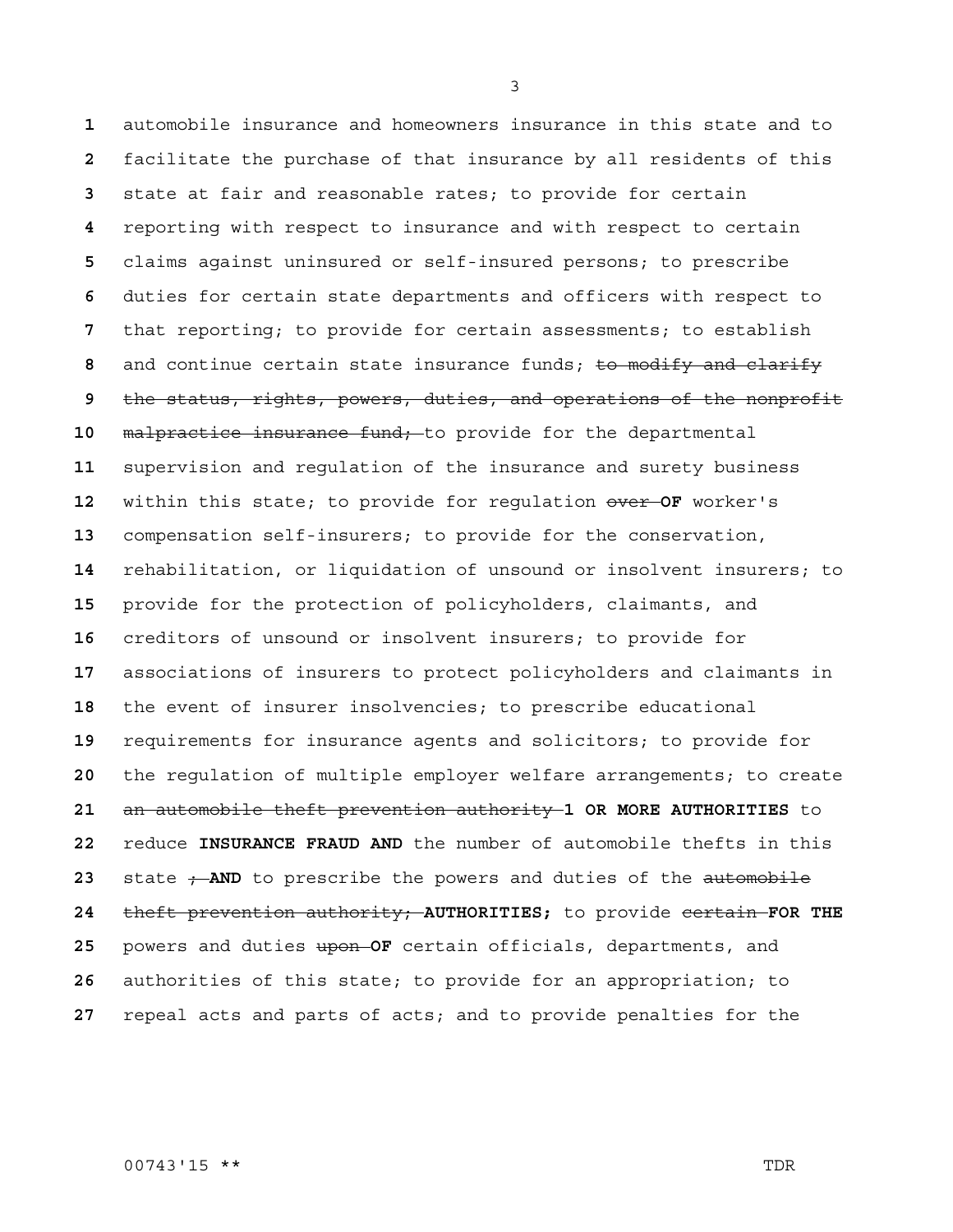violation of this act.

Sec. 3101. (1) The owner or registrant of a motor vehicle required to be registered in this state shall maintain security for payment of benefits under personal protection insurance **AS REQUIRED 5 UNDER SECTION 3107**, property protection insurance, and residual liability insurance **AS REQUIRED UNDER SECTION 3009**. Security is only required to be in effect during the period the motor vehicle is driven or moved on a highway. Notwithstanding any other provision in this act, an insurer that has issued an automobile insurance policy on a motor vehicle that is not driven or moved on a highway may allow the insured owner or registrant of the motor vehicle to delete a portion of the coverages under the policy and maintain the comprehensive coverage portion of the policy in effect.

(2) As used in this chapter:

(a) "Automobile insurance" means that term as defined in section 2102.

(b) "Commercial quadricycle" means a vehicle to which all of the following apply:

(*i*) The vehicle has fully operative pedals for propulsion entirely by human power.

(*ii*) The vehicle has at least 4 wheels and is operated in a manner similar to a bicycle.

(*iii*) The vehicle has at least 6 seats for passengers.

(*iv*) The vehicle is designed to be occupied by a driver and powered either by passengers providing pedal power to the drive train of the vehicle or by a motor capable of propelling the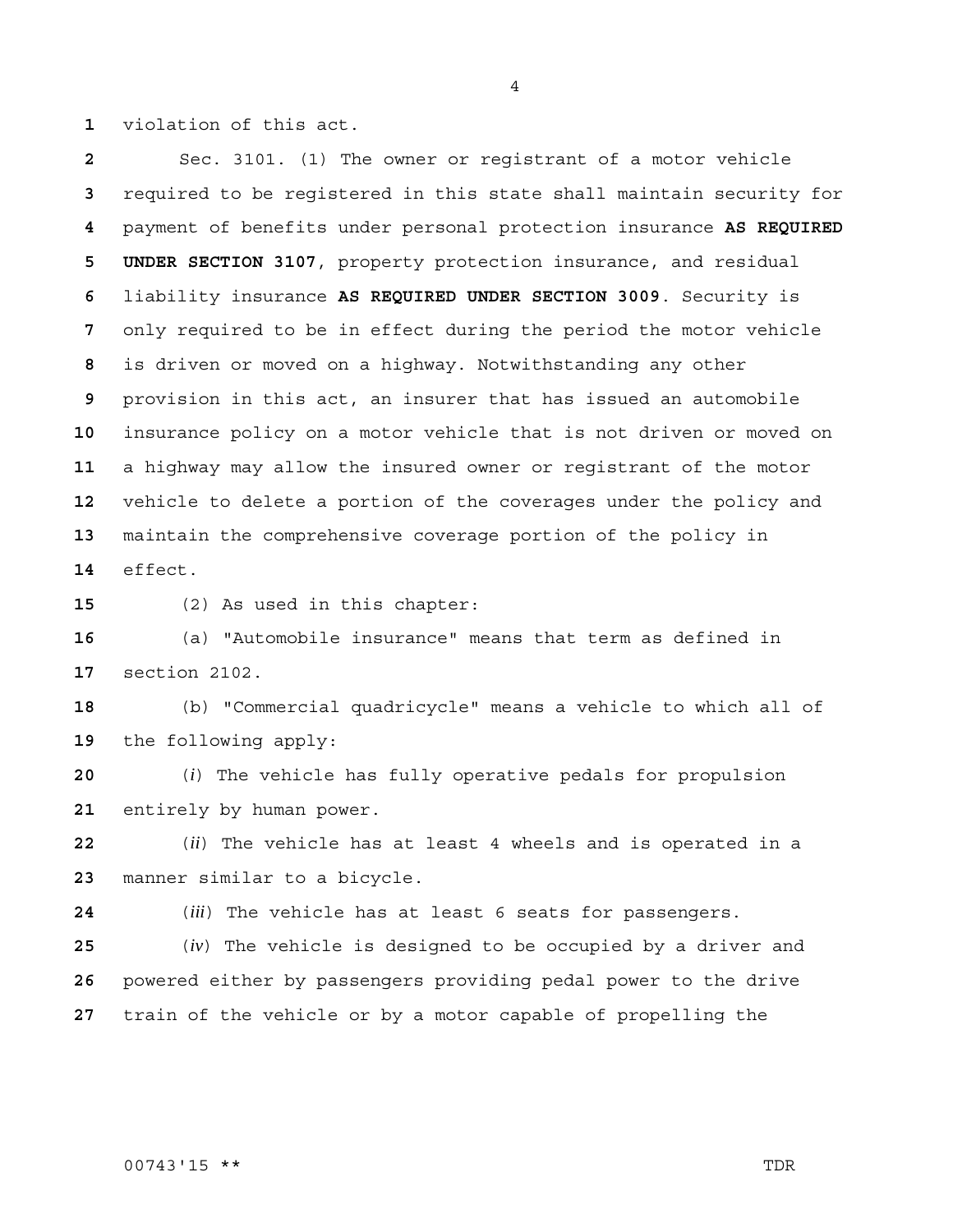vehicle in the absence of human power.

(*v*) The vehicle is used for commercial purposes.

(*vi*) The vehicle is operated by the owner of the vehicle or an employee of the owner of the vehicle.

**5 (C) "CONSUMER PRICE INDEX" MEANS THE PERCENTAGE OF CHANGE IN 6 THE CONSUMER PRICE INDEX FOR ALL URBAN CONSUMERS IN THE UNITED 7 STATES CITY AVERAGE FOR ALL ITEMS, AS REPORTED BY THE UNITED STATES 8 DEPARTMENT OF LABOR, BUREAU OF LABOR STATISTICS, AND AS CERTIFIED 9 BY THE DIRECTOR.**

**10 (D)** (c) "Golf cart" means a vehicle designed for transportation while playing the game of golf.

**12 (E)**  $\overline{d}$  <sup>-</sup>Highway" means highway or street as that term is defined in section 20 of the Michigan vehicle code, 1949 PA 300, MCL 257.20.

**15 (F)** (e) "Moped" means that term as defined in section 32b of the Michigan vehicle code, 1949 PA 300, MCL 257.32b.

 **(G)**  $\left(\frac{f}{f}\right)$ -"Motorcycle" means a vehicle that has a saddle or seat for the use of the rider, is designed to travel on not more than 3 wheels in contact with the ground, and is equipped with a motor that exceeds 50 cubic centimeters piston displacement. For purposes of this subdivision, the wheels on any attachment to the vehicle are not considered as wheels in contact with the ground. Motorcycle does not include a moped or an ORV.

**24 (H)** (g) "Motorcycle accident" means a loss that involves the ownership, operation, maintenance, or use of a motorcycle as a motorcycle, but does not involve the ownership, operation, maintenance, or use of a motor vehicle as a motor vehicle.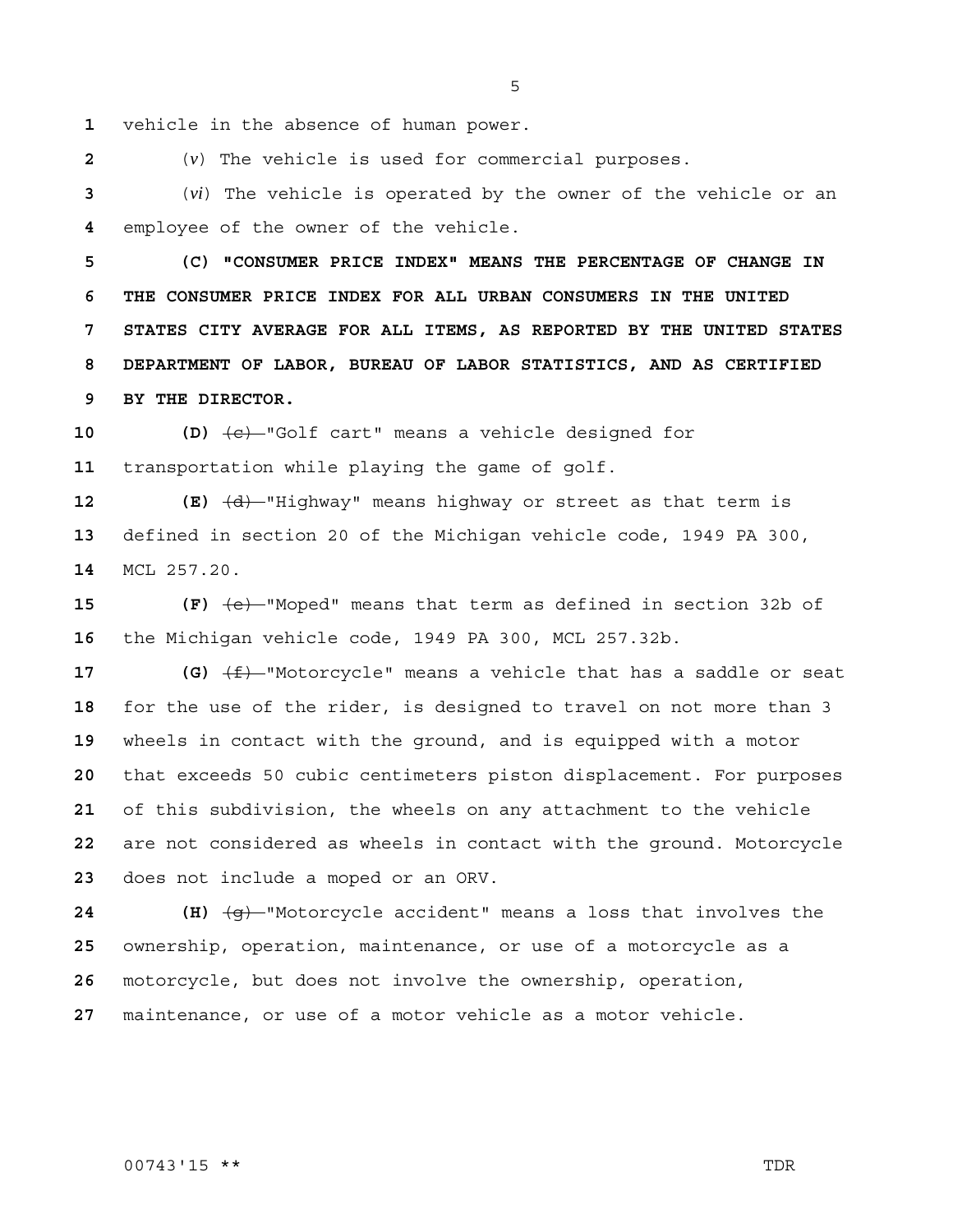**1 (I)** (h) "Motor vehicle" means a vehicle, including a trailer, that is operated or designed for operation on a public highway by power other than muscular power and has more than 2 wheels. Motor vehicle does not include any of the following:

(*i*) A motorcycle.

(*ii*) A moped.

(*iii*) A farm tractor or other implement of husbandry that is not subject to the registration requirements of the Michigan vehicle code under section 216 of the Michigan vehicle code, 1949 PA 300, MCL 257.216.

(*iv*) An ORV.

(*v*) A golf cart.

(*vi*) A power-driven mobility device.

(*vii*) A commercial quadricycle.

 (J)  $\frac{1}{2}$  (J)  $\frac{1}{2}$  Motor vehicle accident" means a loss that involves the ownership, operation, maintenance, or use of a motor vehicle as a motor vehicle regardless of whether the accident also involves the ownership, operation, maintenance, or use of a motorcycle as a motorcycle.

 **(K)**  $\left(\frac{1}{2}\right)$  "ORV" means a motor-driven recreation vehicle designed for off-road use and capable of cross-country travel without benefit of road or trail, on or immediately over land, snow, ice, marsh, swampland, or other natural terrain. ORV includes, but is not limited to, a multitrack or multiwheel drive vehicle, a motorcycle or related 2-wheel, 3-wheel, or 4-wheel vehicle, an amphibious machine, a ground effect air cushion vehicle, an ATV as defined in section 81101 of the natural resources and environmental

### 00743'15 \*\* TDR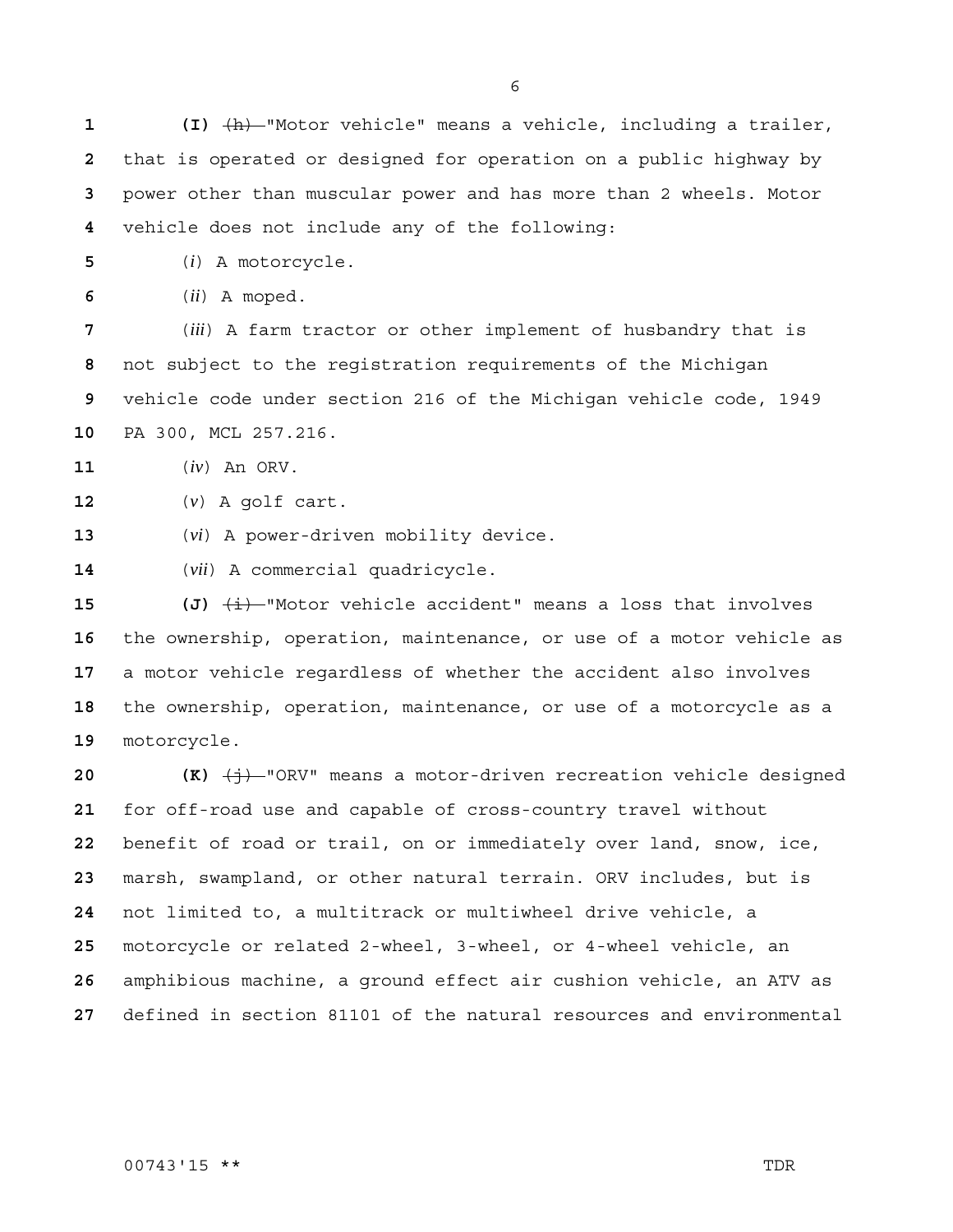protection act, 1994 PA 451, MCL 324.81101, or other means of transportation deriving motive power from a source other than muscle or wind. ORV does not include a vehicle described in this subdivision that is registered for use upon **ON** a public highway and has the security described in section 3101 **REQUIRED UNDER 6 SUBSECTION (1)** or **SECTION** 3103 in effect.

**7 (***l***)** (k) "Owner" means any of the following:

(*i*) A person renting a motor vehicle or having the use of a motor vehicle, under a lease or otherwise, for a period that is greater than 30 days.

(*ii*) A person renting a motorcycle or having the use of a motorcycle under a lease for a period that is greater than 30 days, or otherwise for a period that is greater than 30 consecutive days. A person who borrows a motorcycle for a period that is less than 30 consecutive days with the consent of the owner is not an owner under this subparagraph.

(*iii*) A person that holds the legal title to a motor vehicle or motorcycle, other than a person engaged in the business of leasing motor vehicles or motorcycles that is the lessor of a motor vehicle or motorcycle under a lease that provides for the use of the motor vehicle or motorcycle by the lessee for a period that is greater than 30 days.

(*iv*) A person that has the immediate right of possession of a motor vehicle or motorcycle under an installment sale contract.

**25 (M)** (*l*) "Power-driven mobility device" means a wheelchair or other mobility device powered by a battery, fuel, or other engine and designed to be used by an individual with a mobility disability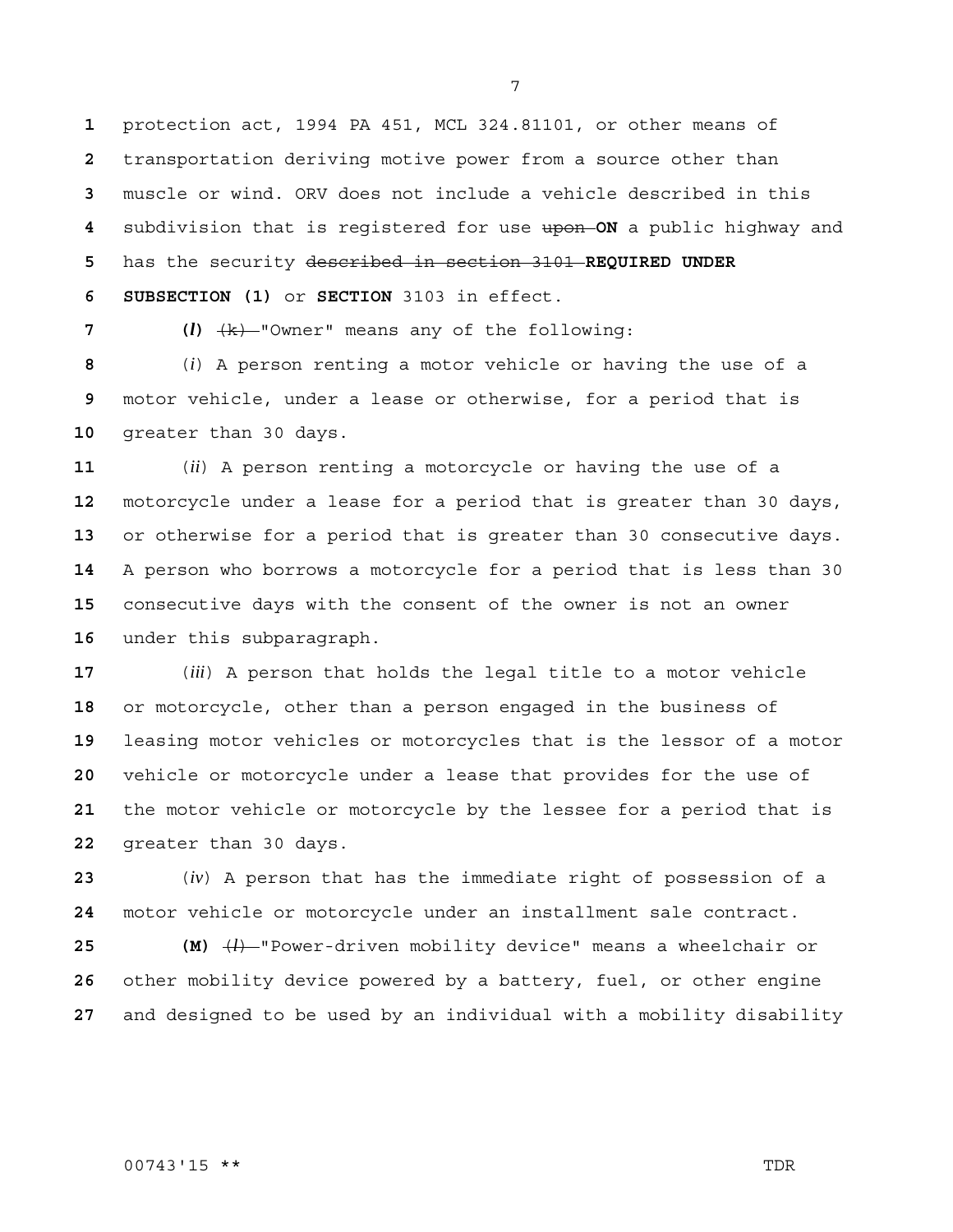for the purpose of locomotion.

**2 (N)** (m) "Registrant" does not include a person engaged in the business of leasing motor vehicles or motorcycles that is the lessor of a motor vehicle or motorcycle under a lease that provides for the use of the motor vehicle or motorcycle by the lessee for a period that is longer than 30 days.

(3) Security required by subsection (1) may be provided under a policy issued by an authorized insurer that affords insurance for the payment of benefits described in subsection (1). A policy of insurance represented or sold as providing security is considered to provide insurance for the payment of the benefits.

(4) Security required by subsection (1) may be provided by any other method approved by the secretary of state as affording security equivalent to that afforded by a policy of insurance, if proof of the security is filed and continuously maintained with the secretary of state throughout the period the motor vehicle is driven or moved on a highway. The person filing the security has all the obligations and rights of an insurer under this chapter. When the context permits, "insurer" as used in this chapter, includes a person that files the security as provided in this section.

Sec. 3104. (1) An **THE CATASTROPHIC CLAIMS ASSOCIATION IS 23 CREATED AS AN** unincorporated, nonprofit association**.** to be known as the catastrophic claims association, hereinafter referred to as the association, is created. Each **IF AN INCORPORATED ASSOCIATION IS 26 ISSUED A CERTIFICATE OF AUTHORITY UNDER SUBSECTION (5), THE 27 UNINCORPORATED ASSOCIATION SHALL BE KNOWN AS THE MICHIGAN LEGACY**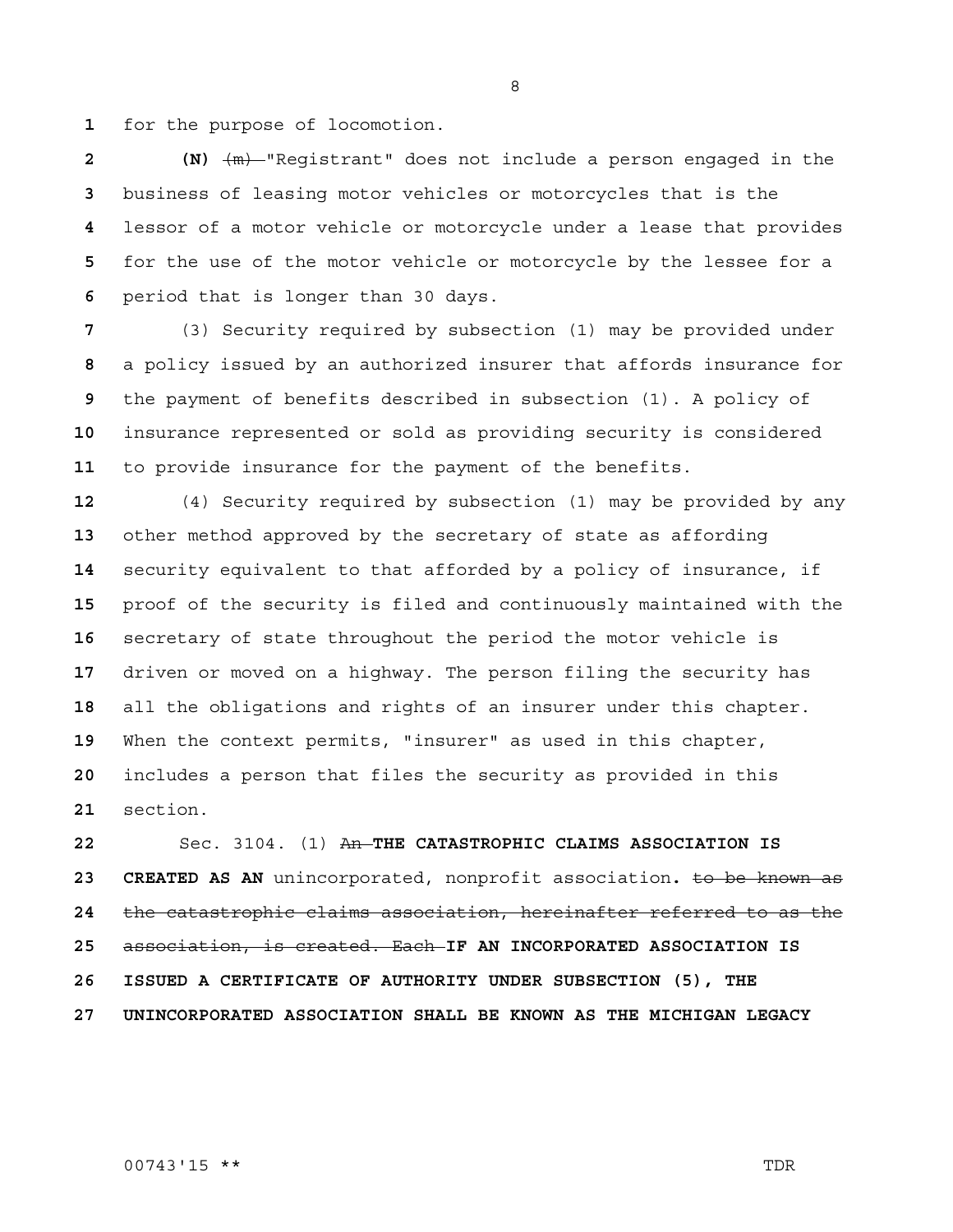**1 CLAIMS ASSOCIATION. UNTIL THE UNINCORPORATED ASSOCIATION IS 2 DISSOLVED, AN** insurer engaged in writing insurance coverages that provide the security required by section 3101(1) within **IN** this state, as a condition of its authority to transact insurance in this state, shall be a member of the association and shall be **IS**  bound by the plan of operation of the **UNINCORPORATED** association. Each **UNTIL THE UNINCORPORATED ASSOCIATION IS DISSOLVED, AN** insurer engaged in writing insurance coverages that provide the security required by section 3103(1) within **IN** this state, as a condition of its authority to transact insurance in this state, shall be **IS**  considered **TO BE** a member of the **UNINCORPORATED** association, but only for purposes of **ACCEPTING INDEMNIFICATION UNDER SUBSECTION (8)**  13 AND THE CALCULATION AND CHARGING OF premiums under subsection (7)(d). **(14).** Except as expressly provided in this section, the **AN 15 UNINCORPORATED OR INCORPORATED** association is not **AN INSURER AND IS 16 NOT** subject to any laws of this state with respect to insurers, but in all other respects the association is subject to the laws of this state to the extent that the association would be if it were an insurer organized and subsisting under chapter 50.

**20 (2) TWO OR MORE VOTING DIRECTORS OF THE BOARD OF THE 21 UNINCORPORATED ASSOCIATION MAY FORM AN INCORPORATED ASSOCIATION BY 22 SUBSCRIBING TO AND FILING WITH THE DIRECTOR OF THE DEPARTMENT 23 ARTICLES OF INCORPORATION. IF THE UNINCORPORATED ASSOCIATION HAS 24 BEEN DISSOLVED, 2 OR MORE INDIVIDUALS MAY FORM AN INCORPORATED 25 ASSOCIATION BY SUBSCRIBING TO AND FILING WITH THE DIRECTOR OF THE 26 DEPARTMENT ARTICLES OF INCORPORATION. ARTICLES OF INCORPORATION 27 FILED UNDER THIS SUBSECTION MUST INCLUDE ALL OF THE FOLLOWING:**

00743'15 \*\* TDR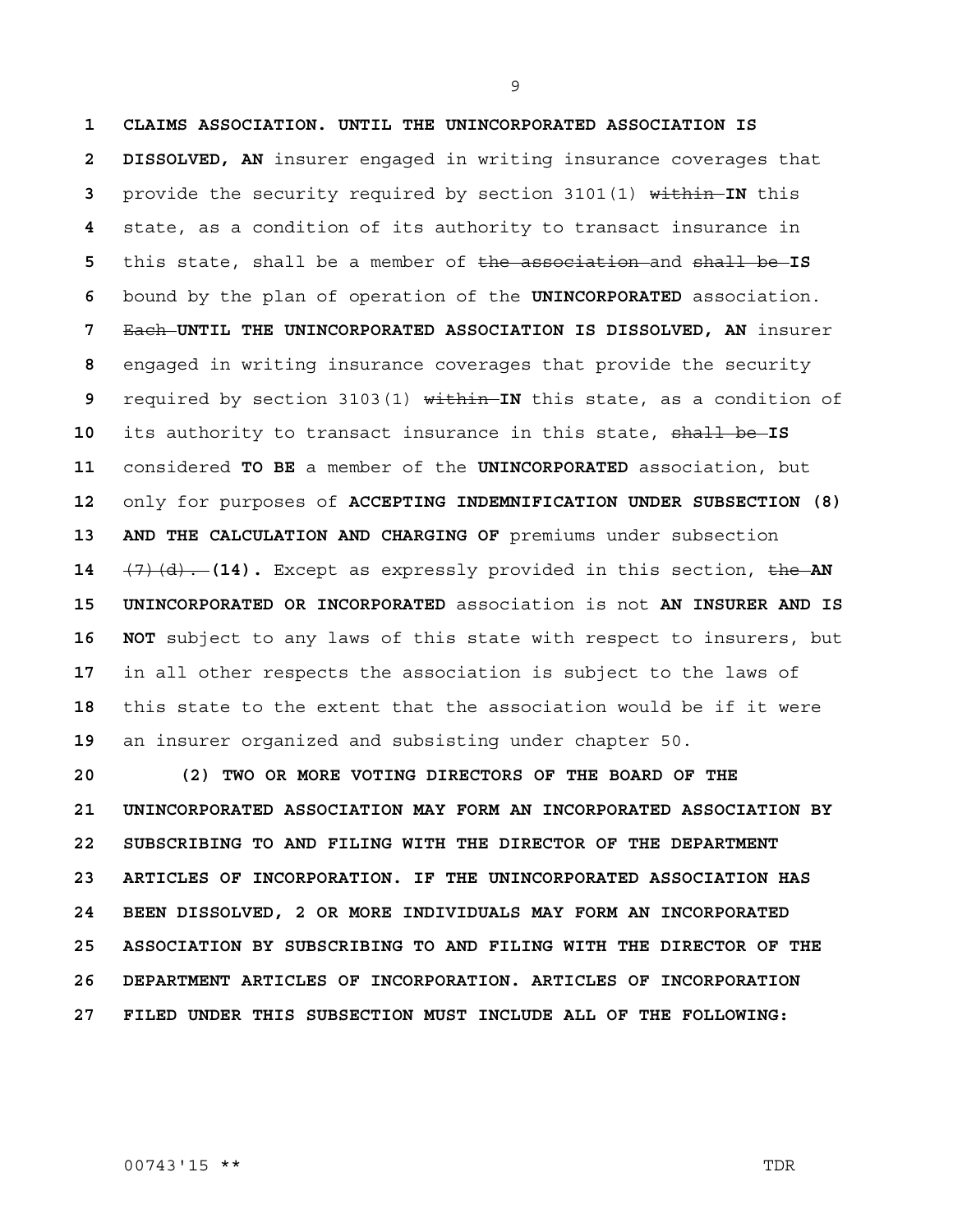**1 (A) THE NAMES AND PLACES OF RESIDENCE OF THE INCORPORATORS.**

**2 (B) THE LOCATION OF THE PRINCIPAL OFFICE OF THE INCORPORATED 3 ASSOCIATION FOR THE TRANSACTION OF BUSINESS IN THIS STATE.**

**4 (C) THE NAME BY WHICH THE INCORPORATED ASSOCIATION WILL BE 5 KNOWN, WHICH MUST INCLUDE THE WORDS "MICHIGAN", "CATASTROPHIC", 6 "CLAIMS", AND "ASSOCIATION", BUT MAY NOT INCLUDE THE WORDS 7 "LEGACY", "INSURANCE", "CASUALTY", "SURETY", "HEALTH AND ACCIDENT", 8 "MUTUAL", OR OTHER WORDS DESCRIPTIVE OF THE INSURANCE OR SURETY 9 BUSINESS.**

**10 (D) THE PURPOSES OF THE INCORPORATED ASSOCIATION, WHICH MUST 11 BE LIMITED TO PURPOSES AUTHORIZED FOR AN INCORPORATED ASSOCIATION 12 UNDER THIS SECTION.**

**13 (E) A STATEMENT THAT THE INCORPORATED ASSOCIATION IS ORGANIZED 14 ON A NONSTOCK, DIRECTORSHIP BASIS UNDER THIS ACT AND THE NONPROFIT 15 CORPORATION ACT, 1982 PA 162, MCL 450.2101 TO 450.3192.**

**16 (F) ANY OTHER TERMS AND CONDITIONS THAT ARE NOT INCONSISTENT 17 WITH THIS SECTION OR OTHER APPLICABLE LAW AND THAT THE 18 INCORPORATORS CONSIDER TO BE NECESSARY FOR THE CONDUCT OF THE 19 AFFAIRS OF THE INCORPORATED ASSOCIATION.**

**20 (3) AT LEAST 1 OF THE INCORPORATORS OF AN INCORPORATED 21 ASSOCIATION SHALL SIGN THE ARTICLES OF INCORPORATION BEFORE A 22 NOTARY PUBLIC APPOINTED UNDER THE MICHIGAN NOTARY PUBLIC ACT, 2003 23 PA 238, MCL 55.261 TO 55.315. THE ARTICLES MUST BE FILED IN THE 24 FORM PRESCRIBED BY THE DIRECTOR OF THE DEPARTMENT. IF AT THE TIME 25 OF SUBMISSION NO OTHER INCORPORATED ASSOCIATION IS ACTIVE, THE 26 DIRECTOR OF THE DEPARTMENT MAY APPROVE AND CERTIFY THE ARTICLES OF 27 INCORPORATION AS AUTHORIZED UNDER APPLICABLE LAW. THE DIRECTOR OF**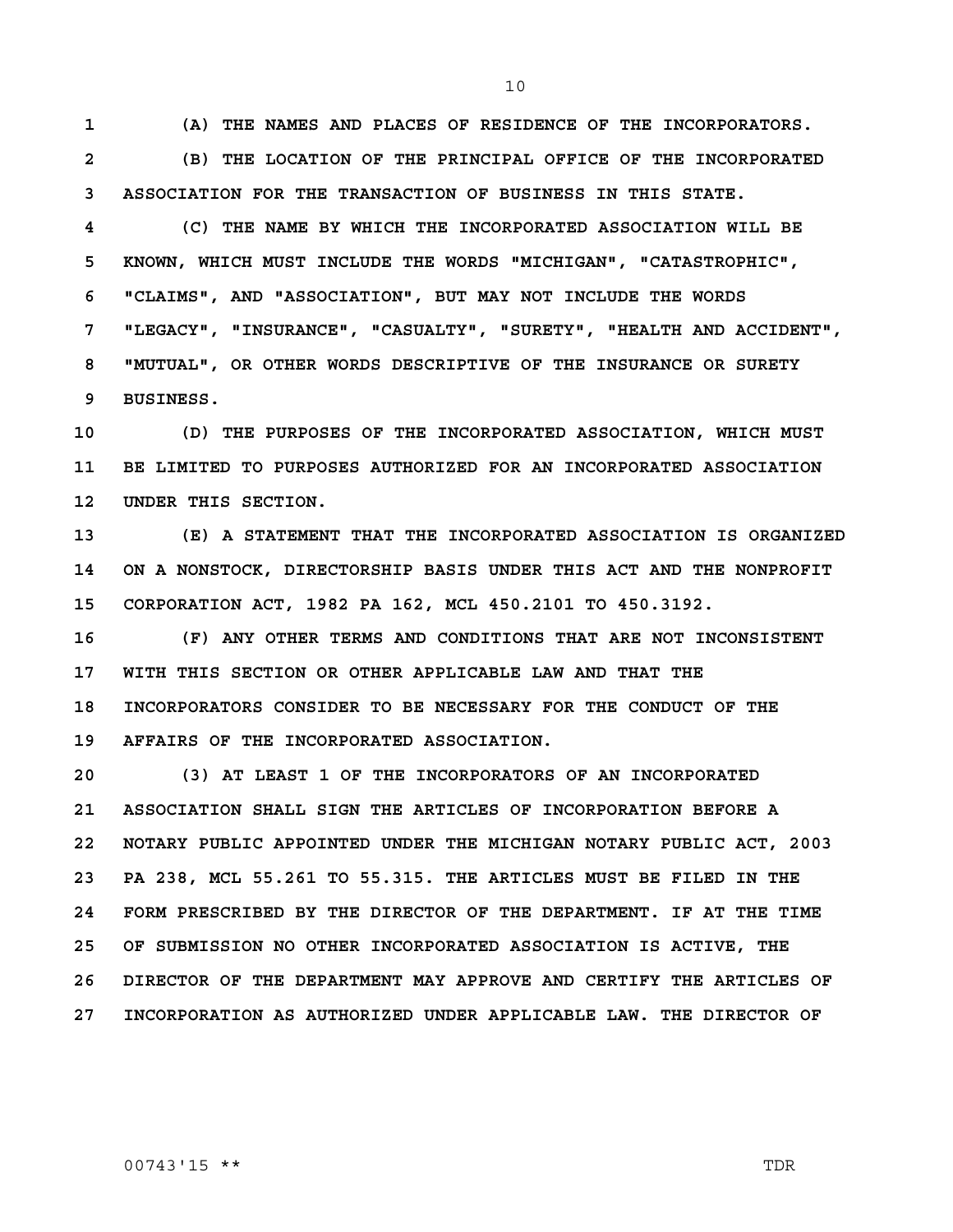**1 THE DEPARTMENT SHALL NOT CERTIFY ARTICLES OF INCORPORATION FOR MORE 2 THAN 1 INCORPORATED ASSOCIATION TO BE ACTIVE AND OPERATE IN THIS 3 STATE AT THE SAME TIME. IF THE DIRECTOR OF THE DEPARTMENT APPROVES 4 THE ARTICLES OF INCORPORATION, THE DIRECTOR OF THE DEPARTMENT SHALL 5 CERTIFY THE ARTICLES AND TRANSMIT 2 CERTIFIED COPIES OF THE 6 ARTICLES TO THE INCORPORATORS. THE INCORPORATORS SHALL FILE 1 7 CERTIFIED COPY WITH THE BUREAU OF COMMERCIAL SERVICES OF THE 8 DEPARTMENT OF LICENSING AND REGULATORY AFFAIRS AND RETAIN 1 9 CERTIFIED COPY WITH THE RECORDS OF THE INCORPORATED ASSOCIATION. 10 THE DIRECTOR OF THE DEPARTMENT SHALL RETAIN A CERTIFIED COPY OF THE 11 ARTICLES OF INCORPORATION WITH THE RECORDS OF THE DEPARTMENT. THE 12 BOARD OF AN INCORPORATED ASSOCIATION, WITH THE APPROVAL OF THE 13 DIRECTOR OF THE DEPARTMENT AND IN THE MANNER PROVIDED IN THE 14 ARTICLES OF INCORPORATION, MAY DO BOTH OF THE FOLLOWING:**

**15 (A) AMEND THE ARTICLES OF INCORPORATION IN ANY MANNER NOT 16 INCONSISTENT WITH THIS SECTION AND OTHER APPLICABLE LAW.**

**17 (B) INTEGRATE INTO A SINGLE INSTRUMENT AS RESTATED ARTICLES OF 18 INCORPORATION THE PROVISIONS OF THE INCORPORATED ASSOCIATION'S 19 ARTICLES OF INCORPORATION THEN IN EFFECT, INCLUDING PRIOR 20 AMENDMENTS.**

**21 (4) BEFORE AN INCORPORATED ASSOCIATION CONDUCTS CLAIMS 22 ACTIVITIES AUTHORIZED UNDER THIS SECTION AND WITHIN 90 DAYS AFTER 23 THE DIRECTOR OF THE DEPARTMENT CERTIFIES THE ARTICLES OF 24 INCORPORATION OF THE INCORPORATED ASSOCIATION UNDER SUBSECTION (3), 25 THE INCORPORATED ASSOCIATION SHALL FILE WITH THE DIRECTOR OF THE 26 DEPARTMENT IN THE FORM AND MANNER PRESCRIBED BY THE DIRECTOR OF THE 27 DEPARTMENT AN APPLICATION FOR A CERTIFICATE OF AUTHORITY DETAILING**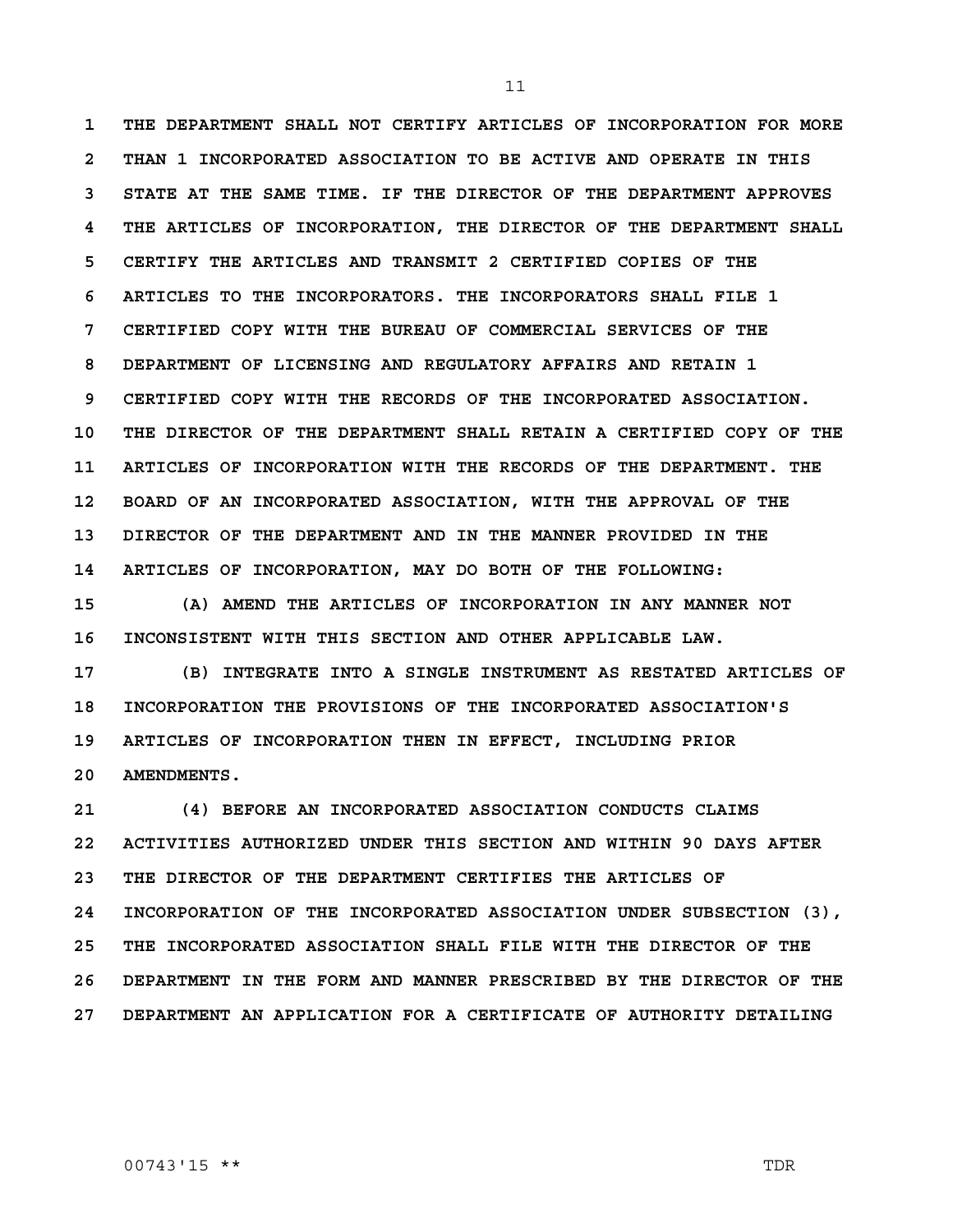**1 ALL OF THE FOLLOWING:**

**2 (A) THE PLAN OF OPERATION UNDER WHICH THE INCORPORATED 3 ASSOCIATION PROPOSES TO CONDUCT ITS AFFAIRS.**

**4 (B) A COPY OF THE INCORPORATED ASSOCIATION'S BYLAWS.**

**5 (C) OTHER INFORMATION AS PRESCRIBED BY THE DIRECTOR OF THE 6 DEPARTMENT.**

**7 (5) AFTER REVIEWING AN APPLICATION FOR A CERTIFICATE OF 8 AUTHORITY FILED BY AN INCORPORATED ASSOCIATION UNDER SUBSECTION 9 (4), IF THE DIRECTOR OF THE DEPARTMENT IS SATISFIED THAT THE 10 INCORPORATED ASSOCIATION CAN COMPLY WITH THIS SECTION AND OTHER 11 APPLICABLE LAW, THE DIRECTOR OF THE DEPARTMENT SHALL ISSUE TO THE 12 INCORPORATED ASSOCIATION A CERTIFICATE OF AUTHORITY TO COMMENCE 13 CLAIMS ACTIVITIES AUTHORIZED UNDER THIS SECTION. WHEN ISSUING A 14 CERTIFICATE OF AUTHORITY TO AN INCORPORATED ASSOCIATION, THE 15 DIRECTOR OF THE DEPARTMENT SHALL ESTABLISH THE INITIAL CATASTROPHIC 16 CLAIMS ASSESSMENT TO BE ASSESSED AS PROVIDED IN SUBSECTION (31).**

**17 (6) EXCEPT AS OTHERWISE PROVIDED IN THIS SECTION, AN 18 INCORPORATED ASSOCIATION IS SUBJECT TO THE NONPROFIT CORPORATION 19 ACT, 1982 PA 162, MCL 450.2101 TO 450.3192. AN INCORPORATED 20 ASSOCIATION IS A CHARITABLE AND BENEVOLENT INSTITUTION FOR THE 21 PUBLIC BENEFIT AND THE INCORPORATED ASSOCIATION'S MONEY AND 22 PROPERTY ARE EXEMPT FROM TAXATION BY THIS STATE OR ANY POLITICAL 23 SUBDIVISION OF THIS STATE. AN INCORPORATED ASSOCIATION MAY NOT BE 24 INCORPORATED IN THIS STATE EXCEPT UNDER THIS SECTION.**

**25 (7) EXCEPT AS OTHERWISE PROVIDED IN THIS SECTION, AN 26 INCORPORATED ASSOCIATION IS NOT SUBJECT TO THE LAWS OF THIS STATE 27 APPLICABLE TO INSURERS AND IS NOT REQUIRED TO PARTICIPATE IN A POOL** 

#### 00743'15 \*\* TDR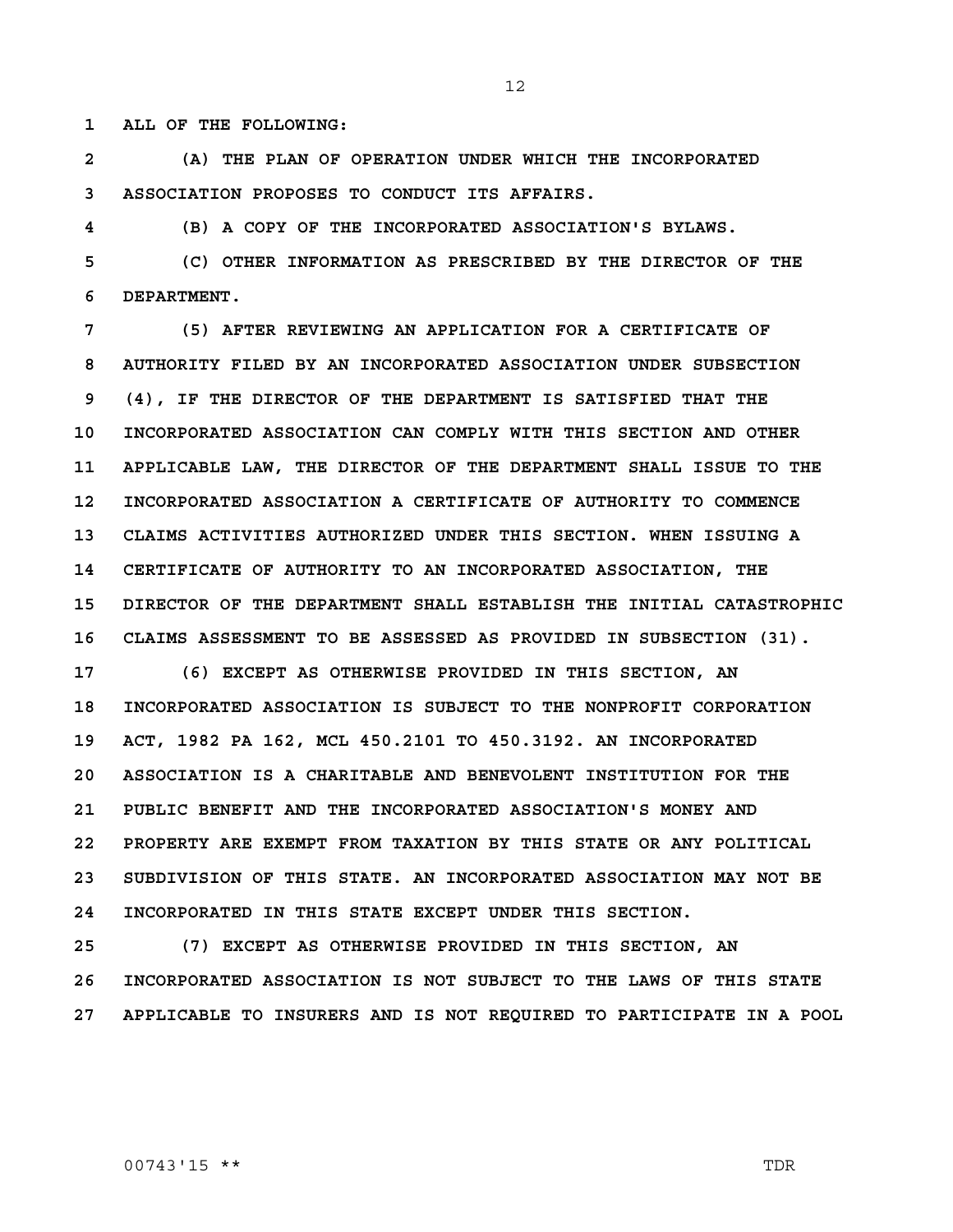**1 OR FUND IN WHICH AN INSURER IS REQUIRED TO PARTICIPATE. AN 2 INCORPORATED ASSOCIATION IS SUBJECT TO SUPERVISION BY THE DIRECTOR 3 OF THE DEPARTMENT AS PROVIDED IN THIS SECTION. A DISSOLUTION OR 4 LIQUIDATION OF AN INCORPORATED ASSOCIATION MUST BE CONDUCTED UNDER 5 THE SUPERVISION OF THE DIRECTOR OF THE DEPARTMENT, WHO HAS THE SAME 6 POWER RELATING TO THE DISSOLUTION OR LIQUIDATION AS IS GRANTED TO 7 THE DIRECTOR OF THE DEPARTMENT UNDER THIS ACT FOR DISSOLUTION OR 8 LIQUIDATION OF OTHER TYPES OF ENTITIES.**

**9 (8)** (2) The **UNINCORPORATED** association shall provide and each member shall accept indemnification for 100% of the amount of ultimate loss sustained under personal protection insurance coverages in excess of the following amounts in each loss occurrence:

(a) For a motor vehicle accident policy issued or renewed before July 1, 2002, \$250,000.00.

(b) For a motor vehicle accident policy issued or renewed during the period July 1, 2002 to June 30, 2003, \$300,000.00.

(c) For a motor vehicle accident policy issued or renewed during the period July 1, 2003 to June 30, 2004, \$325,000.00.

(d) For a motor vehicle accident policy issued or renewed during the period July 1, 2004 to June 30, 2005, \$350,000.00.

(e) For a motor vehicle accident policy issued or renewed during the period July 1, 2005 to June 30, 2006, \$375,000.00.

(f) For a motor vehicle accident policy issued or renewed during the period July 1, 2006 to June 30, 2007, \$400,000.00.

(g) For a motor vehicle accident policy issued or renewed during the period July 1, 2007 to June 30, 2008, \$420,000.00.

#### 00743'15 \*\* TDR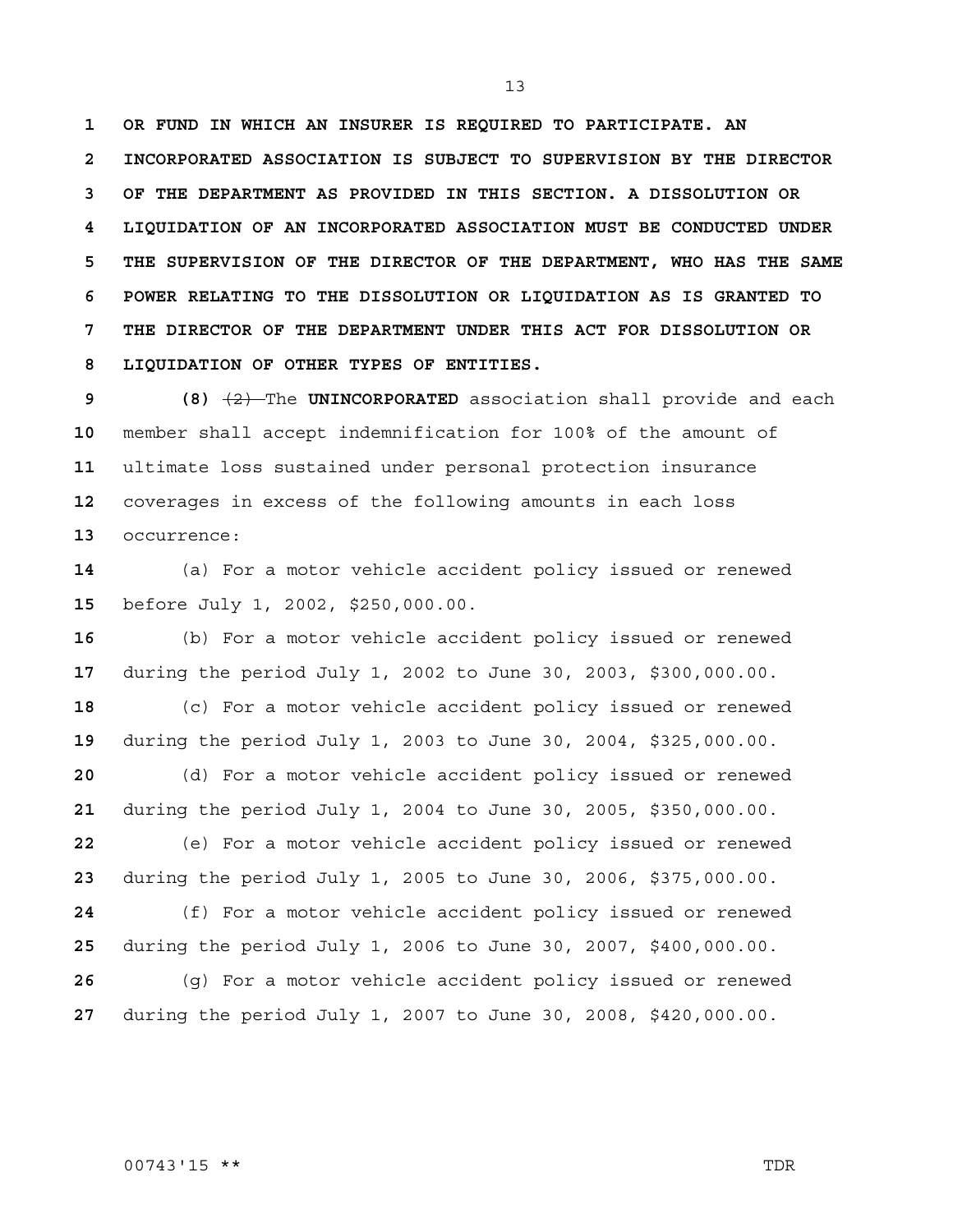**1** (h) For a motor vehicle accident policy issued or renewed **2** during the period July 1, 2008 to June 30, 2009, \$440,000.00.

**3** (i) For a motor vehicle accident policy issued or renewed **4** during the period July 1, 2009 to June 30, 2010, \$460,000.00.

**5** (j) For a motor vehicle accident policy issued or renewed **6** during the period July 1, 2010 to June 30, 2011, \$480,000.00.

(k) For a motor vehicle accident policy issued or renewed during the period July 1, 2011 to June 30, 2013, \$500,000.00. Beginning July 1, 2013, this \$500,000.00 amount shall be increased biennially on July 1 of each odd-numbered year, for policies issued or renewed before July 1 of the following odd-numbered year, by the lesser of 6% or the consumer price index, and rounded to the nearest \$5,000.00. This biennial adjustment shall be calculated by the association by January 1 of the year of its July 1 effective **15** date.

**16 (***l***) FOR A MOTOR VEHICLE ACCIDENT POLICY ISSUED OR RENEWED 17 DURING THE PERIOD JULY 1, 2013 TO THE FIRST JUNE 30 AFTER THE 18 DIRECTOR OF THE DEPARTMENT ISSUES A CERTIFICATE OF AUTHORITY UNDER 19 SUBSECTION (5), \$500,000.00. THE UNINCORPORATED ASSOCIATION IS NOT 20 LIABLE OR RESPONSIBLE FOR A LOSS OCCURRENCE ATTRIBUTABLE TO A MOTOR 21 VEHICLE ACCIDENT FOR A POLICY ISSUED OR RENEWED AFTER THE FIRST 22 JUNE 30 AFTER THE DIRECTOR OF THE DEPARTMENT ISSUES A CERTIFICATE 23 OF AUTHORITY UNDER SUBSECTION (5).**

**24 (9) FOR A LOSS OCCURRENCE ATTRIBUTABLE TO A MOTOR VEHICLE 25 ACCIDENT FOR A POLICY ISSUED OR RENEWED AFTER THE FIRST JUNE 30 26 AFTER THE DIRECTOR OF THE DEPARTMENT ISSUES A CERTIFICATE OF 27 AUTHORITY UNDER SUBSECTION (5), THE RESPONSIBLE INSURER SHALL** 

00743'15 \*\* TDR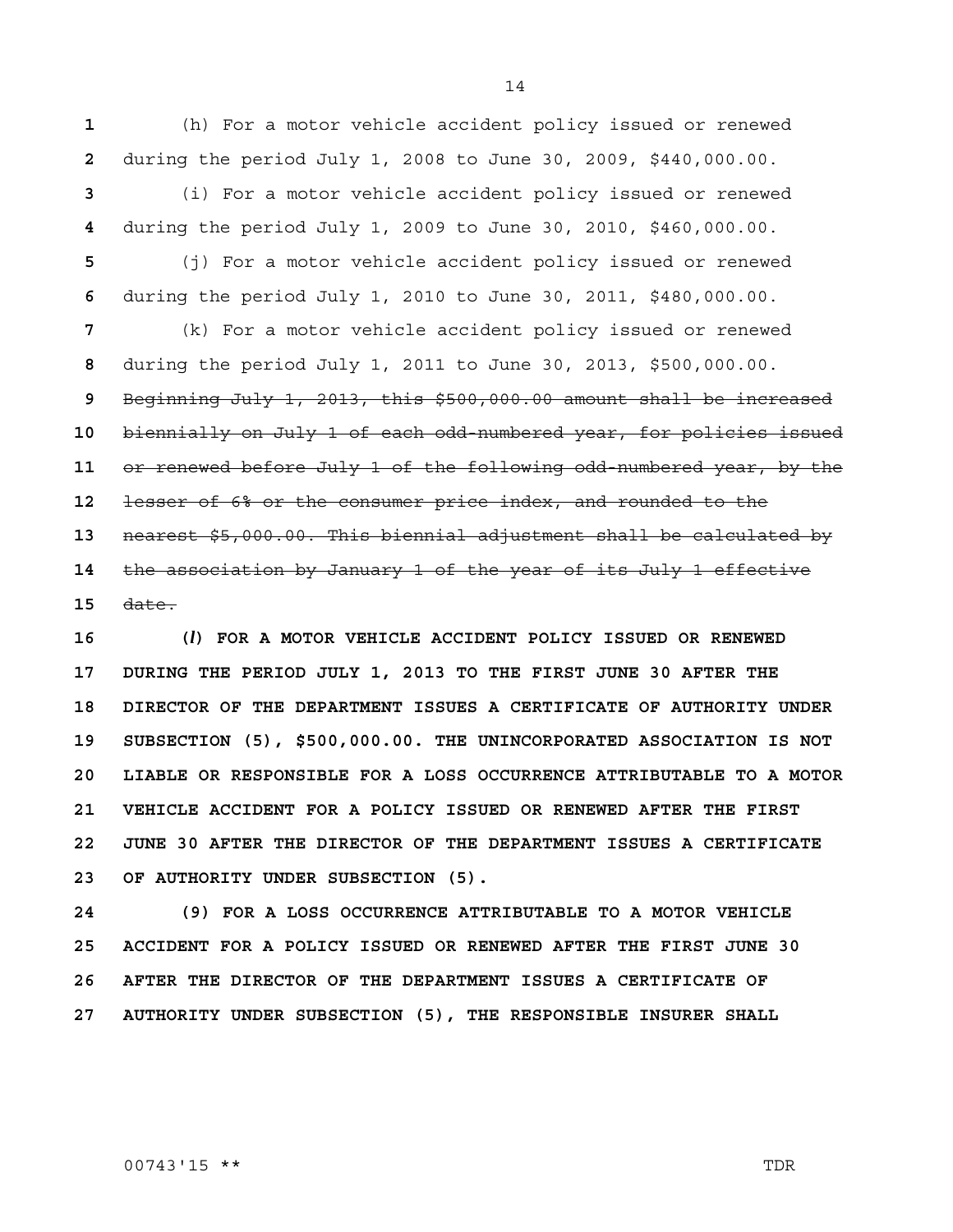**1 RETAIN 100% OF THE AMOUNT OF ULTIMATE LOSS SUSTAINED UNDER PERSONAL 2 PROTECTION INSURANCE COVERAGES UP TO \$500,000.00. THE INCORPORATED 3 ASSOCIATION IS RESPONSIBLE FOR 100% OF ALL LIABILITY FOR ULTIMATE 4 LOSS SUSTAINED WITHIN THE SCOPE OF PERSONAL PROTECTION INSURANCE 5 COVERAGES AND CLAIMS EXPENSES IN EXCESS OF \$500,000.00.**

**6 (10)** (3) An insurer may withdraw from the **UNINCORPORATED 7** association only upon **ON** ceasing to write insurance that provides **8** the security required by section 3101(1) in this state.

**9 (11)** (4) An insurer whose membership in the **UNINCORPORATED**  association has been terminated by withdrawal shall continue **11 CONTINUES** to be bound by the plan of operation  $\tau$  and, upon ON withdrawal, all unpaid premiums that have been charged to the withdrawing member are payable as of **ON** the effective date of the withdrawal.

**15 (12)** (5) An unsatisfied net liability to the **UNINCORPORATED**  association of an insolvent member shall be assumed by and apportioned among the remaining members of the **UNINCORPORATED**  association as provided in the plan of operation. The **19 UNINCORPORATED** association has all rights allowed by law on behalf of the remaining members against the estate or funds of the insolvent member for sums **MONEY** due **TO** the **UNINCORPORATED**  association.

**23 (13)** (6) If a member **OF THE UNINCORPORATED ASSOCIATION** has been merged or consolidated into another insurer or another insurer has reinsured a member's entire business that provides the security required by section 3101(1) in this state, the member and successors in interest of the member remain liable for the member's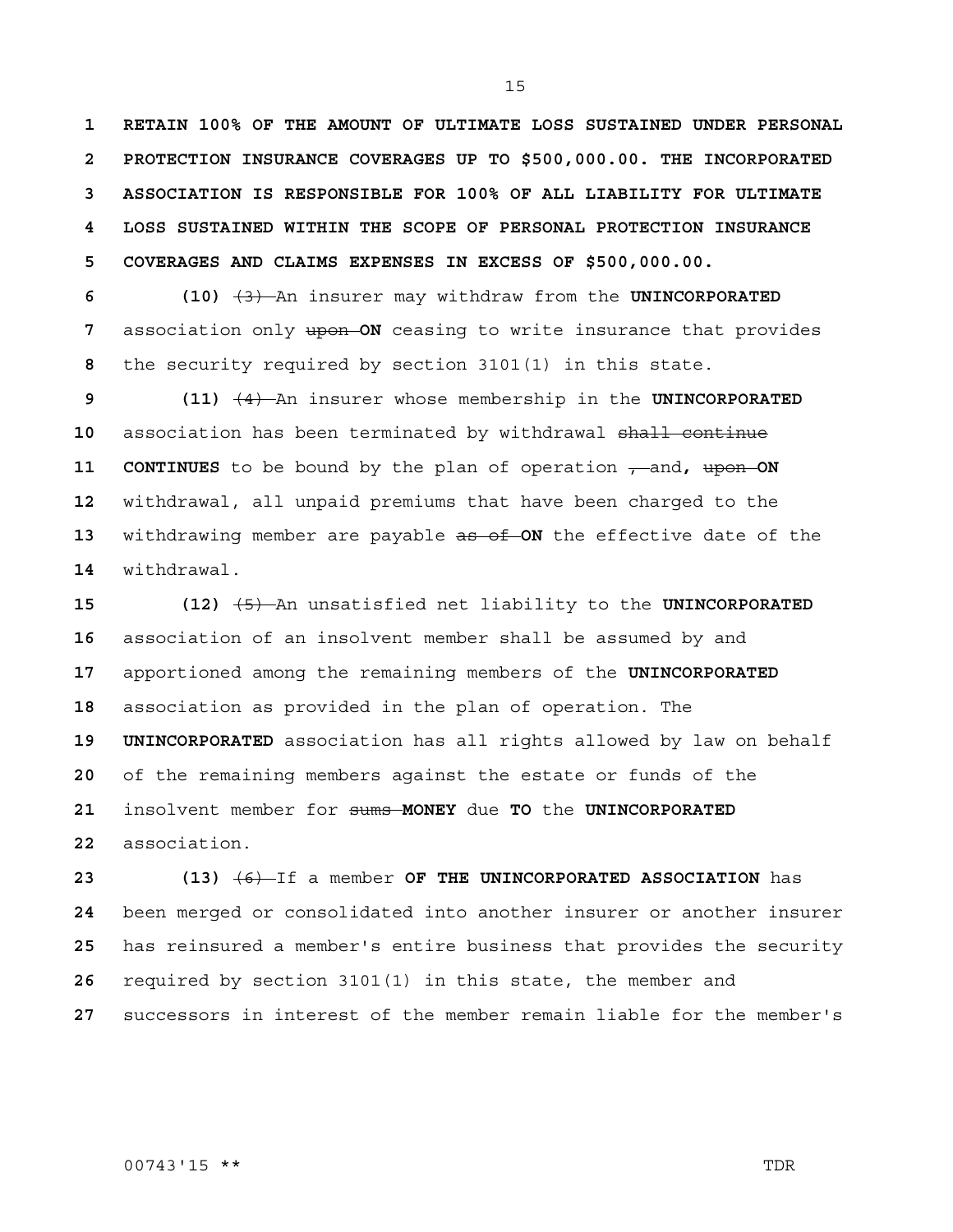obligations **TO THE UNINCORPORATED ASSOCIATION**.

**2 (14)** (7) The **UNINCORPORATED** association shall do all of the following on behalf of the members of the **UNINCORPORATED**  association:

(a) Assume 100% of all liability as provided in subsection (2).**(8) FOR A LOSS OCCURRENCE ATTRIBUTABLE TO A MOTOR VEHICLE 7 ACCIDENT FOR A POLICY ISSUED OR RENEWED BEFORE THE FIRST JULY 1 8 AFTER THE DIRECTOR OF THE DEPARTMENT ISSUES A CERTIFICATE OF 9 AUTHORITY UNDER SUBSECTION (5).**

(b) Establish procedures by which members shall promptly report to the **UNINCORPORATED** association each claim that, on the basis of the injuries or damages sustained, may reasonably be anticipated to involve the **UNINCORPORATED** association if the member is ultimately held legally liable for the injuries or damages. Solely for the purpose of reporting claims, the member shall in all instances consider itself legally liable for the injuries or damages. The member shall also advise the **UNINCORPORATED**  association of subsequent developments likely to materially affect the interest of the **UNINCORPORATED** association in the claim.

(c) Maintain relevant loss and expense data relative to all liabilities of the **UNINCORPORATED** association and require each member to furnish statistics, in connection with liabilities of the **23 UNINCORPORATED** association, at the times and in the form and detail as may be required by the plan of operation.

(d) In a manner provided for in the plan of operation, calculate and charge to members of the association a total premium sufficient to cover the expected losses and expenses of the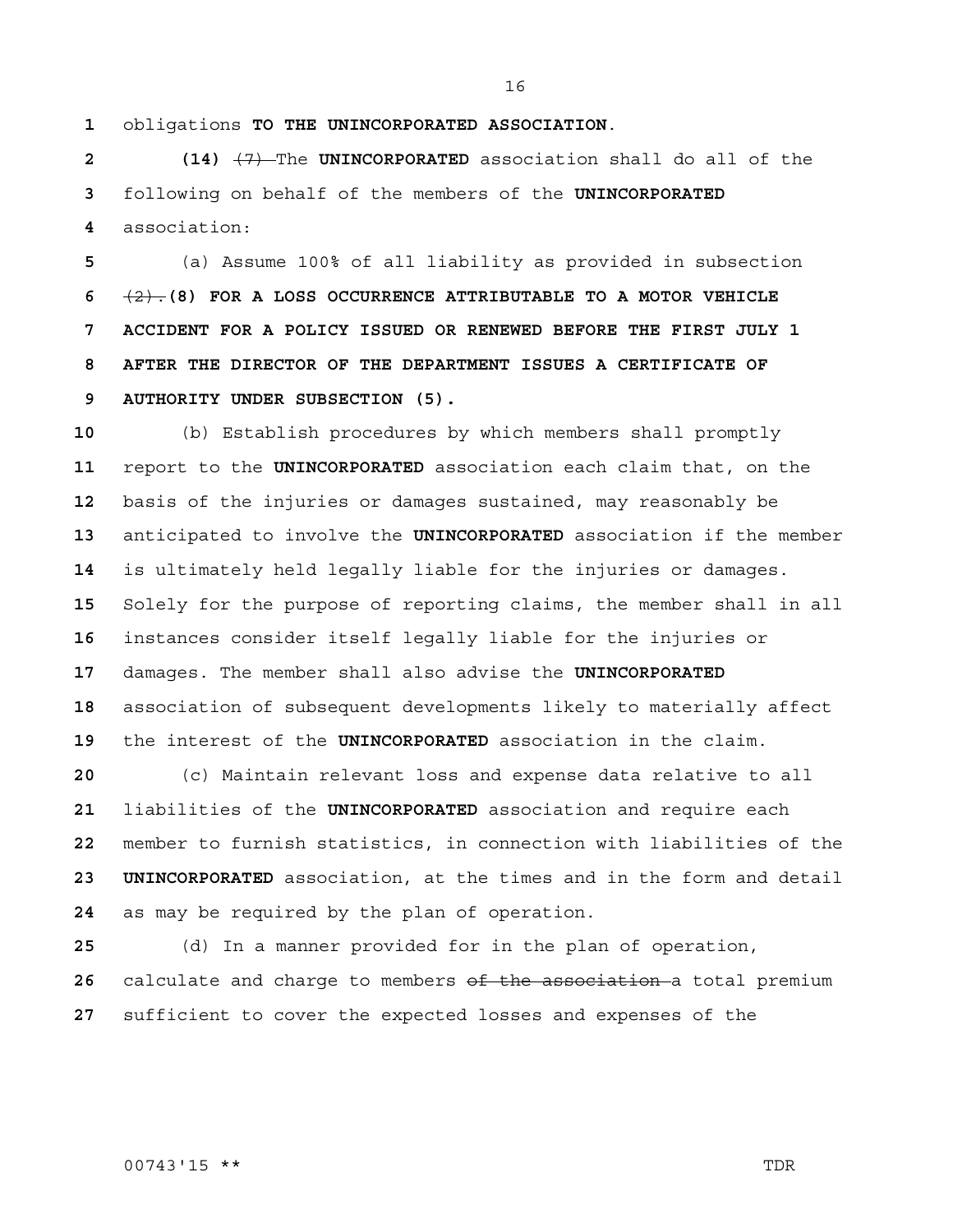**1 UNINCORPORATED** association that the **UNINCORPORATED** association will likely incur during the period for which the premium is applicable. The premium shall **MUST** include an amount to cover incurred but not reported losses for the period and may be adjusted for any excess or deficient premiums from previous periods. **A PREMIUM MAY NOT BE 6 CHARGED UNDER THIS SECTION FOR POLICIES ISSUED OR RENEWED AFTER THE 7 FIRST JUNE 30 AFTER THE DIRECTOR OF THE DEPARTMENT ISSUES A 8 CERTIFICATE OF AUTHORITY UNDER SUBSECTION (5).** Excesses or deficiencies from previous periods may be fully adjusted in a single period or may be adjusted over several periods in a manner provided for in the plan of operation. Each member shall be charged an amount equal to that member's total written car years of insurance providing the security required by section 3101(1) or 3103(1), or both, written in this state during the period to which the premium applies, multiplied by the average premium per car. The average premium per car shall be **IS** the total premium calculated divided by the total written car years of insurance providing the security required by section 3101(1) or 3103(1) written in this state of all members during the period to which the premium applies. A member shall be charged a premium for a historic vehicle that is insured with the member of 20% of the premium charged for a car insured with the member. As used in this subdivision:

(*i*) "Car" includes a motorcycle but does not include a historic vehicle.

(*ii*) "Historic vehicle" means a vehicle that is a registered historic vehicle under section 803a or 803p of the Michigan vehicle code, 1949 PA 300, MCL 257.803a and 257.803p.

#### 00743'15 \*\* TDR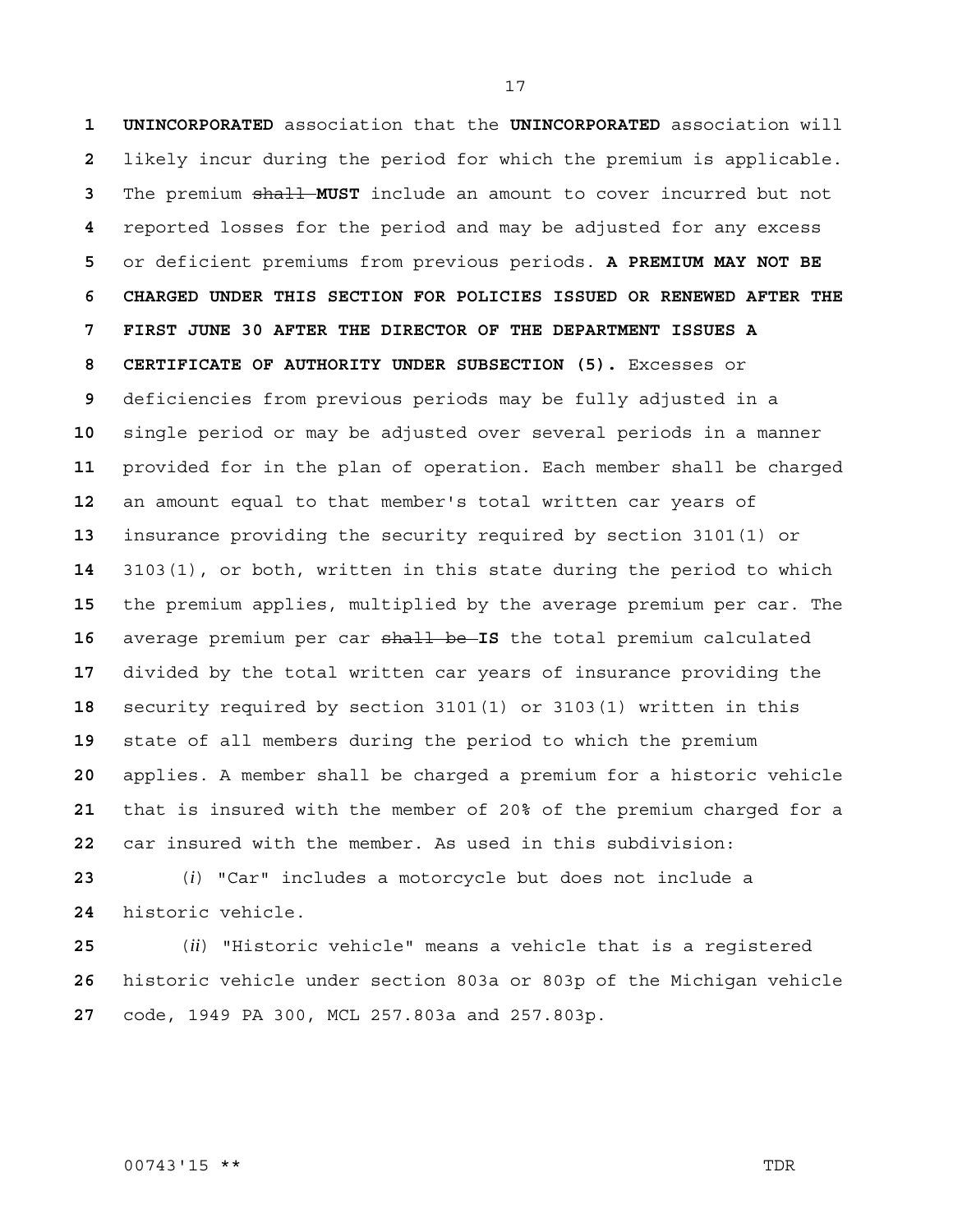(e) Require and accept the payment of premiums from members of the association as provided for in the plan of operation. The **3 UNINCORPORATED** association shall do either of the following:

(*i*) Require payment of the premium in full within 45 days after the premium charge.

(*ii*) Require payment of the premiums to be made periodically to cover the actual cash obligations of the **UNINCORPORATED**  association.

(f) Receive and distribute all sums **MONEY** required by the operation of the **UNINCORPORATED** association.

(g) Establish procedures for reviewing claims procedures and practices of members**.** of the association. If the claims procedures or practices of a member are considered inadequate to properly service the liabilities of the **UNINCORPORATED** association, the **15 UNINCORPORATED** association may undertake or may contract with another person, including another member, to adjust or assist in the adjustment of claims for the member on claims that create a potential liability to the **UNINCORPORATED** association and may charge the cost of the adjustment to the member.

**20 (15) AN INCORPORATED ASSOCIATION SHALL DO ALL OF THE 21 FOLLOWING:**

**22 (A) ASSUME LIABILITY FOR CLAIMS AS PROVIDED IN SUBSECTION (9). 23 (B) ESTABLISH PROCEDURES FOR THE OWNER OR REGISTRANT OF A 24 MOTOR VEHICLE THAT MAINTAINS THE SECURITY REQUIRED UNDER SECTION 25 3101(1), AN AGENT OF THE OWNER OR REGISTRANT, A CLAIMANT, OR AN 26 INSURER, TO REPORT TO THE INCORPORATED ASSOCIATION EACH CLAIM UNDER 27 THE SECURITY THAT ON THE BASIS OF THE INJURIES OR DAMAGES SUSTAINED** 

00743'15 \*\* TDR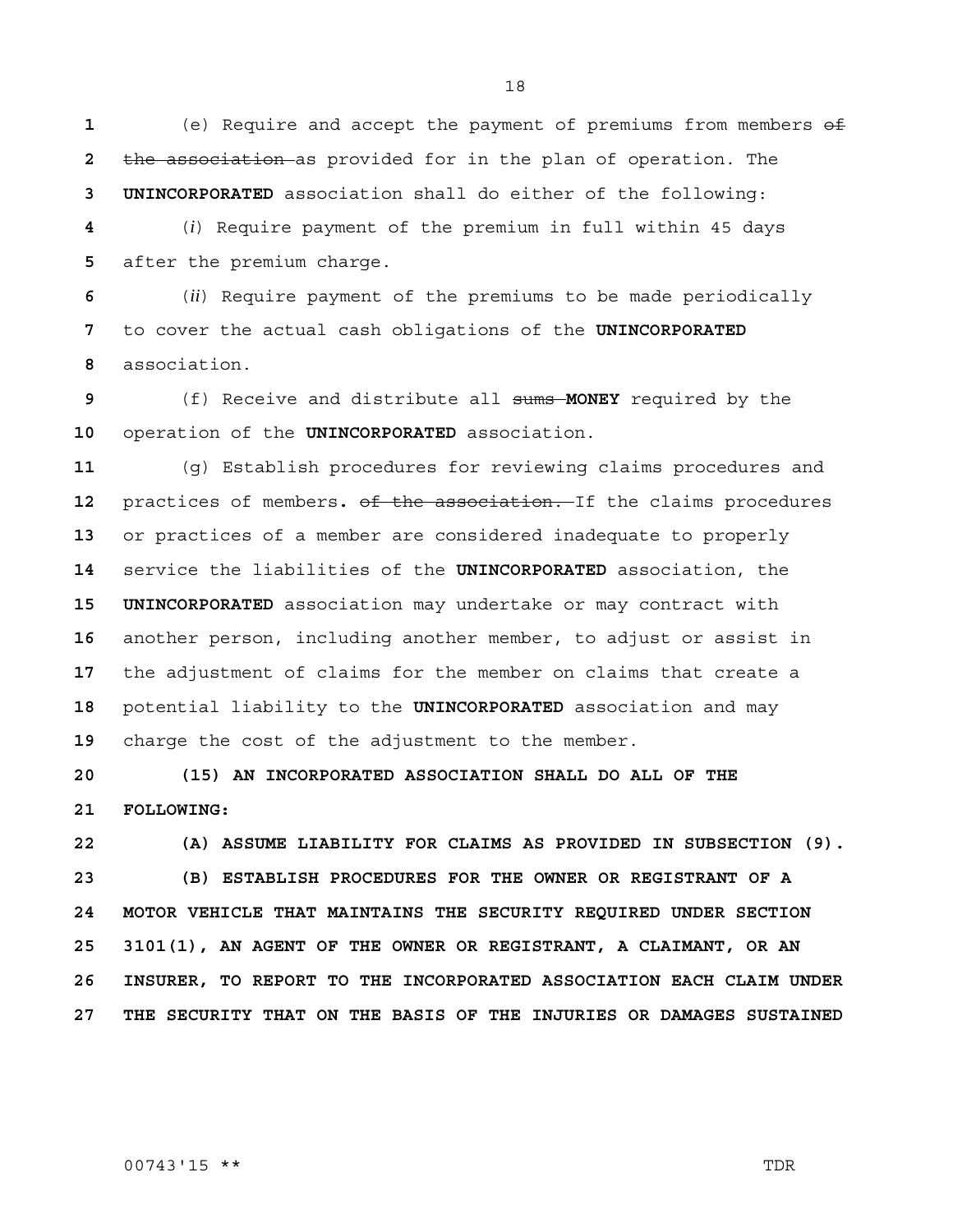**1 REASONABLY MAY BE ANTICIPATED TO INVOLVE THE INCORPORATED 2 ASSOCIATION.**

**3 (C) MAINTAIN RELEVANT LOSS AND EXPENSE DATA RELATIVE TO ALL 4 LIABILITIES OF THE INCORPORATED ASSOCIATION AND REQUIRE INSURERS TO 5 FURNISH STATISTICS AT THE TIMES AND IN THE FORM AND DETAIL AS 6 REQUIRED BY THE PLAN OF OPERATION OF THE INCORPORATED ASSOCIATION.**

**7 (D) BEFORE THE SECOND JULY 1 AFTER THE DIRECTOR OF THE 8 DEPARTMENT ISSUES A CERTIFICATE OF AUTHORITY UNDER SUBSECTION (5) 9 AND BEFORE JULY 1 OF EACH FOLLOWING YEAR, DETERMINE THE ANNUAL PER-10 MOTOR-VEHICLE ASSESSMENT TO BE IMPOSED UNDER SUBSECTION (31). THE 11 TOTAL OF ALL ASSESSMENTS IMPOSED UNDER SUBSECTION (31) MUST BE 12 SUFFICIENT TO COVER THE EXPECTED LOSSES AND EXPENSES THAT THE 13 INCORPORATED ASSOCIATION LIKELY WILL INCUR IN THE PERIOD FOR WHICH 14 THE ASSESSMENTS ARE APPLICABLE. THE INCORPORATED ASSOCIATION SHALL 15 CALCULATE THE ASSESSMENT UNDER THIS SUBDIVISION BY DIVIDING THE 16 TOTAL EXPECTED LOSSES AND EXPENSES OF THE INCORPORATED ASSOCIATION 17 FOR THE PERIOD BY THE TOTAL WRITTEN CAR YEARS OF INSURANCE 18 PROVIDING THE SECURITY REQUIRED BY SECTION 3101(1) WRITTEN IN THIS 19 STATE DURING THE PREVIOUS PERIOD. TOTAL EXPECTED LOSSES AND 20 EXPENSES MUST INCLUDE AN AMOUNT TO COVER INCURRED BUT NOT REPORTED 21 LOSSES FOR THE PERIOD. THE ASSESSMENT CALCULATED UNDER THIS 22 SUBDIVISION MAY BE ADJUSTED FOR ANY EXCESS OR DEFICIENT AMOUNTS 23 FROM PREVIOUS PERIODS. EXCESSES OR DEFICIENCIES FROM A PREVIOUS 24 PERIOD MAY BE FULLY ADJUSTED IN A SINGLE PERIOD OR MAY BE ADJUSTED 25 OVER SEVERAL PERIODS AS PROVIDED IN THE PLAN OF OPERATION OF THE 26 INCORPORATED ASSOCIATION. THE INCORPORATED ASSOCIATION SHALL 27 DETERMINE A SEPARATE ASSESSMENT AMOUNT TO BE CHARGED TO AN OWNER OR**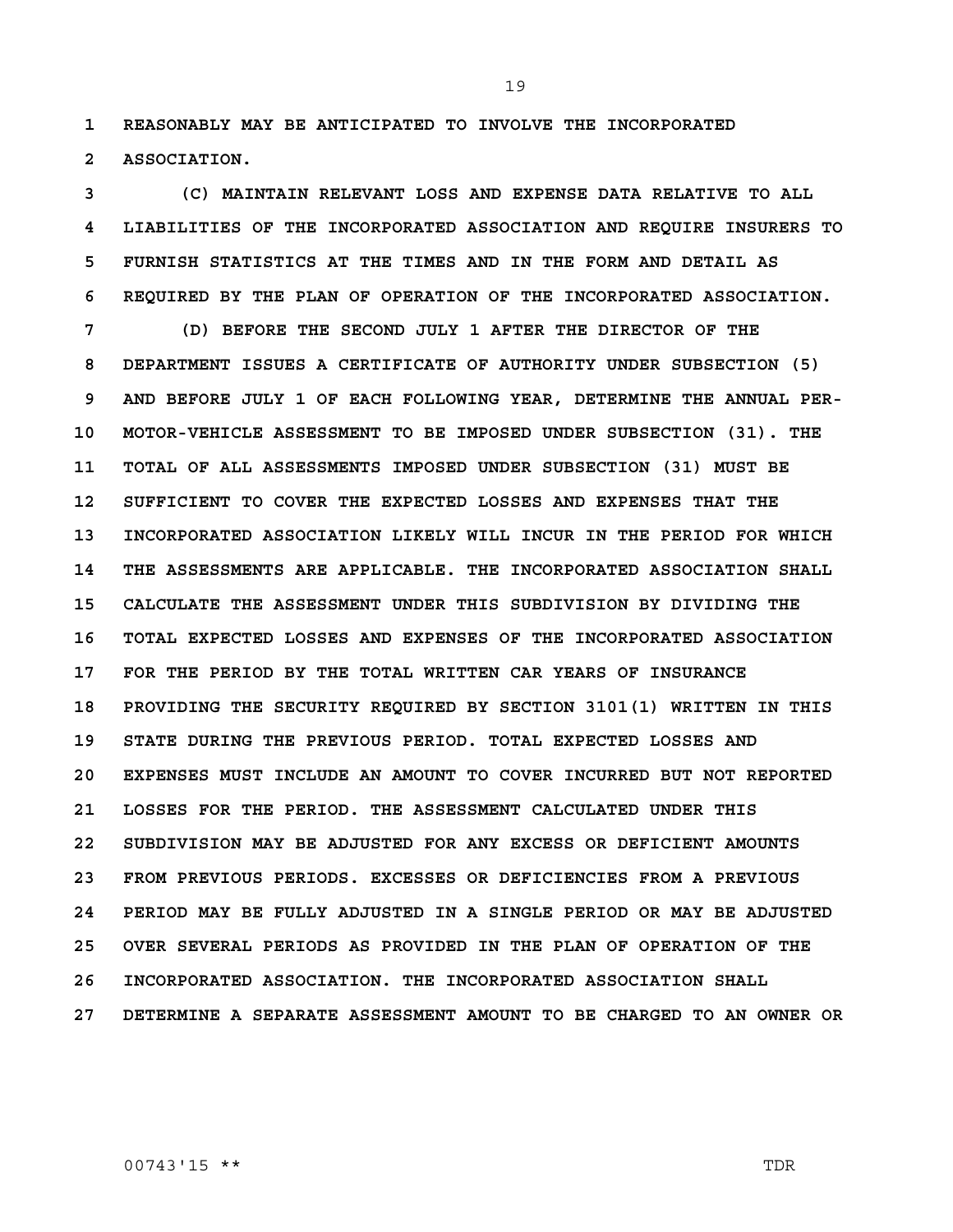20

**1 REGISTRANT OF AN INSURED HISTORIC VEHICLE EQUAL TO 20% OF THE 2 ASSESSMENT CHARGED FOR A MOTOR VEHICLE OTHER THAN A HISTORIC 3 VEHICLE. AS USED IN THIS SUBDIVISION:**

**4 (***i***) "CAR" INCLUDES A MOTORCYCLE BUT DOES NOT INCLUDE A 5 HISTORIC VEHICLE.**

**6 (***ii***) "HISTORIC VEHICLE" MEANS A VEHICLE THAT IS A REGISTERED 7 HISTORIC VEHICLE UNDER SECTION 803A OR 803P OF THE MICHIGAN VEHICLE 8 CODE, 1949 PA 300, MCL 257.803A AND 257.803P.**

**9 (E) REQUIRE AND ACCEPT THE PAYMENT OF ASSESSMENTS TO THE 10 INCORPORATED ASSOCIATION AUTHORIZED UNDER THIS SECTION.**

**11 (16)** (8) In addition to other powers granted to it by **UNDER 12** this section, the **UNINCORPORATED ASSOCIATION OR AN INCORPORATED 13** association may do all of the following:

(a) Sue and be sued in the name of the association. A judgment against the **UNINCORPORATED** association shall **DOES** not create any direct liability against the individual members of the **17 UNINCORPORATED** association. The **UNINCORPORATED** association may provide for the indemnification of its members, **AND THE 19 UNINCORPORATED ASSOCIATION OR AN INCORPORATED ASSOCIATION MAY 20 PROVIDE FOR THE INDEMNIFICATION OF THE** members of the **ITS** board of directors**,** of the association, and officers, **AND** employees, and other persons lawfully acting on behalf of the association.

**23** (b) Reinsure all or any portion of its potential liability **24** with reinsurers licensed to transact insurance in this state or **25** approved by the commissioner.**DIRECTOR OF THE DEPARTMENT.**

**26** (c) Provide for appropriate housing, equipment, and personnel **27** as may be necessary to assure the efficient operation of the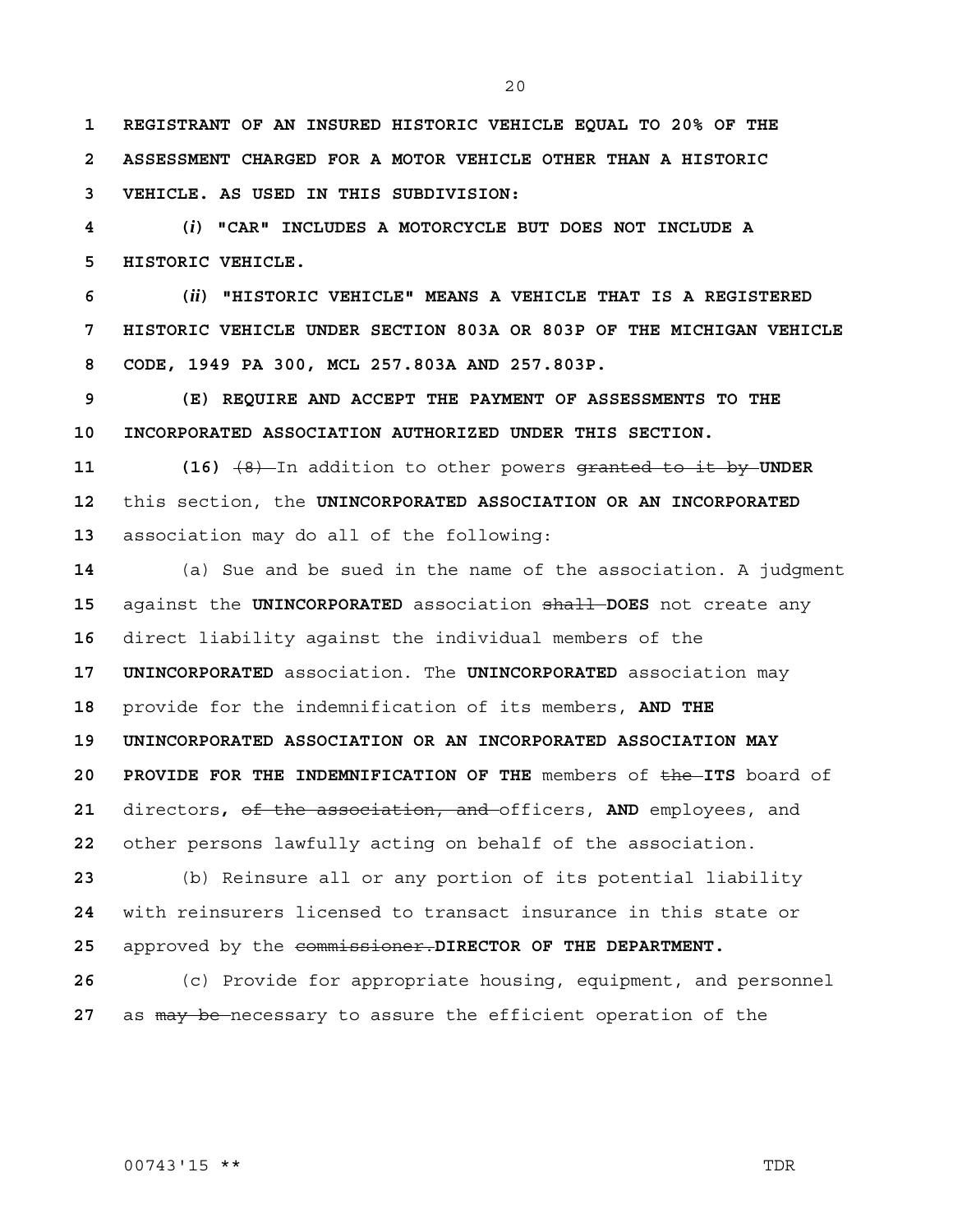**1** association.

(d) Pursuant to the plan of operation **OF THE ASSOCIATION**, adopt reasonable rules for the administration of the association, enforce those rules, and delegate authority, as the board **OF THE 5 ASSOCIATION** considers necessary**,** to assure the proper administration and operation of the association consistent with the plan of operation.

**8** (e) Contract for goods and services **WITH OTHER PERSONS 9 RELATING TO ALL OR A PORTION OF THE GOODS AND SERVICES NECESSARY 10 FOR THE MANAGEMENT AND OPERATION OF THE ASSOCIATION**, including**, BUT 11 NOT LIMITED TO,** independent claims management, actuarial, **12** investment, and legal services**.** , from others within or without **13** this state to assure the efficient operation of the association.**ALL 14 OF THE FOLLOWING APPLY TO A CONTRACT FOR GOODS OR SERVICES BETWEEN 15 THE UNINCORPORATED ASSOCIATION AND AN INCORPORATED ASSOCIATION:**

**16 (***i***) THE TERMS MUST BE FAIR AND REASONABLE.**

**17 (***ii***) THE CHARGES OR FEES FOR SERVICES PERFORMED MUST BE 18 REASONABLE.**

**19 (***iii***) THE EXPENSES INCURRED AND PAYMENT RECEIVED MUST BE 20 ALLOCATED IN CONFORMITY WITH CUSTOMARY ACCOUNTING PRACTICES 21 CONSISTENTLY APPLIED.**

**22 (***iv***) THE BOOKS, ACCOUNTS, AND RECORDS OF EACH ASSOCIATION MUST 23 BE MAINTAINED TO CLEARLY AND ACCURATELY DISCLOSE THE PRECISE NATURE 24 AND DETAILS OF THE TRANSACTIONS, INCLUDING ACCOUNTING INFORMATION 25 AS NECESSARY TO SUPPORT THE REASONABLENESS OF THE CHARGES OR FEES. 26** (f) Hear and determine complaints of a company or other **AN 27** interested party concerning the operation of the association.

00743'15 \*\* TDR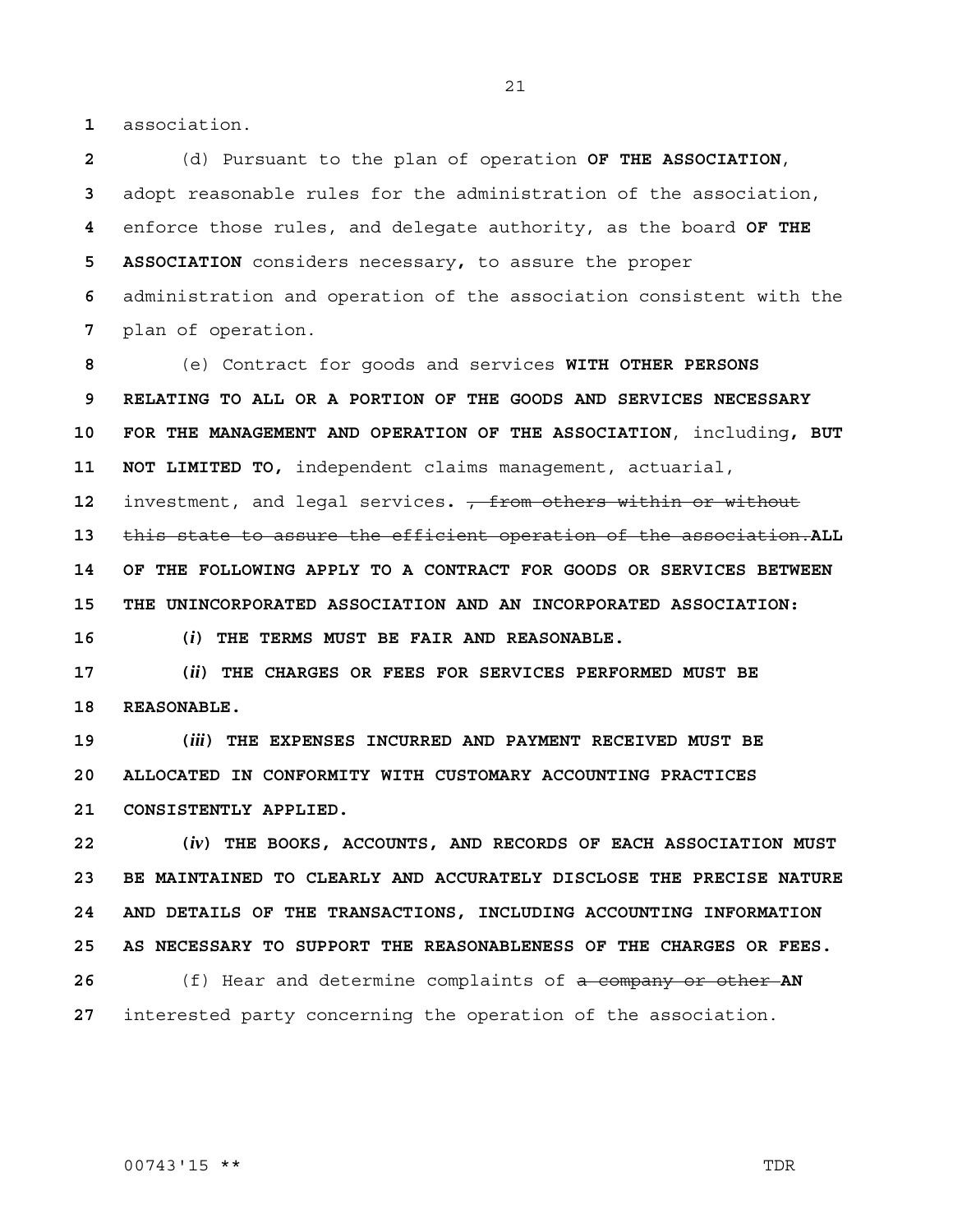**1 (G) BORROW MONEY TO ACCOMPLISH THE PURPOSES OF THE ASSOCIATION 2 OR IMPLEMENT THIS SECTION AT RATES OF INTEREST DETERMINED BY THE 3 ASSOCIATION, AND ISSUE NOTES, BONDS, CERTIFICATES, OTHER EVIDENCES 4 OF INDEBTEDNESS, OR PLEDGES. INTEREST AND EARNINGS ON NOTES, BONDS, 5 CERTIFICATES, OR OTHER OBLIGATIONS OF THE ASSOCIATION ARE EXEMPT 6 FROM ANY TAXES IMPOSED BY THIS STATE OR A POLITICAL SUBDIVISION OF 7 THIS STATE. AN ASSOCIATION SHALL NOT BORROW MONEY FROM ANOTHER 8 ASSOCIATION.**

**9 (H) TAKE ACTION NECESSARY TO FACILITATE AND MAINTAIN THE TAX-10 EXEMPT STATUS OF THE ASSOCIATION AND ITS INCOME AND OPERATION, AND 11 TO FACILITATE THE TAX-EXEMPT STATUS OF ANY BONDS OR OTHER 12 INDEBTEDNESS ISSUED BY OR ON BEHALF OF THE ASSOCIATION.**

**13 (I) INVEST AND REINVEST MONEY OF THE ASSOCIATION.**

**14 (J) TAKE, HOLD, AND CONVEY INTERESTS IN PROPERTY.**

**15 (K) ACCEPT GIFTS, GRANTS, LOANS, OR OTHER AID FROM ANOTHER 16 PERSON.**

 (*l*)  $\left(\frac{q}{q}\right)$  Perform other acts not specifically enumerated in this section that are necessary or proper to accomplish the purposes of the association **OR TO IMPLEMENT THIS SECTION** and that are not inconsistent with this section or the plan of operation **OF THE 21 ASSOCIATION**.

**22 (17)** (9) A board of directors **OF THE UNINCORPORATED 23 ASSOCIATION** is created, hereinafter referred to as the board, which **24** shall **TO** be responsible for the operation of the **UNINCORPORATED 25** association consistent with the plan of operation **OF THE 26 UNINCORPORATED ASSOCIATION** and this section.

**27 (18)** (10) **THE BOARD OF THE UNINCORPORATED ASSOCIATION OR AN**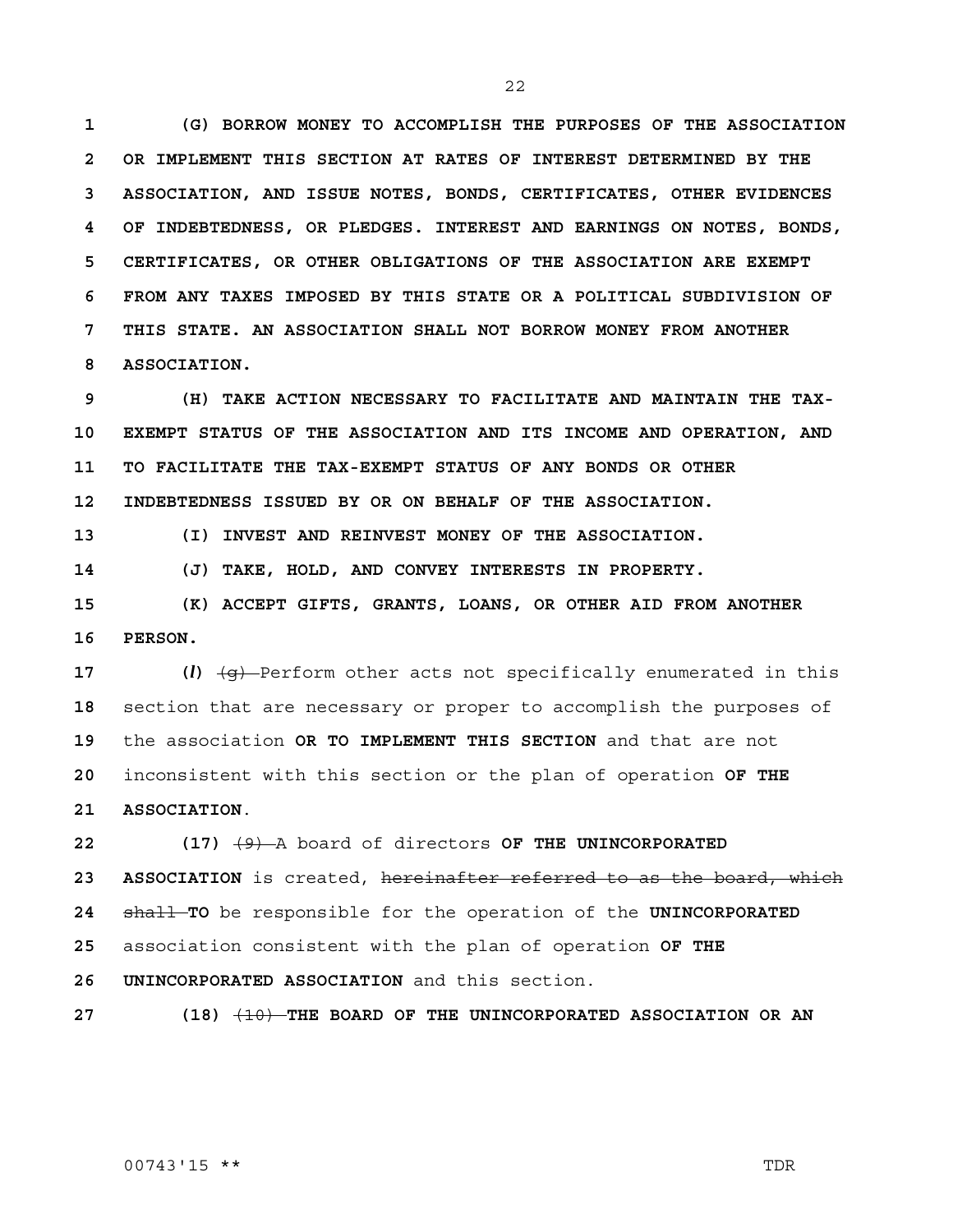**1 INCORPORATED ASSOCIATION SHALL OPERATE THE ASSOCIATION ACCORDING TO 2 THE PLAN OF OPERATION OF THE ASSOCIATION AND THIS SECTION.** The plan of operation **OF AN ASSOCIATION** shall provide for all of the

following:

(a) The establishment of necessary facilities.

(b) The management and operation of the association.

(c) Procedures **FOR THE UNINCORPORATED ASSOCIATION, PROVISIONS**  to be utilized **USED** in charging premiums, including adjustments from excess or deficient premiums from prior periods. **FOR AN 10 INCORPORATED ASSOCIATION, PROCEDURES FOR CHARGING ASSESSMENTS, 11 INCLUDING ADJUSTMENTS FROM EXCESS OR DEFICIENT ASSESSMENTS FROM 12 PRIOR PERIODS.**

(d) Procedures **FOR THE UNINCORPORATED ASSOCIATION, PROCEDURES**  governing the actual payment of premiums to the **UNINCORPORATED**  association. **FOR AN INCORPORATED ASSOCIATION, PROCEDURES GOVERNING 16 THE PAYMENT OF ASSESSMENTS TO THE INCORPORATED ASSOCIATION.**

(e) Reimbursement **BY THE ASSOCIATION** of each member of **18 INDIVIDUAL SERVING ON** the board by the **OF THE** association for actual and necessary expenses incurred on association business.

(f) The investment policy of the association.

(g) Any other matters required by or necessary to effectively implement this section.

**23 (19)** (11) Each **THE** board shall **OF THE UNINCORPORATED 24 ASSOCIATION MUST** include **INDIVIDUALS FROM** members **OF THE 25 UNINCORPORATED ASSOCIATION** that would contribute a total of not less than 40% of the total premium calculated pursuant to **UNDER**  subsection (7)(d). **(14).** Each director shall be **OF THE**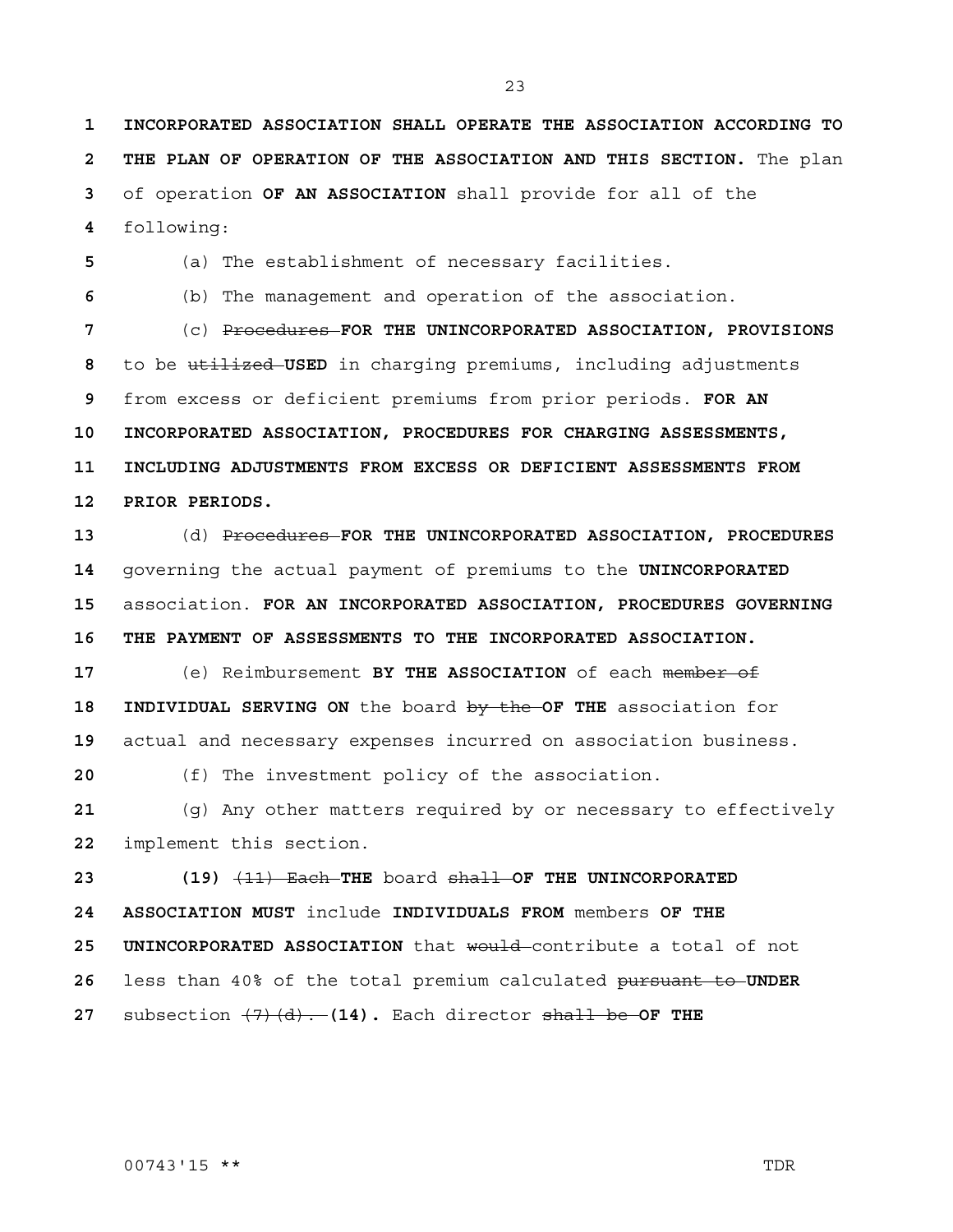**1 UNINCORPORATED ASSOCIATION IS** entitled to 1 vote. The initial term **2** of office of a director shall be **OF THE UNINCORPORATED ASSOCIATION 3 IS** 2 years.

**4 (20)** (12) As part of the plan of operation **OF THE 5 UNINCORPORATED ASSOCIATION**, the board **OF THE UNINCORPORATED 6 ASSOCIATION** shall adopt rules providing for the composition and term of successor boards to the initial board, consistent with the membership composition requirements in subsections (11) **(19)** and (13). **(21).** Terms of the directors shall **MUST** be staggered so that the terms of all the directors do not expire at the same time and so that a director does not serve **IS NOT APPOINTED FOR** a term of more than 4 years.

**13 (21)** (13) The board shall **OF THE UNINCORPORATED ASSOCIATION**  14 **MUST** consist of 5 directors , and the commissioner shall be **15 DIRECTOR OF THE DEPARTMENT, WHO IS** an ex officio member of the **16** board without vote.

**17 (22)** (14) Each director shall be appointed by the commissioner **18** and **THE DIRECTOR OF THE DEPARTMENT SHALL APPOINT THE DIRECTORS OF 19 THE UNINCORPORATED ASSOCIATION. A DIRECTOR OF THE UNINCORPORATED 20 ASSOCIATION** shall serve until that member's **DIRECTOR'S** successor is **21** selected and qualified. The **DIRECTORS OF THE UNINCORPORATED 22 ASSOCIATION SHALL ELECT FROM THE DIRECTORS A** chairperson of the **23** board**.** shall be elected by the board. A **THE DIRECTOR OF THE 24 DEPARTMENT SHALL FILL A** vacancy on the board shall be filled by the **25** commissioner **OF THE UNINCORPORATED ASSOCIATION** consistent with the **26** plan of operation.

**27 (23)** (15) After the board is appointed, the **THE** board **OF THE**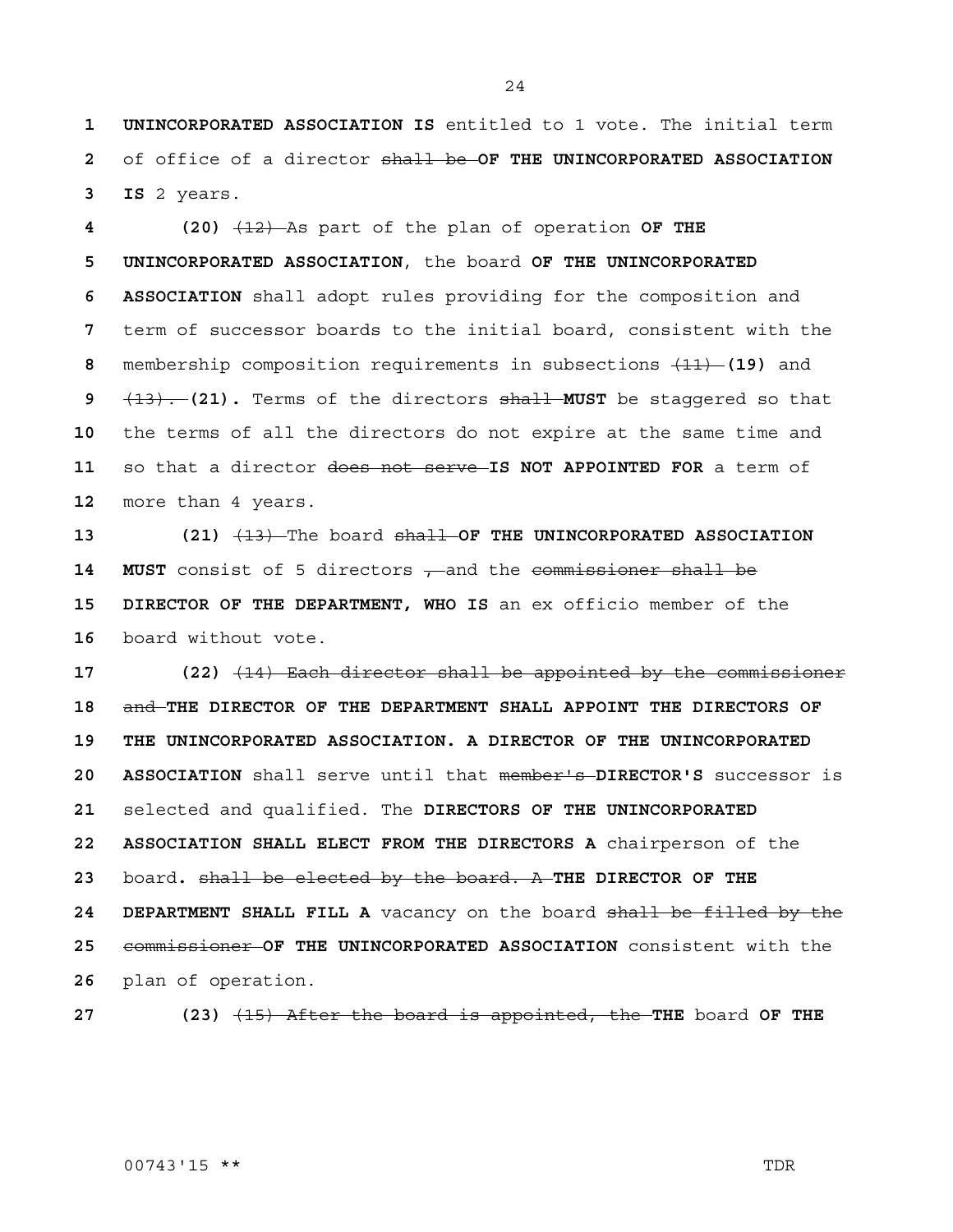**1 UNINCORPORATED ASSOCIATION** shall meet as often as the chairperson, **2** the commissioner, **DIRECTOR OF THE DEPARTMENT,** or the plan of **3** operation shall require, **OF THE UNINCORPORATED ASSOCIATION 4 REQUIRES,** or at the request of any 3 members **DIRECTORS** of the **5** board. **UNINCORPORATED ASSOCIATION.** The chairperson shall retain the **6** right to **MAY** vote on all issues. Four members of the board **7 DIRECTORS OF THE UNINCORPORATED ASSOCIATION** constitute a quorum.

**8 (24) THE BOARD OF DIRECTORS OF AN INCORPORATED ASSOCIATION 9 SHALL OPERATE THE INCORPORATED ASSOCIATION IN ACCORDANCE WITH THE 10 PLAN OF OPERATION OF THE INCORPORATED ASSOCIATION AND THIS SECTION. 11 ALL OF THE FOLLOWING APPLY TO THE FORMATION AND OPERATION OF THE 12 BOARD OF AN INCORPORATED ASSOCIATION:**

**13 (A) THE BOARD MUST CONSIST OF 7 DIRECTORS APPOINTED BY THE 14 GOVERNOR WITH THE ADVICE AND CONSENT OF THE SENATE. THE GOVERNOR 15 SHALL APPOINT THE INITIAL DIRECTORS WITHIN 45 DAYS AFTER THE 16 INCORPORATED ASSOCIATION IS INCORPORATED. AN EMPLOYEE OR OFFICER OF 17 AN INSURER IS NOT ELIGIBLE TO SERVE AS A DIRECTOR. THE GOVERNOR 18 SHALL APPOINT DIRECTORS AS FOLLOWS:**

**19 (***i***) TWO OF THE DIRECTORS MUST REPRESENT INSURERS THAT PROVIDE 20 COVERAGES REQUIRED UNDER SECTION 3101(1).**

**21 (***ii***) ONE OF THE DIRECTORS MUST REPRESENT HEALTH FACILITIES OR 22 AGENCIES, AS THAT TERM IS DEFINED IN SECTION 20106 OF THE PUBLIC 23 HEALTH CODE, 1978 PA 368, MCL 333.20106.**

**24 (***iii***) ONE OF THE DIRECTORS MUST REPRESENT INDIVIDUALS LICENSED 25 UNDER ARTICLE 15 OF THE PUBLIC HEALTH CODE, 1978 PA 368, MCL 26 333.16101 TO 333.18838.**

**27 (***iv***) THREE OF THE DIRECTORS MUST REPRESENT INDIVIDUALS WHO ARE**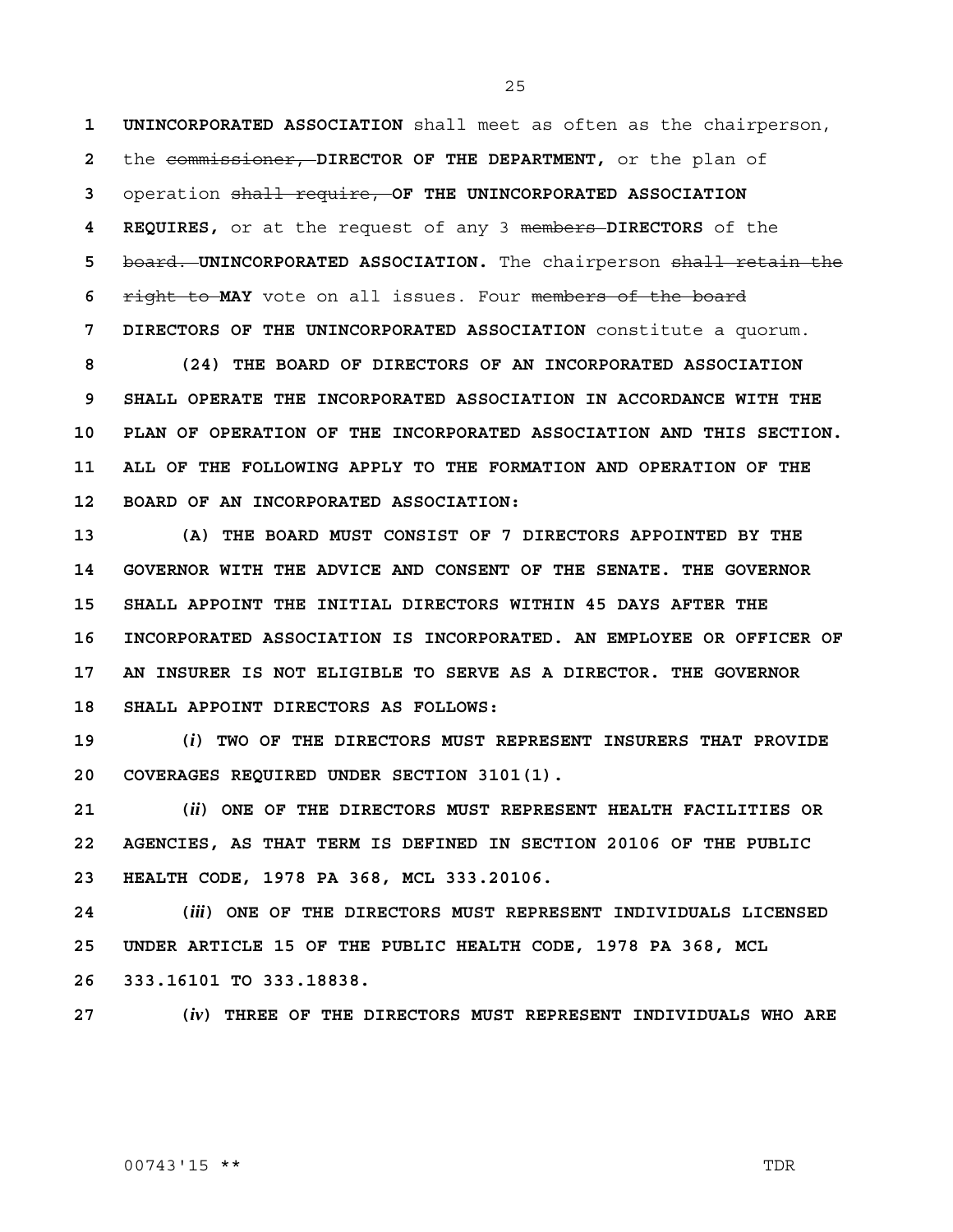**1 INSURED UNDER POLICIES THAT PROVIDE THE SECURITY REQUIRED UNDER 2 SECTION 3101(1). OF THESE 3 INDIVIDUALS:**

**3 (A) ONE MUST BE AN INDIVIDUAL RECOMMENDED BY THE SENATE 4 MAJORITY LEADER.**

**5 (B) ONE MUST BE AN INDIVIDUAL RECOMMENDED BY THE SPEAKER OF 6 THE HOUSE OF REPRESENTATIVES.**

**7 (B) OF THE DIRECTORS INITIALLY APPOINTED, 2 SHALL BE APPOINTED 8 FOR A TERM OF 4 YEARS, 2 SHALL BE APPOINTED FOR A TERM OF 3 YEARS, 9 2 SHALL BE APPOINTED FOR A TERM OF 2 YEARS, AND 1 SHALL BE 10 APPOINTED FOR A TERM OF 1 YEAR. AFTER THE INITIAL APPOINTMENTS, A 11 DIRECTOR SHALL BE APPOINTED FOR A TERM OF 4 YEARS. IF THERE IS A 12 VACANCY ON THE BOARD, THE GOVERNOR SHALL FILL THE VACANCY IN THE 13 SAME MANNER AS THE ORIGINAL APPOINTMENT FOR THE BALANCE OF THE 14 UNEXPIRED TERM. WITHIN 60 DAYS AFTER THE INITIAL DIRECTORS ARE 15 APPOINTED, THE DIRECTOR OF THE DEPARTMENT SHALL CALL THE FIRST 16 MEETING OF THE BOARD. AT THE FIRST MEETING, THE BOARD SHALL ELECT A 17 CHAIRPERSON FROM THE DIRECTORS OF THE INCORPORATED ASSOCIATION. 18 FOUR DIRECTORS OF THE INCORPORATED ASSOCIATION CONSTITUTE A QUORUM 19 FOR THE TRANSACTION OF BUSINESS AT A MEETING. AN AFFIRMATIVE VOTE 20 OF 4 DIRECTORS OF THE INCORPORATED ASSOCIATION IS NECESSARY FOR 21 OFFICIAL ACTION OF THE BOARD.**

**22 (C) THE BOARD SHALL CONDUCT ITS BUSINESS AT A MEETING THAT IS 23 HELD IN THIS STATE, IS OPEN TO THE PUBLIC, AND IS HELD IN A PLACE 24 THAT IS AVAILABLE TO THE GENERAL PUBLIC. HOWEVER, THE BOARD MAY 25 ESTABLISH REASONABLE RULES AND REGULATIONS TO MINIMIZE DISRUPTION 26 OF A MEETING. AT LEAST 10 DAYS BUT NOT MORE THAN 60 DAYS BEFORE A 27 MEETING, THE BOARD SHALL PROVIDE PUBLIC NOTICE OF THE MEETING AT** 

00743'15 \*\* TDR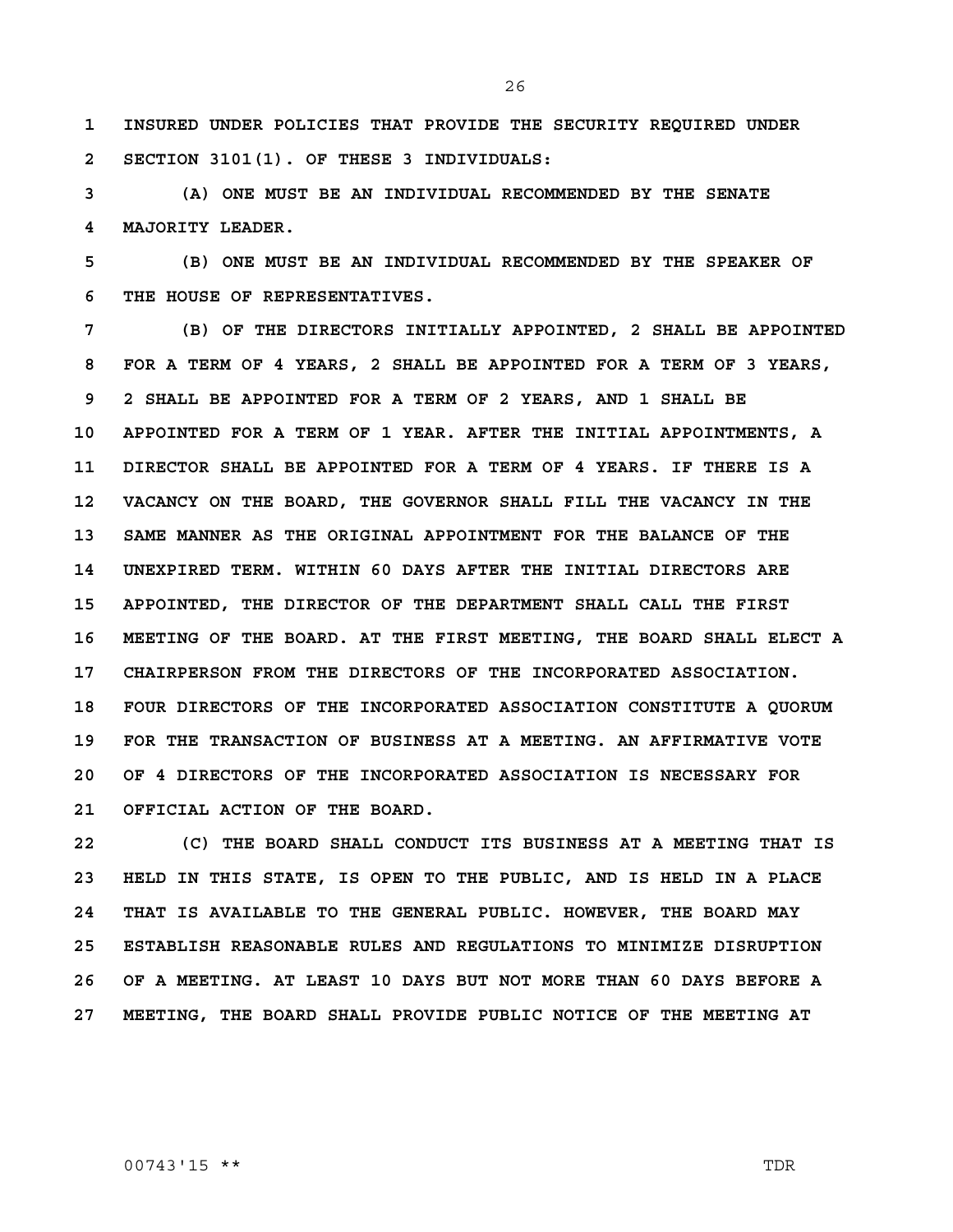**1 ITS PRINCIPAL OFFICE AND ON AN INTERNET WEBSITE ACCESSIBLE BY THE 2 PUBLIC. THE BOARD SHALL INCLUDE IN THE PUBLIC NOTICE OF THE MEETING 3 THE ADDRESS WHERE MINUTES OF THE BOARD MAY BE INSPECTED BY THE 4 PUBLIC. THE BOARD MAY MEET IN A CLOSED SESSION FOR ANY OF THE 5 FOLLOWING PURPOSES:**

**6 (***i***) TO CONSIDER THE HIRING, DISMISSAL, SUSPENSION, 7 DISCIPLINING, OR EVALUATION OF OFFICERS OR EMPLOYEES OF THE 8 INCORPORATED ASSOCIATION.**

**9 (***ii***) TO CONSULT WITH ITS ATTORNEY.**

**10 (***iii***) TO COMPLY WITH STATE OR FEDERAL LAW, RULES, OR 11 REGULATIONS REGARDING PRIVACY OR CONFIDENTIALITY.**

**12 (D) THE BOARD SHALL DISPLAY INFORMATION CONCERNING THE 13 INCORPORATED ASSOCIATION'S OPERATIONS AND ACTIVITIES ON AN INTERNET 14 WEBSITE ACCESSIBLE BY THE PUBLIC.**

**15 (E) THE BOARD SHALL KEEP MINUTES OF EACH BOARD MEETING. THE 16 MINUTES SHALL BE OPEN TO PUBLIC INSPECTION, AND THE BOARD SHALL 17 MAKE THE MINUTES AVAILABLE AT THE ADDRESS DESIGNATED ON THE PUBLIC 18 NOTICE OF ITS MEETINGS. THE BOARD SHALL MAKE COPIES OF THE MINUTES 19 AVAILABLE TO THE PUBLIC AT THE REASONABLE ESTIMATED COST FOR 20 PRINTING AND COPYING. THE BOARD SHALL INCLUDE ALL OF THE FOLLOWING 21 IN THE MINUTES:**

**22 (***i***) THE DATE, TIME, AND PLACE OF THE MEETING.**

**23 (***ii***) DIRECTORS WHO ARE PRESENT AND ABSENT.**

**24 (***iii***) BOARD DECISIONS MADE AT A MEETING OPEN TO THE PUBLIC.**

**25 (***iv***) ALL ROLL CALL VOTES TAKEN AT THE MEETING.**

**26 (F) A DIRECTOR IS NOT LIABLE FOR ANY LAWFUL ACTION TAKEN BY 27 THE DIRECTOR IN THE PERFORMANCE OF DUTIES UNDER THIS SECTION.**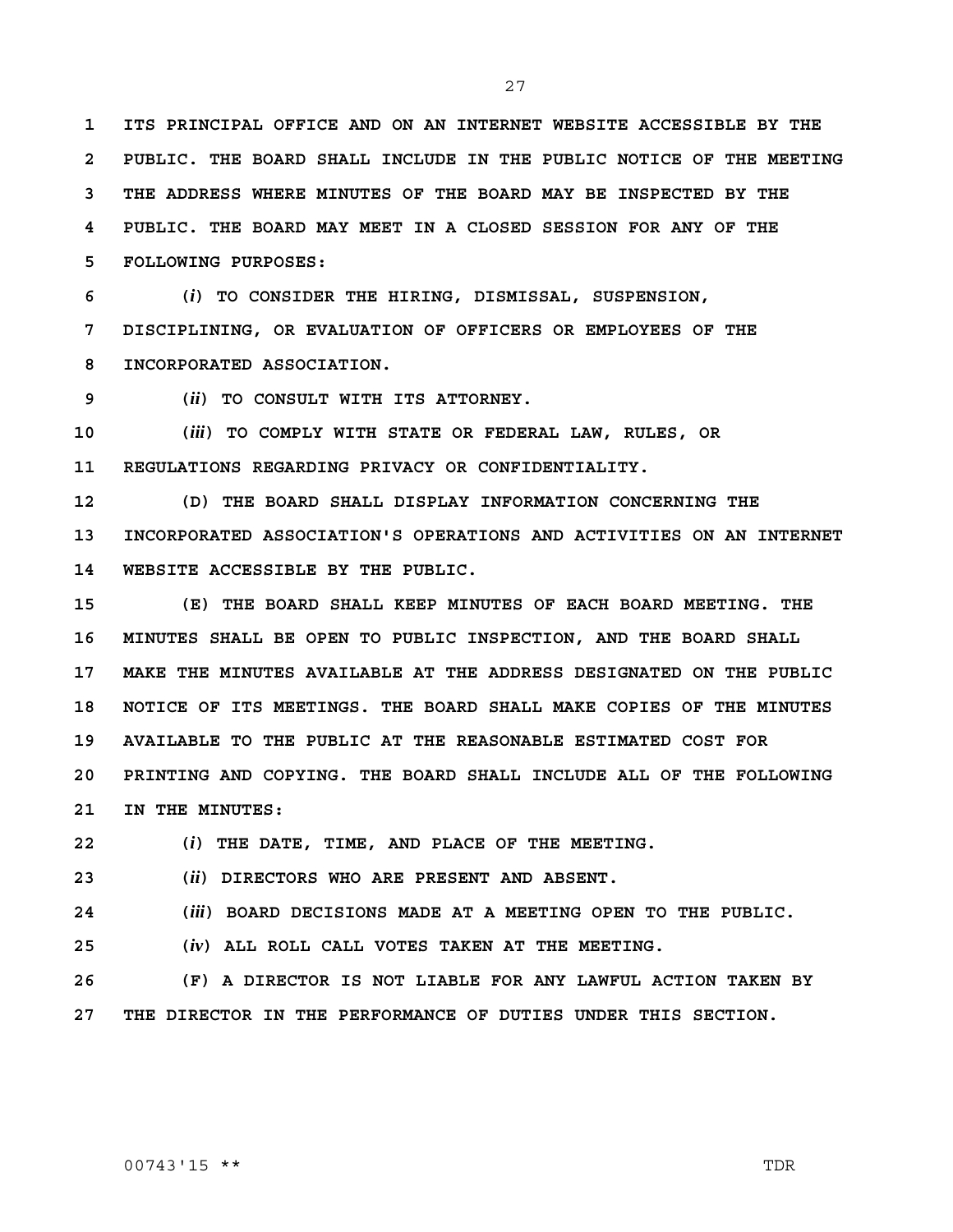(25)  $\left(16\right)$  An annual report of the operations of the **2 UNINCORPORATED** association in a form and detail as may be determined by the board **OF THE UNINCORPORATED ASSOCIATION** shall be furnished to each member **OF THE UNINCORPORATED ASSOCIATION**.

**5 (26) AN INCORPORATED ASSOCIATION SHALL HAVE ITS FINANCES 6 AUDITED ANNUALLY BY AN INDEPENDENT PUBLIC ACCOUNTANT. THE 7 INCORPORATED ASSOCIATION SHALL MAKE THE AUDIT AVAILABLE TO THE 8 PUBLIC AND POST THE AUDIT ON A PUBLICLY ACCESSIBLE INTERNET WEBSITE 9 MAINTAINED BY THE INCORPORATED ASSOCIATION. AN INCORPORATED 10 ASSOCIATION SHALL MAKE AN ANNUAL REPORT OF THE OPERATIONS OF THE 11 INCORPORATED ASSOCIATION AVAILABLE TO THE PUBLIC AND POST THE 12 REPORT ON A PUBLICLY ACCESSIBLE INTERNET WEBSITE MAINTAINED BY THE 13 INCORPORATED ASSOCIATION. BY JUNE 30 OF EACH YEAR AFTER THE YEAR IN 14 WHICH THE DIRECTOR OF THE DEPARTMENT ISSUES A CERTIFICATE OF 15 AUTHORITY UNDER SUBSECTION (5) TO THE INCORPORATED ASSOCIATION, THE 16 INCORPORATED ASSOCIATION SHALL PREPARE A STATEMENT OF THE FINANCES 17 OF THE INCORPORATED ASSOCIATION FOR THE PRECEDING CALENDAR YEAR TO 18 ACCOMPANY THE ANNUAL REPORT. THE FINANCIAL STATEMENT MUST CONTAIN 19 ALL OF THE FOLLOWING:**

**20 (A) THE NUMBER OF CLAIMS OPENED AND CLOSED IN THE YEAR, THE 21 AMOUNT EXPENDED ON THE CLAIMS, AND THE ANTICIPATED FUTURE COSTS OF 22 THE CLAIMS, WITH THE ASSUMPTIONS, METHODOLOGY, AND DATA USED TO 23 MAKE THE FUTURE PROJECTIONS.**

**24 (B) THE TOTAL NUMBER OF OPEN CLAIMS AND THEIR ANTICIPATED 25 FUTURE COSTS, THE ASSUMPTIONS, METHODOLOGY, AND DATA USED TO MAKE 26 THE FUTURE PROJECTIONS, A CATEGORICAL SUMMARY OF CLAIMS PAID, BOTH 27 OPEN AND CLOSED, AND THE EXPECTED FUTURE COSTS OF CLAIMS GROUPED BY** 

#### 00743'15 \*\* TDR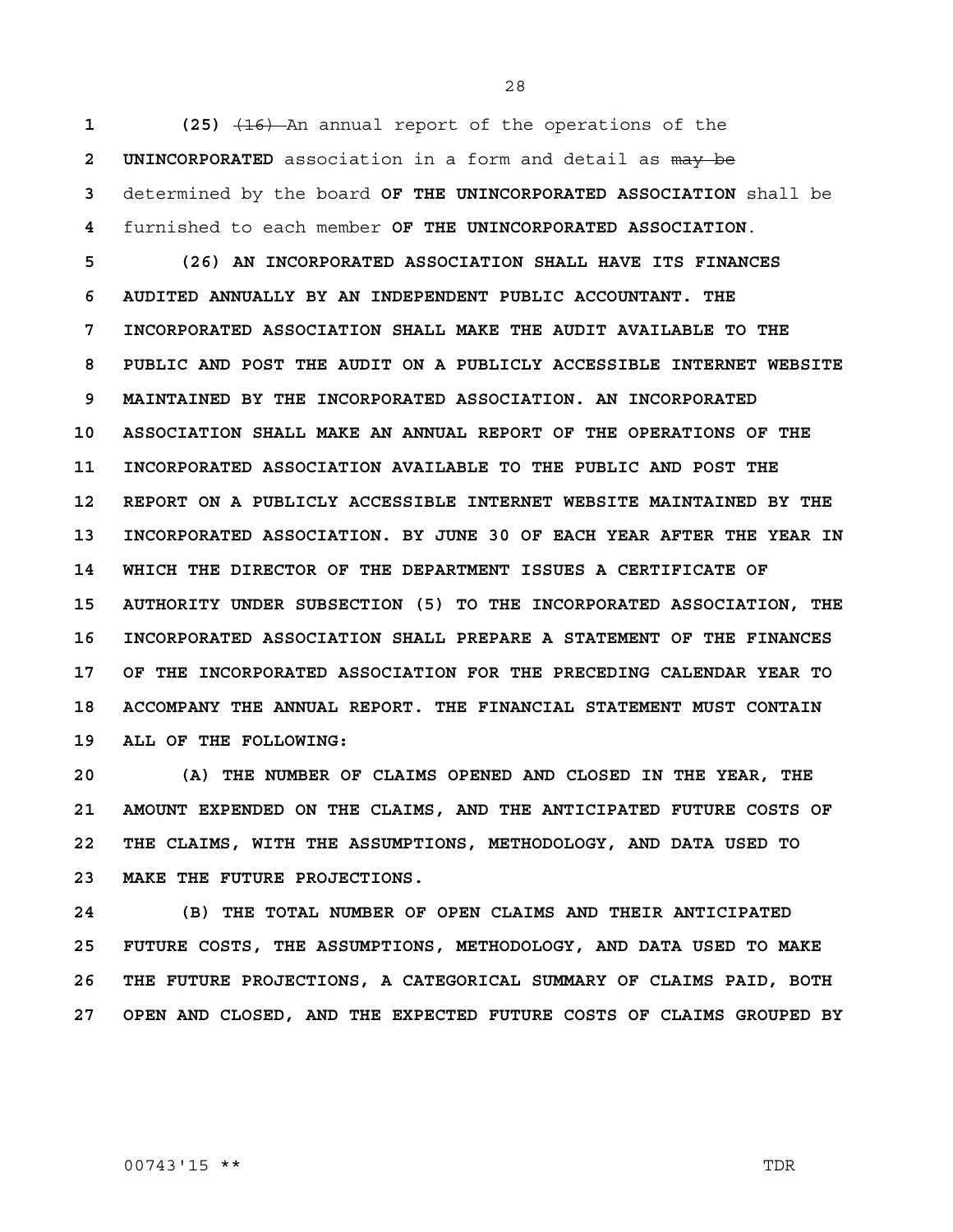**1 NUMERIC RANGE.**

**2 (C) THE NUMBER OF NEW CLAIMS PROJECTED FOR THE UPCOMING YEAR, 3 IF ANY, THEIR ANTICIPATED FUTURE COSTS, AND THE ASSUMPTIONS,** 

**4 METHODOLOGY, AND DATA USED TO MAKE THE FUTURE PROJECTIONS.**

**5 (D) THE CURRENT RATIO OF CLAIMS OPENED TO CLAIMS CLOSED.**

**6 (E) THE AVERAGE LENGTH OF A CLAIM.**

**7 (F) A STATEMENT OF THE CURRENT FINANCIAL CONDITION OF THE 8 INCORPORATED ASSOCIATION AND THE REASONS FOR ANY DEFICIT OR SURPLUS 9 IN COLLECTED ASSESSMENTS COMPARED TO LOSSES.**

**10 (G) A STATEMENT OF THE ASSUMPTIONS, METHODOLOGY, AND DATA USED 11 TO MAKE REVENUE PROJECTIONS.**

**12 (H) A STATEMENT OF THE ASSUMPTIONS, METHODOLOGY, AND DATA USED 13 TO DETERMINE THE INCORPORATED ASSOCIATION'S ANNUAL ASSESSMENTS.**

**14 (I) A LIST OF ASSETS OF THE INCORPORATED ASSOCIATION LISTED BY 15 CATEGORY OR TYPE OF ASSET, SUCH AS, FOR EXAMPLE, STOCKS, BONDS, OR 16 MUTUAL FUNDS, AND THE EXPECTED RETURN ON EACH ASSET.**

**17 (J) THE TOTAL AMOUNT OF THE INCORPORATED ASSOCIATION'S 18 DISCOUNTED AND UNDISCOUNTED LIABILITIES AND A DESCRIPTION AND 19 EXPLANATION OF THE LIABILITIES, INCLUDING AN EXPLANATION OF THE 20 ASSOCIATION'S DEFINITION OF THE TERMS "DISCOUNTED" AND 21 "UNDISCOUNTED".**

**22 (K) A SUMMARY OF SERVICES FOR WHICH CLAIMS WERE PAID AND THE 23 AVERAGE COST FOR THE SERVICES.**

**24 (***l***) MEASURES TAKEN BY THE INCORPORATED ASSOCIATION, IF ANY, TO 25 CONTAIN COSTS.**

**26 (M) MEASURES TAKEN BY THE INCORPORATED ASSOCIATION, IF ANY, TO 27 REDUCE ANY DEFICIT REPORTED UNDER SUBDIVISION (F).**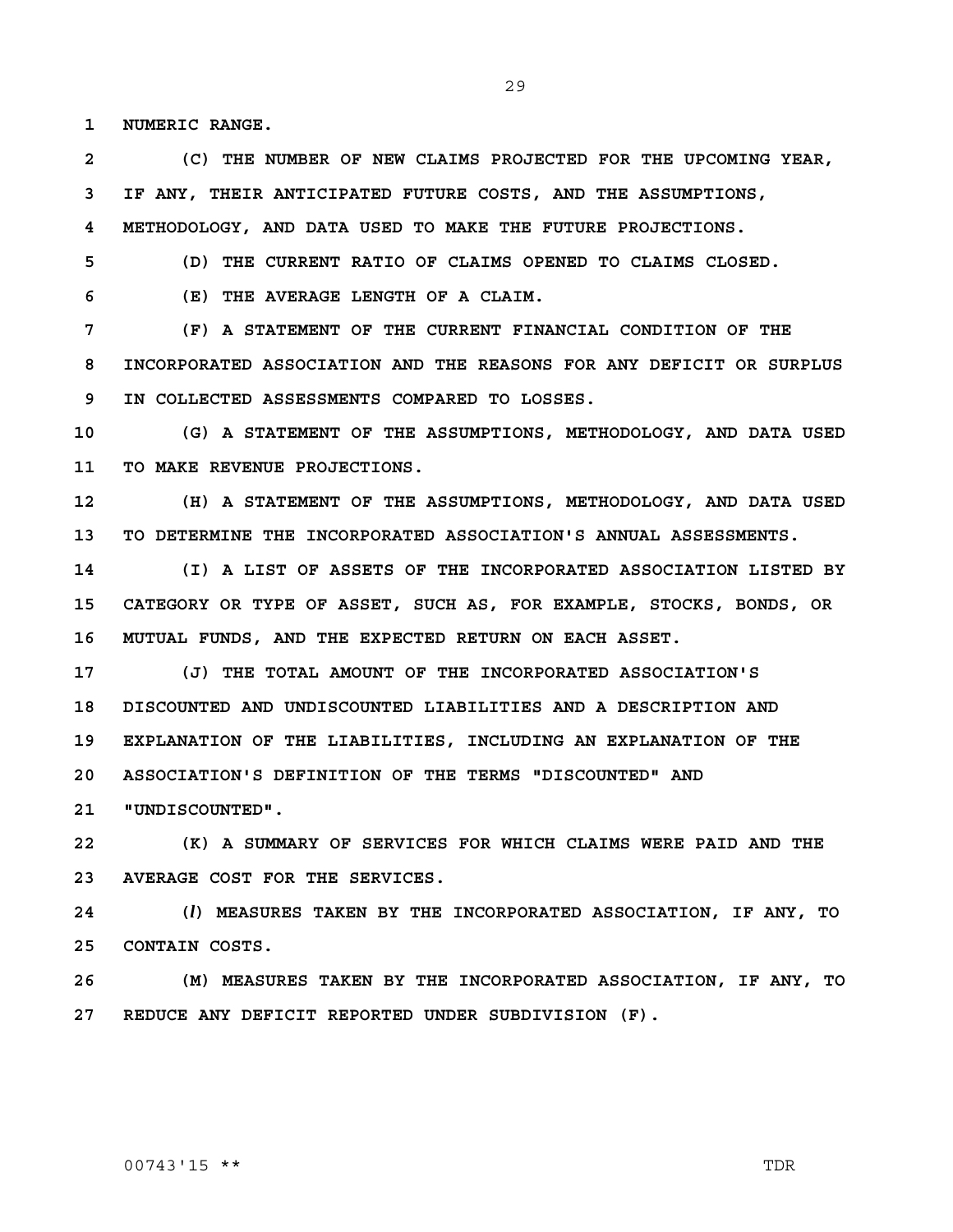**1 (27)** (17) Not more than 60 days after the initial **2** organizational meeting of the board, the board shall submit to the **3** commissioner for approval a proposed **AN ASSOCIATION SHALL OPERATE 4 UNDER A** plan of operation **OF THE ASSOCIATION THAT IS APPROVED BY 5 THE DIRECTOR OF THE DEPARTMENT, THAT IS** consistent with the **6** objectives and provisions of this section, which shall provide **AND 7 THAT PROVIDES** for the economical, fair, and nondiscriminatory **8** administration of the association and**, FOR THE UNINCORPORATED 9 ASSOCIATION,** for the prompt and efficient provision of indemnity . **10** If a plan is not submitted within this 60-day period, then the **11** commissioner, **TO MEMBERS OF THE UNINCORPORATED ASSOCIATION. IF AN 12 ASSOCIATION DOES NOT HAVE AN APPROVED PLAN OF OPERATION, THE 13 DIRECTOR OF THE DEPARTMENT,** after consultation with the board **OF 14 THE ASSOCIATION**, shall formulate and place into effect a plan **15** consistent with this section.

16 (28) <del>(18) The A</del> plan of operation , unless approved sooner in **17** writing, shall be **OF AN ASSOCIATION OR AN AMENDMENT TO A PLAN OF 18 OPERATION OF AN ASSOCIATION THAT HAS BEEN SUBMITTED TO THE DIRECTOR 19 OF THE DEPARTMENT FOR APPROVAL IS** considered to meet the **20** requirements of this section if it is not **APPROVED OR** disapproved **21** by written order of the commissioner **DIRECTOR OF THE DEPARTMENT 22** within 30 days after the date of its submission. Before disapproval **23** of all or any part of the proposed plan of operation, the **24** commissioner **DIRECTOR OF THE DEPARTMENT** shall notify the board **25 ASSOCIATION** in what respect the plan of operation fails to meet the 26 requirements and objectives of this section. If the board **27 ASSOCIATION** fails to submit a revised plan of operation that meets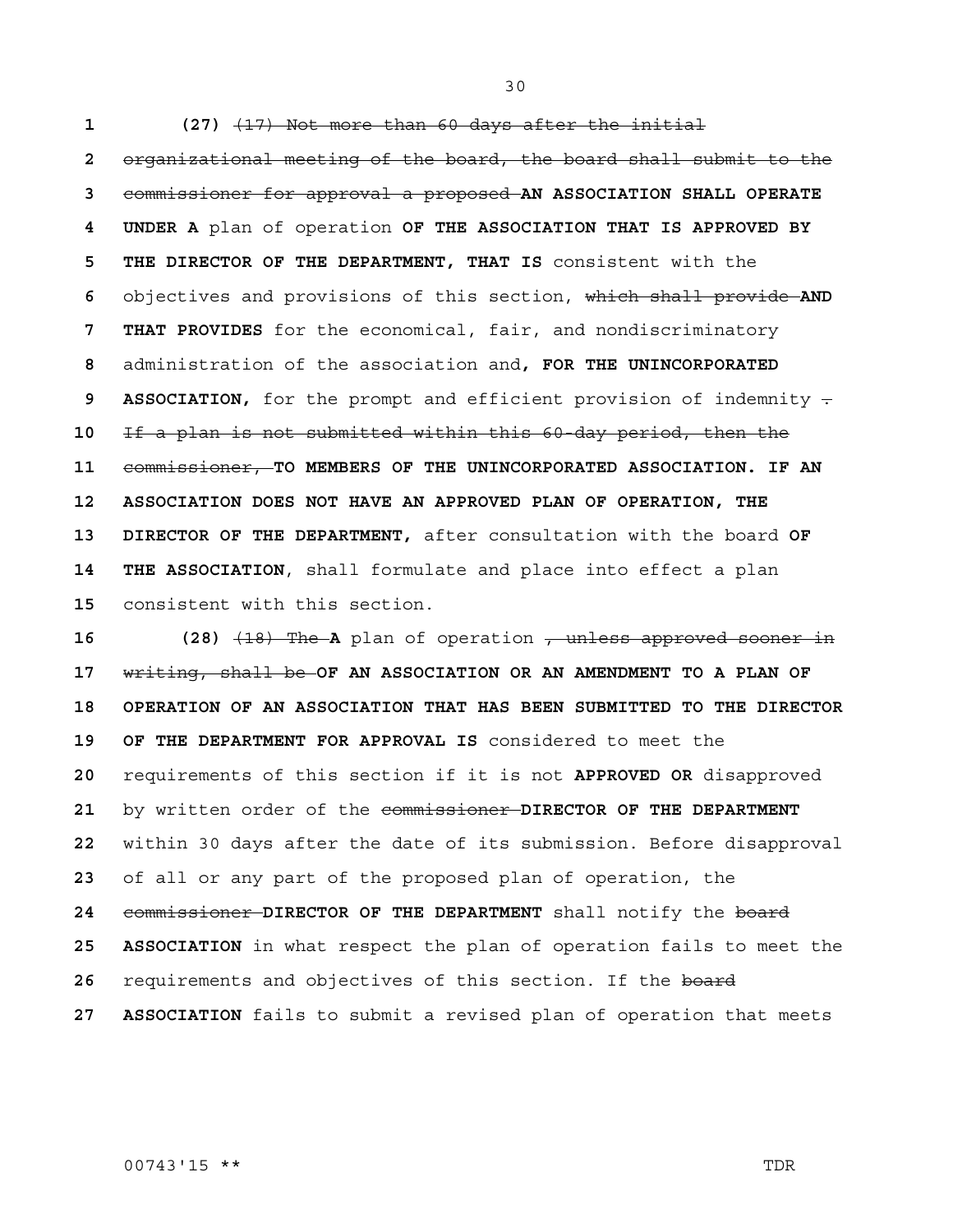the requirements and objectives of this section within the 30-day period, the commissioner **DIRECTOR OF THE DEPARTMENT** shall enter an order accordingly and shall immediately formulate and place into effect a plan **OF OPERATION FOR THE ASSOCIATION** consistent with the requirements and objectives of this section.

**6 (29)** (19) The **FOR THE UNINCORPORATED ASSOCIATION, A** proposed **7** plan of operation or amendments to the plan of operation **OF THE 8 UNINCORPORATED ASSOCIATION** are subject to majority approval by the **9** board, ratified **RATIFICATION OF THE UNINCORPORATED ASSOCIATION** by a **10** majority of the membership having **MEMBERS OF THE UNINCORPORATED 11 ASSOCIATION THAT HAVE** a vote, with voting rights being apportioned **12** according to the premiums charged in subsection  $(7)(d)$  (14)(D), and **13** are subject to approval by the commissioner.**DIRECTOR OF THE 14 DEPARTMENT AS PROVIDED IN THIS SECTION. FOR AN INCORPORATED 15 ASSOCIATION, A PROPOSED PLAN OF OPERATION OR AMENDMENTS TO THE PLAN 16 OF OPERATION OF THE INCORPORATED ASSOCIATION ARE SUBJECT TO 17 APPROVAL BY THE BOARD OF THE INCORPORATED ASSOCIATION AND BY THE 18 DIRECTOR OF THE DEPARTMENT AS PROVIDED IN THIS SECTION. THIS STATE 19 IS NOT LIABLE FOR AN OBLIGATION OF AN ASSOCIATION, AND ANY DEBT OF 20 AN ASSOCIATION IS NOT A DEBT OF THIS STATE. THE CREDIT OF THIS 21 STATE MAY NOT BE LOANED TO AN ASSOCIATION.**

 (30)  $\left(2\theta\right)$  Upon FOR THE UNINCORPORATED ASSOCIATION, ON approval by the commissioner **DIRECTOR OF THE DEPARTMENT** and ratification by the members **OF THE UNINCORPORATED ASSOCIATION** of the plan **OF 25 OPERATION** submitted, or upon **ON** the promulgation of a plan by the commissioner, **DIRECTOR OF THE DEPARTMENT,** each insurer authorized to write insurance providing the security required by section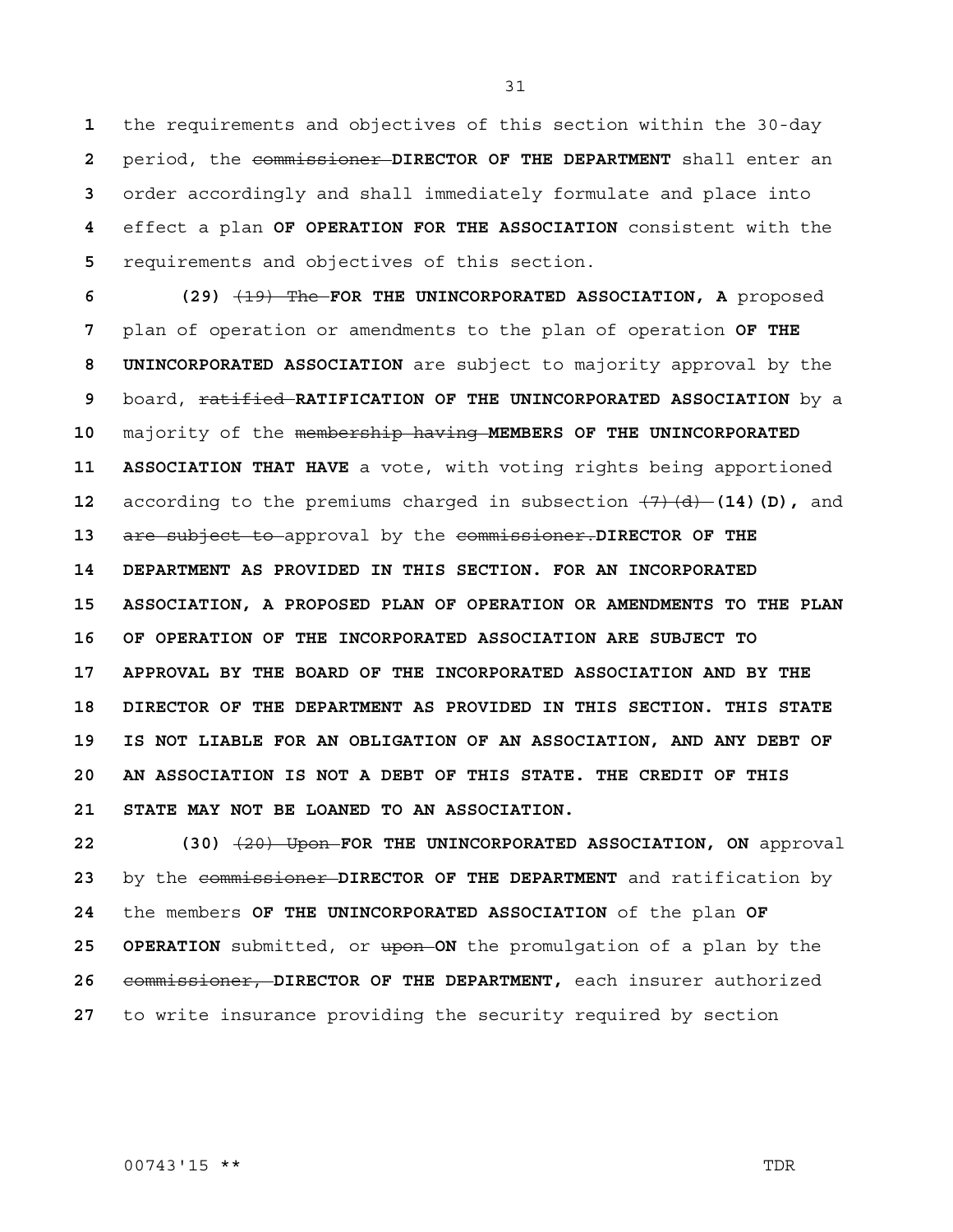3101(1) in this state, as provided in this section, is bound by and shall formally subscribe to and participate in the plan approved as a condition of maintaining its authority to transact insurance in this state.

**5 (31) FOR A POLICY ISSUED OR RENEWED AFTER THE FIRST JUNE 30 6 AFTER THE DIRECTOR OF THE DEPARTMENT ISSUES A CERTIFICATE OF 7 AUTHORITY UNDER SUBSECTION (5), AN ANNUAL CATASTROPHIC CLAIMS 8 ASSESSMENT IS IMPOSED ON THE OWNER OR REGISTRANT OF A MOTOR VEHICLE 9 THAT MAINTAINS THE SECURITY REQUIRED UNDER SECTION 3101(1). THE 10 OWNER OR REGISTRANT, NOT THE INSURER, IS LIABLE FOR THE PAYMENT OF 11 THE ASSESSMENT. THE ASSESSMENT IMPOSED UNDER THIS SUBSECTION IS A 12 CHARGE IMPOSED BY AN INCORPORATED ASSOCIATION AND IS NOT PART OF AN 13 INSURER'S PREMIUM. UNTIL THE SECOND JUNE 30 AFTER A CERTIFICATE OF 14 AUTHORITY IS ISSUED UNDER SUBSECTION (5), THE ANNUAL AMOUNT OF THE 15 CATASTROPHIC CLAIMS ASSESSMENT IS THE INITIAL ASSESSMENT SET BY THE 16 DIRECTOR OF THE DEPARTMENT UNDER SUBSECTION (5). AFTER THE SECOND 17 JUNE 30 AFTER A CERTIFICATE OF AUTHORITY IS ISSUED UNDER SUBSECTION 18 (5), THE ANNUAL AMOUNT OF THE CATASTROPHIC CLAIMS ASSESSMENT SHALL 19 BE EQUAL TO THE PER-MOTOR-VEHICLE ASSESSMENT DETERMINED BY THE 20 INCORPORATED ASSOCIATION UNDER SUBSECTION (15)(D). THE OWNER OR 21 REGISTRANT SHALL PAY THE PER-MOTOR-VEHICLE ASSESSMENT FOR EACH 22 MOTOR VEHICLE AT THE TIME OF PAYMENT FOR A MOTOR VEHICLE POLICY 23 ISSUED BY AN INSURER AUTHORIZED TO TRANSACT BUSINESS IN THIS STATE 24 THAT AFFORDS INSURANCE FOR THE PAYMENT OF BENEFITS REQUIRED UNDER 25 SECTION 3101(1). THE INSURER SHALL COLLECT THE CATASTROPHIC CLAIMS 26 ASSESSMENT ON BEHALF OF THE INCORPORATED ASSOCIATION. THE INSURER 27 SHALL INCLUDE THE CATASTROPHIC CLAIMS ASSESSMENT AS A SEPARATE**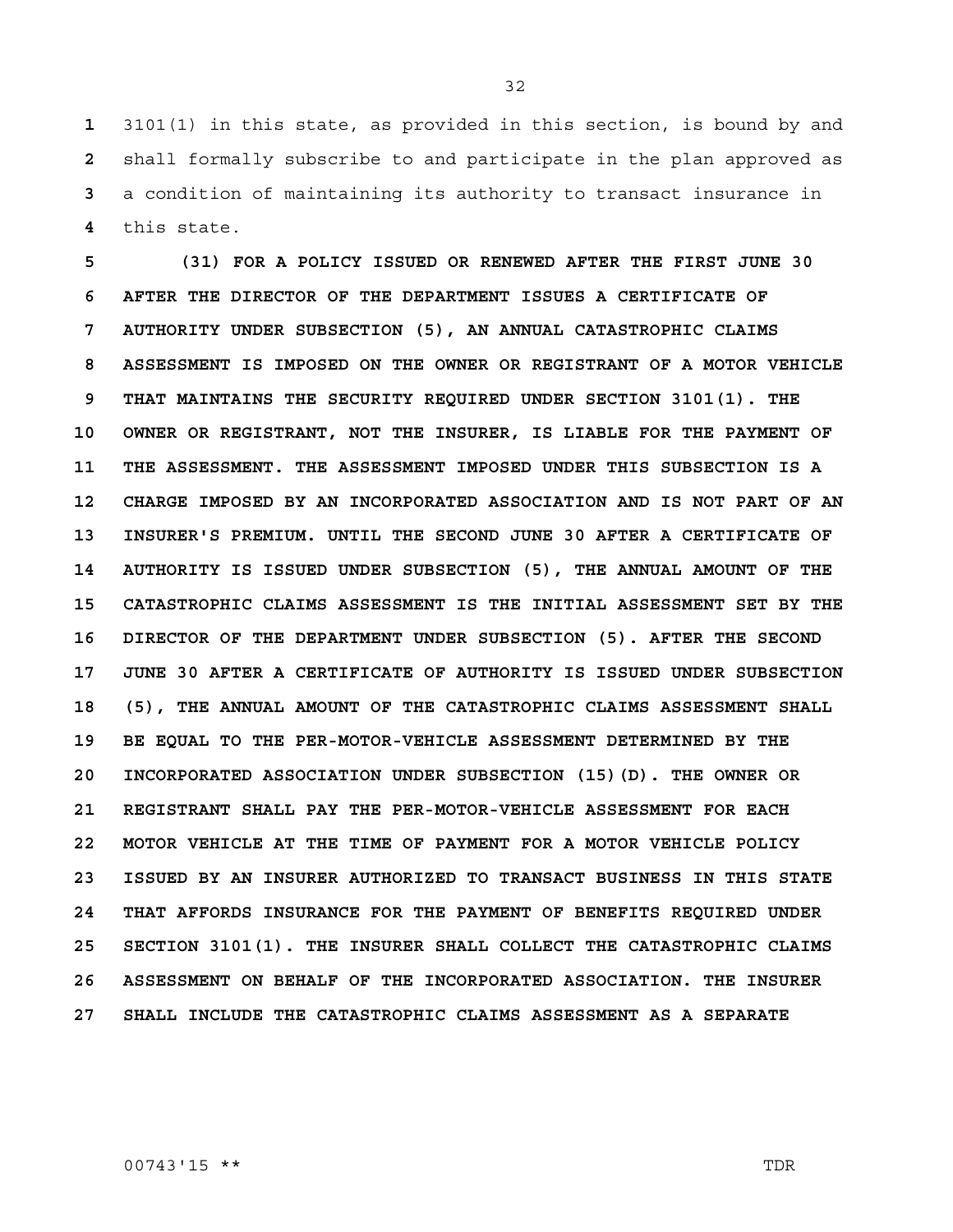**1 IDENTIFIED CHARGE ON ITS POLICY INVOICE. THE INSURER SHALL COLLECT 2 THE ASSESSMENT WITH THE INSURER'S USUAL CYCLE FOR COLLECTION OF 3 INSURANCE PREMIUMS AND SHALL PROMPTLY TRANSMIT ALL ASSESSMENTS 4 COLLECTED TO THE INCORPORATED ASSOCIATION ON FORMS AND IN A MANNER 5 PRESCRIBED BY THE INCORPORATED ASSOCIATION AND SHALL HOLD 6 ASSESSMENTS COLLECTED IN TRUST FOR THE INCORPORATED ASSOCIATION 7 UNTIL REMITTED TO THE ASSOCIATION. AN INSURER SHALL TREAT THE 8 FAILURE TO PAY AN ASSESSMENT UNDER THIS SUBSECTION IN THE SAME 9 MANNER AS THE FAILURE TO PAY AN INSURANCE PREMIUM. AN INSURER THAT 10 RECEIVES FROM AN INCORPORATED ASSOCIATION A REFUND OF A PORTION OF 11 AN ASSESSMENT PAID BECAUSE OF THE CANCELLATION OF THE POLICY SHALL 12 REFUND THAT PORTION TO THE OWNER OR REGISTRANT.**

**13 (32)** (21) The **AN** association is subject to all the reporting, **14** loss reserve, and investment requirements of the commissioner **15 DIRECTOR OF THE DEPARTMENT** to the same extent as would a member of **16** the association.**IS AN INSURER.** 

**17 (33)** (22) Premiums charged members by the **UNINCORPORATED**  association shall be recognized in the rate-making procedures for insurance rates in the same manner that expenses and premium taxes are recognized.

**21 (34)** (23) The commissioner **DIRECTOR OF THE DEPARTMENT** or an **22** authorized representative of the commissioner **DIRECTOR OF THE 23 DEPARTMENT** may visit the **AN** association at any time and examine any **24** and all **OF** the association's affairs **AND RECORDS RELATING TO THE 25 BUSINESS OF THE ASSOCIATION**. **AN ASSOCIATION SHALL PAY EXPENSES 26 INCURRED BY THE DIRECTOR OF THE DEPARTMENT FOR THE EXAMINATION OF 27 THE ASSOCIATION. AN ASSOCIATION IS SUBJECT TO FEES IMPOSED UNDER**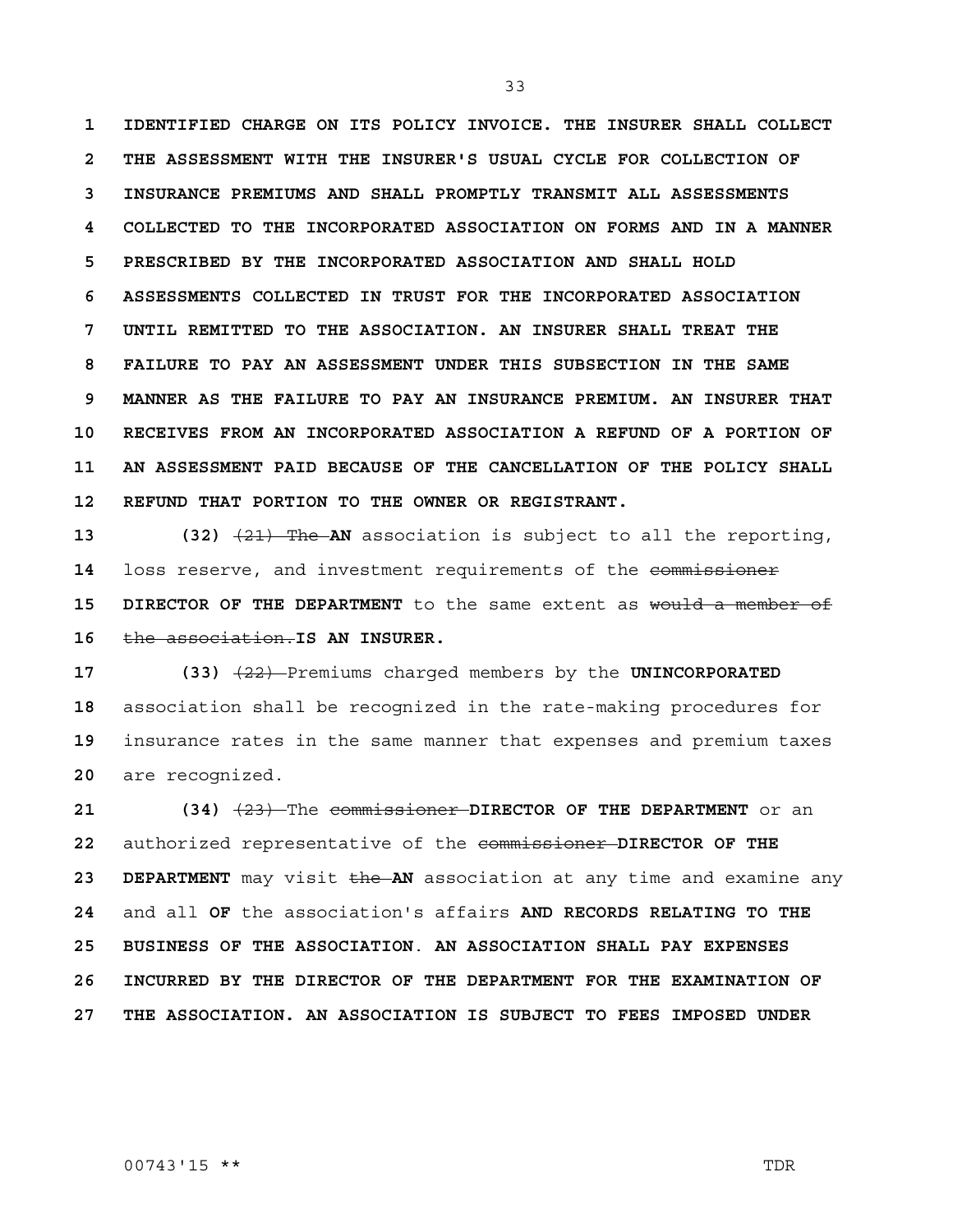**1 SECTION 224(4) TO (11) IN THE SAME MANNER AS ANY OTHER TYPE OF 2 ENTITY UNDER THIS ACT.**

**3 (35)** (24) The **UNINCORPORATED** association does not have **4** liability **IS NOT LIABLE** for losses occurring before July 1, 1978. **5 THE UNINCORPORATED ASSOCIATION IS NOT LIABLE FOR LOSSES OCCURRING 6 UNDER POLICIES ISSUED OR RENEWED AFTER THE FIRST JUNE 30 AFTER THE 7 DIRECTOR OF THE DEPARTMENT ISSUES A CERTIFICATE OF AUTHORITY UNDER 8 SUBSECTION (5).**

**9 (36) AN INCORPORATED ASSOCIATION SHALL COMPLY WITH THE FREEDOM 10 OF INFORMATION ACT, 1976 PA 442, MCL 15.231 TO 15.246, AS IF THE 11 INCORPORATED ASSOCIATION WERE A PUBLIC BODY. A RECORD OR PORTION OF 12 A RECORD, MATERIAL, DATA, OR OTHER INFORMATION RECEIVED, PREPARED, 13 USED, OR RETAINED BY THE INCORPORATED ASSOCIATION IN CONNECTION 14 WITH THE INVESTMENT OF ASSETS OR OF AN INSURER THAT RELATES TO 15 FINANCIAL OR PROPRIETARY INFORMATION AND IS CONSIDERED BY THE 16 PERSON OR INSURER PROVIDING THE INCORPORATED ASSOCIATION WITH THE 17 RECORD, MATERIAL, DATA, OR INFORMATION AS CONFIDENTIAL AND 18 ACKNOWLEDGED BY THE INCORPORATED ASSOCIATION AS CONFIDENTIAL IS NOT 19 SUBJECT TO DISCLOSURE BY THE INCORPORATED ASSOCIATION. AS USED IN 20 THIS SUBSECTION:**

**21 (A) "FINANCIAL OR PROPRIETARY INFORMATION" MEANS INFORMATION 22 THAT HAS NOT BEEN PUBLICLY DISSEMINATED OR THAT IS UNAVAILABLE FROM 23 OTHER SOURCES, THE RELEASE OF WHICH MIGHT CAUSE THE PERSON 24 PROVIDING THE INFORMATION TO THE INCORPORATED ASSOCIATION 25 SIGNIFICANT COMPETITIVE HARM. FINANCIAL OR PROPRIETARY INFORMATION 26 INCLUDES, BUT IS NOT LIMITED TO, FINANCIAL PERFORMANCE DATA AND 27 PROJECTIONS, FINANCIAL STATEMENTS, AND PRODUCT AND MARKET DATA.**

00743'15 \*\* TDR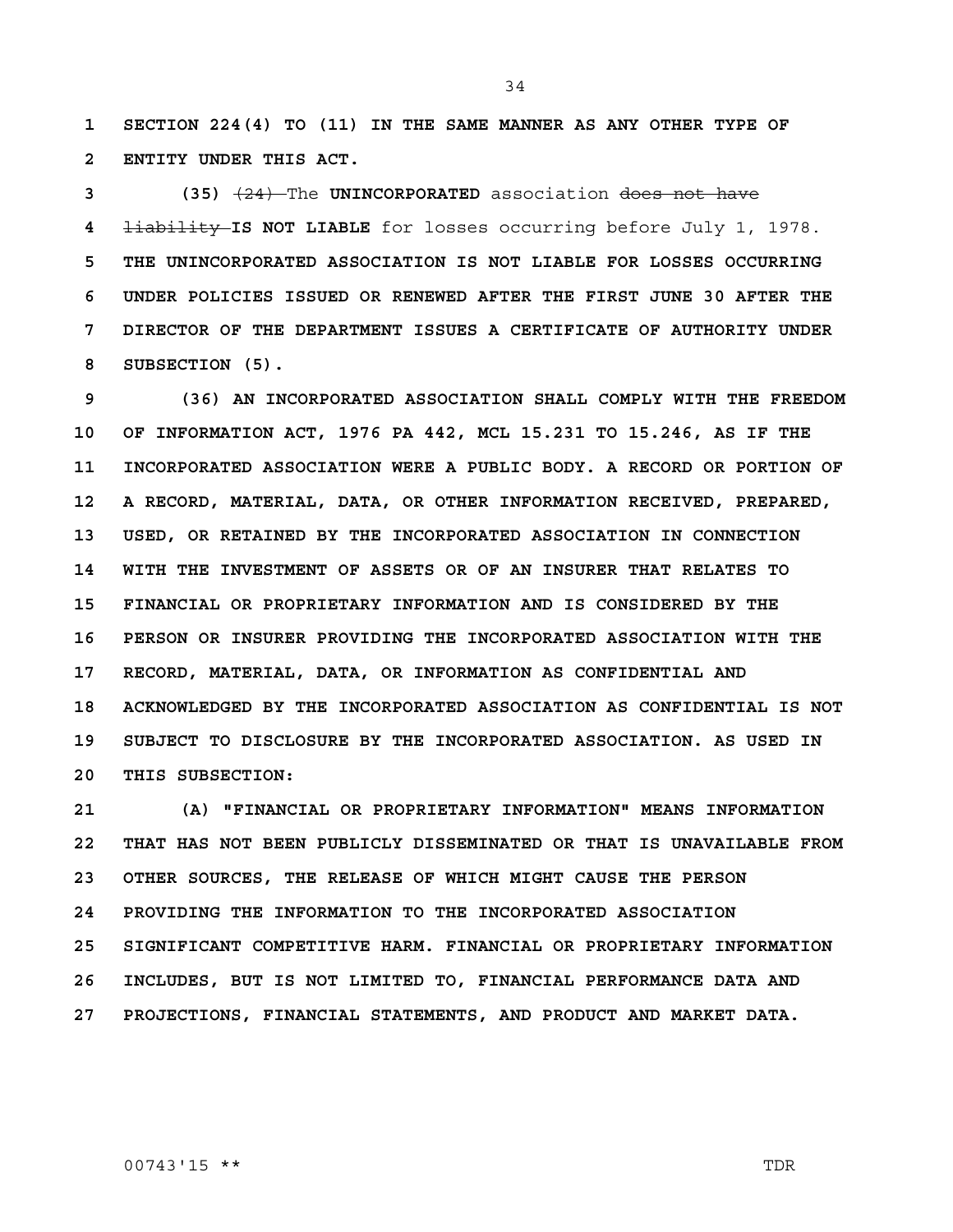**1 (B) "PUBLIC BODY" MEANS THAT TERM AS DEFINED IN SECTION 2 OF 2 THE FREEDOM OF INFORMATION ACT, 1976 PA 442, MCL 15.232.**

**3 (37) THE UNINCORPORATED ASSOCIATION SHALL CONTINUE IN 4 EXISTENCE UNTIL ALL LIABILITIES DUE TO LOSS OCCURRENCES FOR WHICH 5 THE UNINCORPORATED ASSOCIATION HAS LIABILITY UNDER THIS SECTION ARE 6 PAID. ON PAYMENT OF THE UNINCORPORATED ASSOCIATION'S FINAL 7 LIABILITY UNDER THIS SECTION, THE UNINCORPORATED ASSOCIATION SHALL 8 NOTIFY THE DIRECTOR OF THE DEPARTMENT, WIND UP THE AFFAIRS OF THE 9 UNINCORPORATED ASSOCIATION, TRANSMIT ANY REMAINING MONEY OF THE 10 UNINCORPORATED ASSOCIATION TO AN INCORPORATED ASSOCIATION, AND 11 DISSOLVE THE UNINCORPORATED ASSOCIATION.**

**12 (38) THE LEGISLATURE FINDS THAT THERE IS A COMPELLING STATE 13 INTEREST IN PROTECTING PUBLIC HEALTH AND MAINTAINING A VIABLE, 14 ORDERLY, AND COST-EFFECTIVE PRIVATE SECTOR MARKET FOR AUTOMOBILE 15 INSURANCE IN THIS STATE, AND ALSO FINDS THAT AN ASSOCIATION CREATED 16 AND POWERS CONFERRED ON AN ASSOCIATION BY THIS SECTION CONSTITUTE A 17 NECESSARY PROGRAM AND SERVE A NECESSARY PUBLIC PURPOSE. THE 18 LEGISLATURE DETERMINES THAT IT IS ESSENTIAL FOR THE PUBLIC PURPOSES 19 OF THIS SECTION THAT REVENUES RECEIVED BY AN ASSOCIATION BE EXEMPT 20 FROM FEDERAL TAXATION, AND IT IS THE INTENT OF THE LEGISLATURE THAT 21 AN ASSOCIATION AND ACTIVITIES OF AN ASSOCIATION AUTHORIZED UNDER 22 THIS SECTION ARE FOR THE PURPOSE OF PROTECTING AND ADVANCING THE 23 PUBLIC INTEREST IN MAINTAINING A VIABLE, ORDERLY, AND COST-24 EFFECTIVE PRIVATE SECTOR MARKET FOR AUTOMOBILE INSURANCE IN THIS 25 STATE AND PROTECTING PUBLIC HEALTH. IT IS THE INTENT OF THE 26 LEGISLATURE THAT AN ASSOCIATION IS AUTHORIZED UNDER THIS SECTION TO 27 BE ESTABLISHED AND OPERATE IN A MANNER ALLOWING AN ASSOCIATION TO**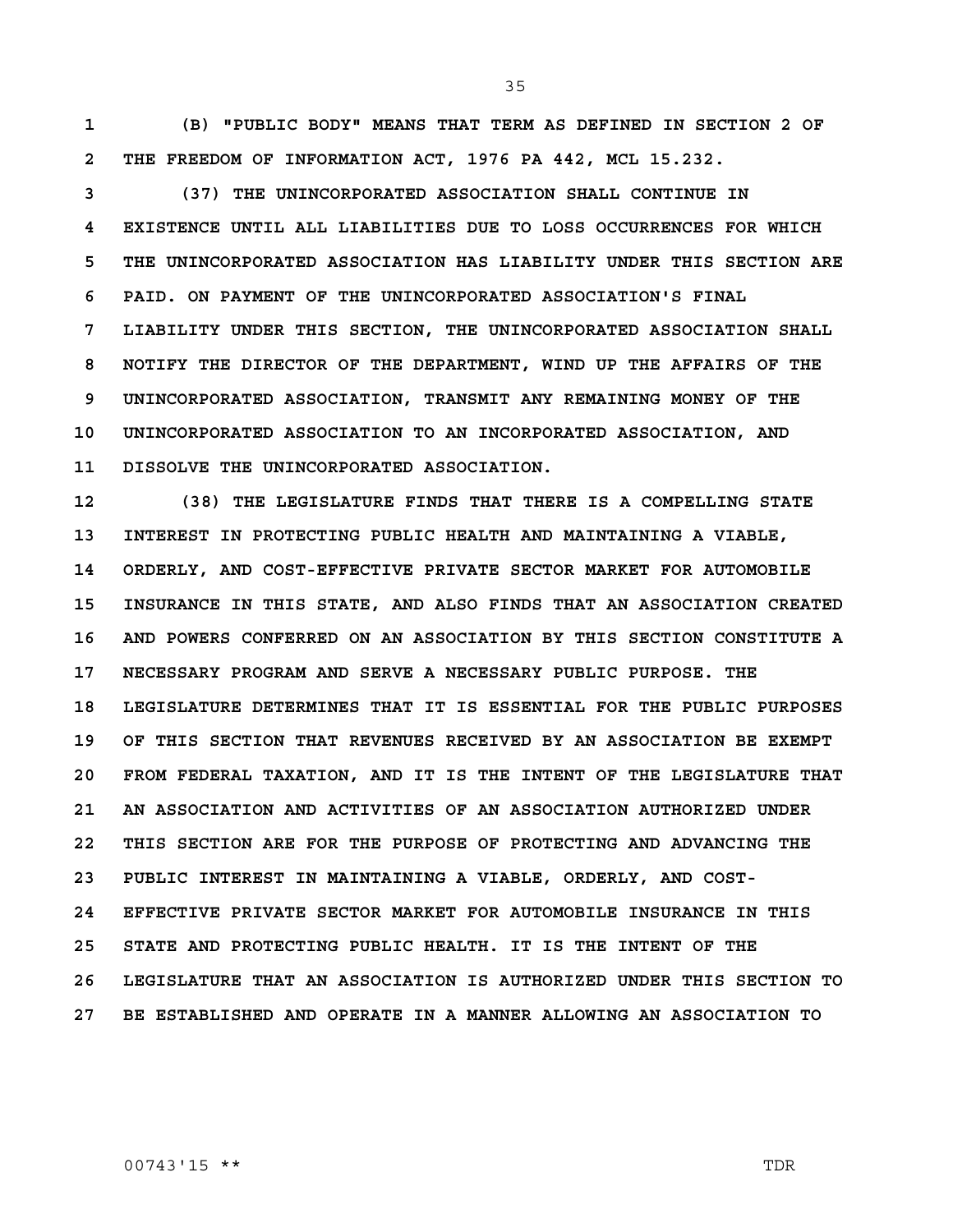**1 QUALIFY AS AN ENTITY RECOGNIZED BY THE INTERNAL REVENUE SERVICE AS 2 AUTHORIZED TO ISSUE TAX-EXEMPT BONDS. THIS SECTION, BEING NECESSARY 3 FOR AND TO SECURE THE PUBLIC HEALTH, SAFETY, CONVENIENCE, AND 4 WELFARE OF THE CITIZENS OF THIS STATE, SHALL BE LIBERALLY CONSTRUED 5 TO EFFECT ITS PUBLIC PURPOSES.**

**6 (39) FOR PURPOSES OF THIS SECTION, THE DATE THAT A POLICY IS 7 ISSUED OR RENEWED IS THE EFFECTIVE DATE OF COVERAGE UNDER THE 8 POLICY.**

**9 (40)** (25) As used in this section:

**10** (a) "Consumer price index" means the percentage of change in

**11** the consumer price index for all urban consumers in the United

**12** States city average for all items for the 24 months prior to

**13** October 1 of the year prior to the July 1 effective date of the

**14** biennial adjustment under subsection (2)(k) as reported by the

**15** United States department of labor, bureau of labor statistics, and

**16** as certified by the commissioner.

**17 (A) "ASSOCIATION" MEANS THE UNINCORPORATED ASSOCIATION CREATED 18 UNDER SUBSECTION (1) OR AN INCORPORATED ASSOCIATION FORMED UNDER 19 SUBSECTIONS (2) TO (7).**

**20 (B) "BOARD" MEANS THE BOARD OF DIRECTORS OF THE UNINCORPORATED 21 ASSOCIATION OR OF AN INCORPORATED ASSOCIATION.**

**22 (C) "INCORPORATED ASSOCIATION" MEANS AN INCORPORATED** 

**23 ASSOCIATION FORMED AS A NONPROFIT ASSOCIATION UNDER SUBSECTIONS (2) 24 TO (7).**

**25 (D)** (b) "Motor vehicle accident policy" means a policy **26** providing the coverages required under section 3101(1).

**27 (E)**  $\overline{(e)}$   $\overline{(e)}$  "Ultimate loss" means the actual loss amounts that a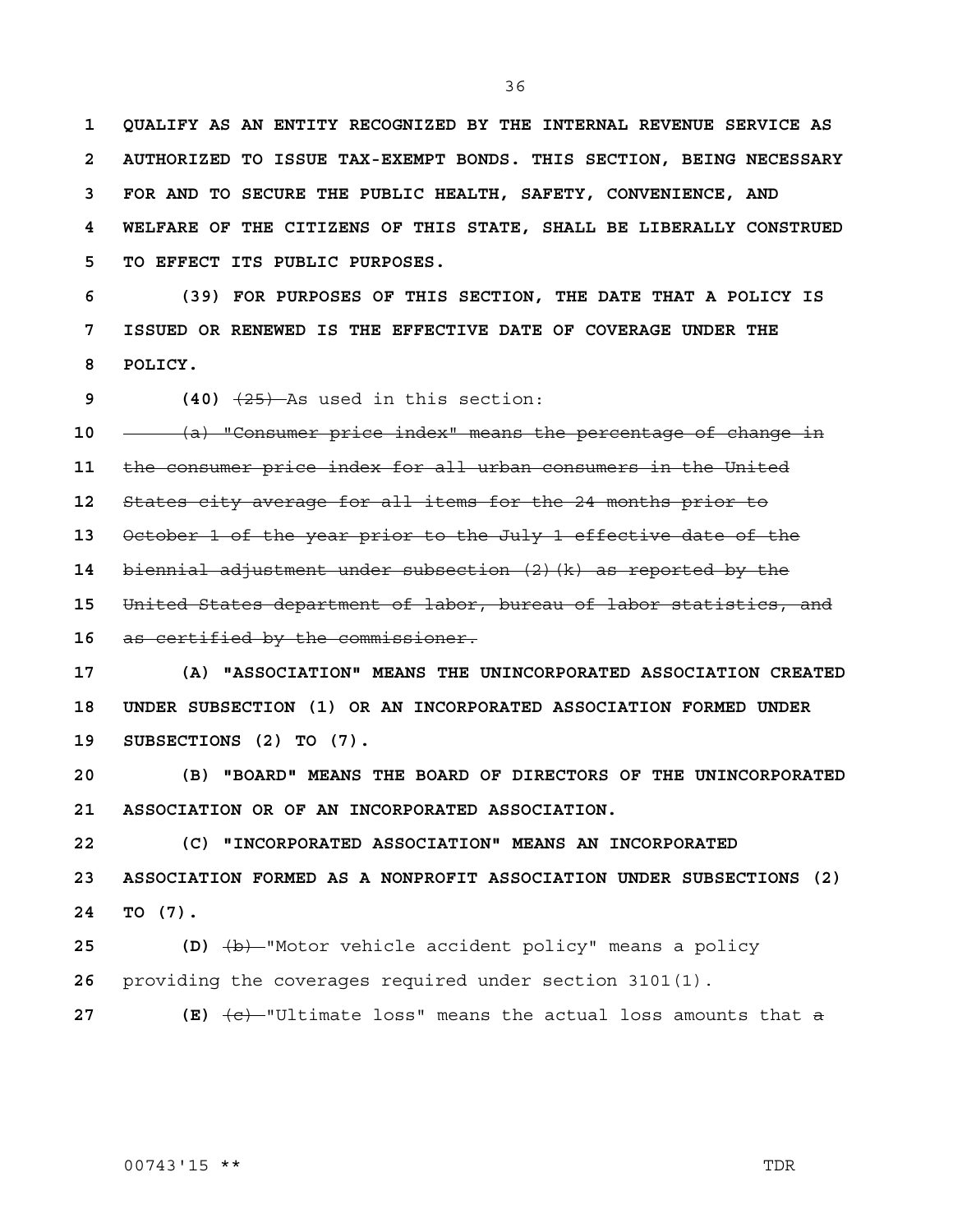member **AN INSURER** is obligated to pay and that are paid or payable by the member, **INSURER,** and do **DOES** not include claim expenses. An ultimate loss is incurred by the **AN** association on the date that the loss occurs.

**5 (F) "UNINCORPORATED ASSOCIATION" MEANS THE UNINCORPORATED 6 NONPROFIT ASSOCIATION CREATED UNDER SUBSECTION (1) AND INCLUDES THE 7 UNINCORPORATED NONPROFIT ASSOCIATION WHEN IT IS KNOWN AS THE 8 CATASTROPHIC CLAIMS ASSOCIATION AND THE UNINCORPORATED NONPROFIT 9 ASSOCIATION WHEN IT IS KNOWN AS THE MICHIGAN LEGACY CLAIMS** 

**10 ASSOCIATION.**

Sec. 3107. (1) Except as **OTHERWISE** provided in subsection (2), **12 THIS SECTION,** personal protection insurance benefits are payable for the following:

(a) Allowable expenses consisting of all reasonable charges incurred for reasonably necessary products, services**,** and accommodations for an injured person's care, recovery, or rehabilitation. Allowable expenses within personal protection insurance coverage shall not include **PAYMENT TO PROVIDERS FOR THOSE 19 PRODUCTS, SERVICES, AND ACCOMMODATIONS ARE SUBJECT TO THE LIMITS IN 20 SECTION 3107C.**

**21 (B) PERSONAL PROTECTION INSURANCE BENEFITS ARE NOT PAYABLE FOR**  either of the following:

(*i*) Charges for a hospital room in excess of a reasonable and customary charge for semiprivate accommodations except if **UNLESS**  the injured person requires special or intensive care.

(*ii*) Funeral and burial expenses in excess of the amount set forth in the policy**,** which shall not be less than \$1,750.00 or more

00743'15 \*\* TDR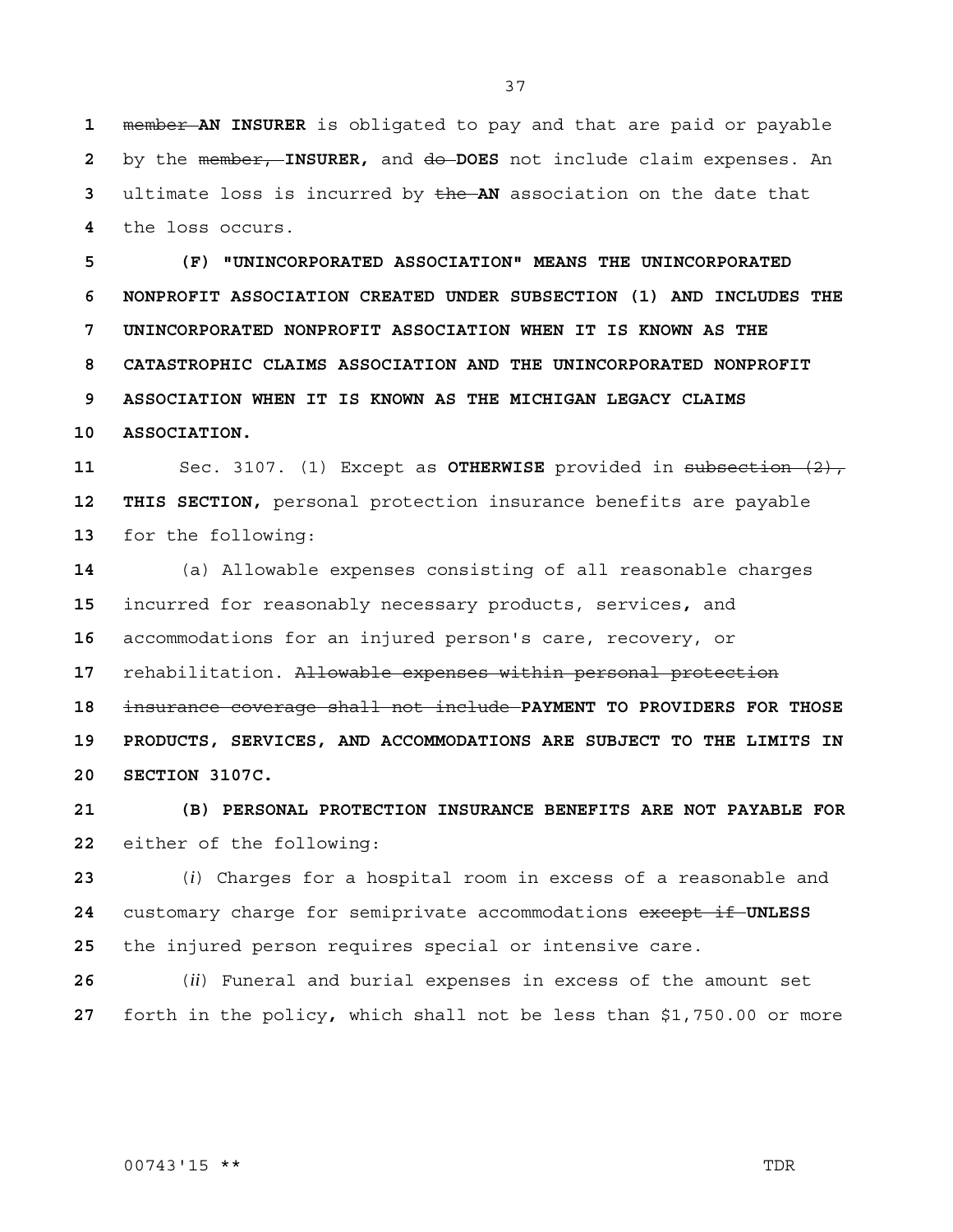than \$5,000.00.

 **(C)**  $\overline{b}$  Work loss consisting of loss of income from work an injured person would have performed during the first 3 years after the date of the accident if he or she had not been injured. Work loss does not include any loss after the date on which the injured person dies. Because the benefits received from personal protection insurance for loss of income are not taxable income, the benefits payable for such loss of income shall be reduced 15% unless the claimant presents to the insurer in support of his or her claim reasonable proof of a lower value of the income tax advantage in his or her case, in which case the lower value shall apply. For the period beginning October 1, 2012 through September 30, 2013, the benefits payable for work loss sustained in a single 30-day period and the income earned by an injured person for work during the same period together shall not exceed \$5,189.00, which maximum shall apply pro rata to any lesser period of work loss. Beginning October 1, 2013, the maximum shall be adjusted annually to reflect changes 18 in the cost of living under rules prescribed by the commissioner **19 DIRECTOR** but any change in the maximum shall apply only to benefits arising out of accidents occurring subsequent to the date of change in the maximum.

**22 (D)** (c) Expenses not exceeding \$20.00 per day, reasonably incurred in obtaining ordinary and necessary services in lieu of those that, if he or she had not been injured, an injured person would have performed during the first 3 years after the date of the accident, not for income but for the benefit of himself or herself or of his or her dependent.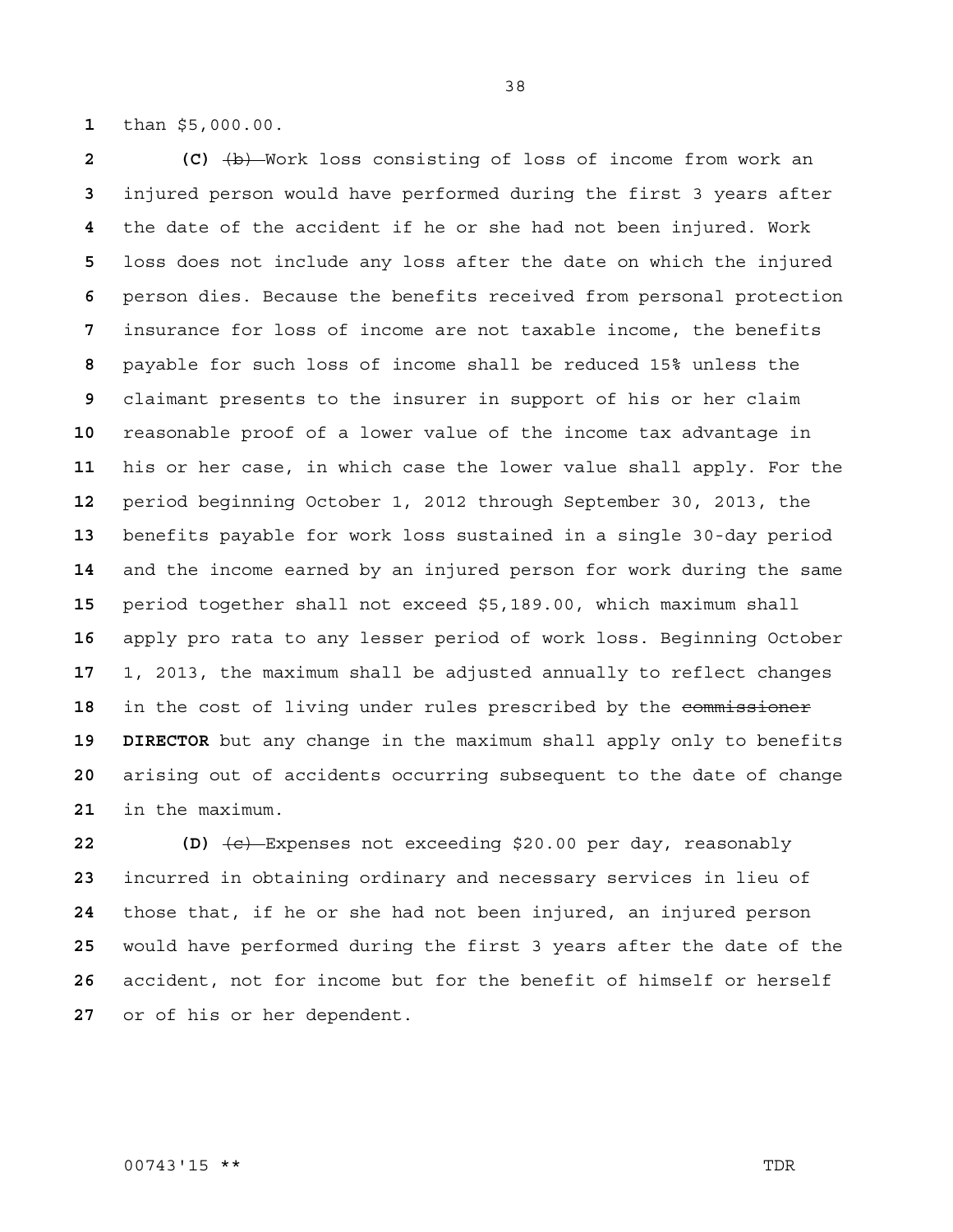(2) Both of the following apply to personal protection insurance benefits payable under subsection (1):

(a) A person who is 60 years of age or older and in the event of an accidental bodily injury would not be eligible to receive work loss benefits under subsection  $(1)(b)$  (1)(C) may waive coverage for work loss benefits by signing a waiver on a form provided by the insurer. An insurer shall offer a reduced premium rate to a person who waives coverage under this subsection for work loss benefits. Waiver of coverage for work loss benefits applies only to work loss benefits payable to the person or persons who have signed the waiver form.

(b) An insurer shall **IS** not be required to provide coverage for the medical use of marihuana or for expenses related to the medical use of marihuana.

 Sec. 3107a. Subject to the provisions of section 3107(1)(b), **16 3107(1)(C),** work loss for an injured person who is temporarily unemployed at the time of the accident or during the period of disability shall be based on earned income for the last month employed full time preceding the accident.

**20 SEC. 3107C. (1) EXCEPT AS OTHERWISE PROVIDED IN SUBSECTIONS 21 (3) AND (4), ALL OF THE FOLLOWING APPLY TO ALLOWABLE EXPENSES UNDER 22 SECTION 3107(1)(A) FOR ATTENDANT CARE PROVIDED IN THE HOME BY A 23 FAMILY OR HOUSEHOLD MEMBER:**

**24 (A) PAYMENT IS LIMITED TO A TOTAL OF 56 HOURS PER WEEK, 25 REGARDLESS OF THE LEVEL OF CARE PROVIDED.**

**26 (B) PAYMENT IS LIMITED TO \$15.00 PER HOUR, REGARDLESS OF THE 27 LEVEL OF CARE PROVIDED. BEGINNING 3 YEARS AFTER THE EFFECTIVE DATE**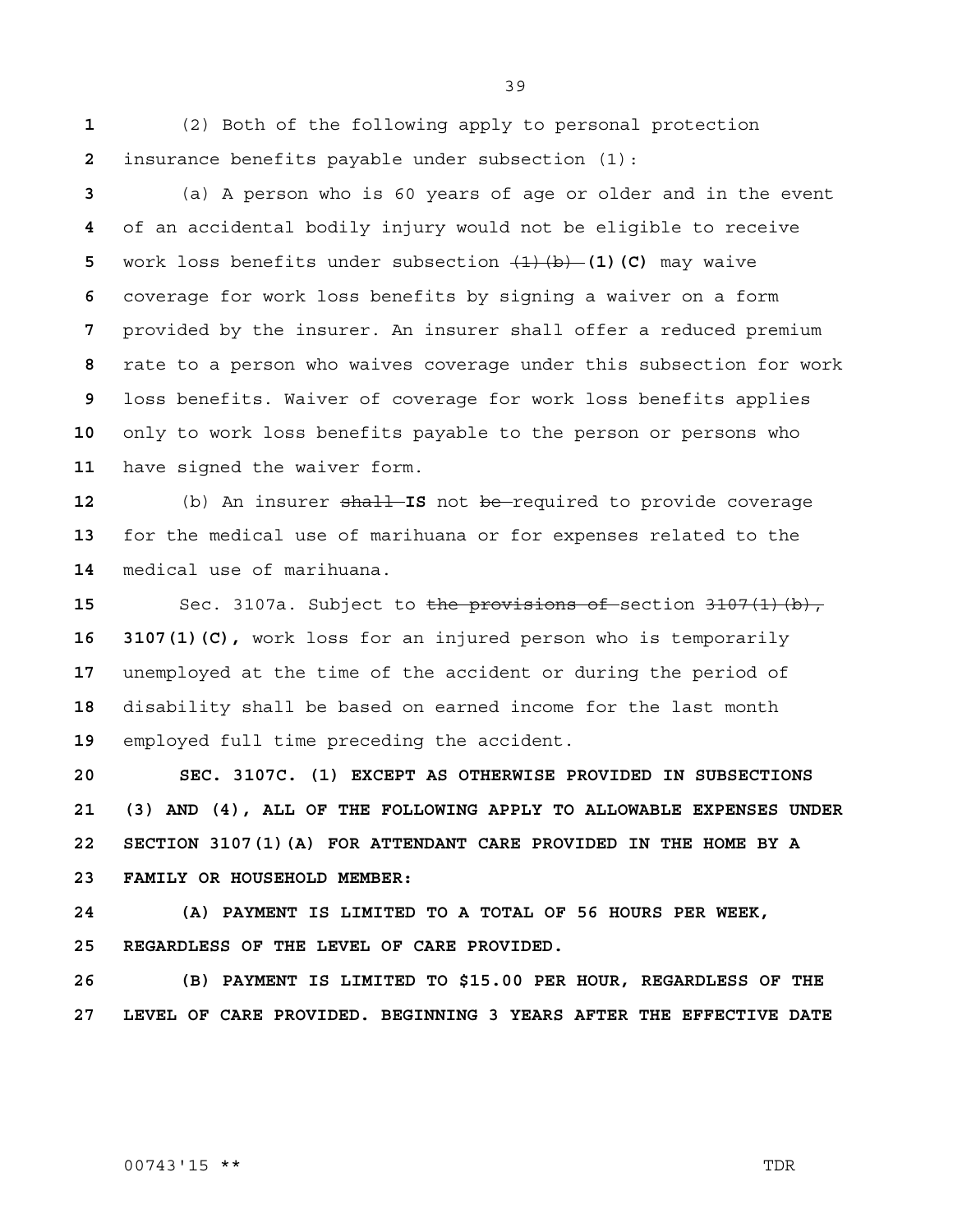**1 OF THE AMENDATORY ACT THAT ADDED THIS SECTION AND EVERY 3 YEARS 2 AFTER THAT DATE, THE DIRECTOR SHALL ADJUST THIS AMOUNT TO REFLECT 3 THE AGGREGATE PERCENTAGE CHANGE IN THE UNITED STATES CONSUMER PRICE 4 INDEX, ROUNDED TO THE NEAREST 10 CENTS.**

**5 (C) THE LIMITATIONS IN SUBDIVISIONS (A) AND (B) APPLY 6 REGARDLESS OF WHETHER THE FAMILY OR HOUSEHOLD MEMBER IS LICENSED OR 7 OTHERWISE AUTHORIZED TO RENDER THE ATTENDANT CARE UNDER ARTICLE 15 8 OF THE PUBLIC HEALTH CODE, 1978 PA 368, MCL 333.16101 TO 333.18838, 9 OR IS EMPLOYED BY, UNDER CONTRACT WITH, OR IN ANY WAY CONNECTED 10 WITH AN INDIVIDUAL OR AGENCY WHO IS LICENSED OR AUTHORIZED TO 11 RENDER THE CARE.**

**12 (2) EXCEPT AS OTHERWISE PROVIDED IN SUBSECTIONS (3) AND (4), 13 BOTH OF THE FOLLOWING APPLY TO ALLOWABLE EXPENSES UNDER SECTION 14 3107(1)(A) FOR ATTENDANT CARE PROVIDED IN THE HOME BY SOMEONE OTHER 15 THAN A FAMILY OR HOUSEHOLD MEMBER:**

**16 (A) PAYMENT IS LIMITED TO A TOTAL OF 24 HOURS PER DAY FOR 17 SERVICES PERFORMED BY 1 OR MORE INDIVIDUALS.**

**18 (B) PAYMENT FOR THE FIRST 30 DAYS OF ATTENDANT CARE IS NOT 19 SUBJECT TO A COPAYMENT. AFTER 30 DAYS, PAYMENT IS SUBJECT TO A 20 COPAYMENT OF 20% UP TO A MAXIMUM OF \$200.00 PER MONTH.**

**21 (3) EXCEPT AS OTHERWISE PROVIDED IN SUBSECTION (4), PAYMENT 22 FOR ATTENDANT CARE PROVIDED BY A FAMILY OR HOUSEHOLD MEMBER AND 23 SOMEONE OTHER THAN A FAMILY OR HOUSEHOLD MEMBER IS CUMULATIVELY 24 LIMITED TO 24 HOURS PER DAY.**

**25 (4) NOTWITHSTANDING THE LIMITATIONS IN THIS SECTION, AN 26 INSURER OR AN INCORPORATED ASSOCIATION INCORPORATED UNDER SECTION 27 3104 MAY CONTRACT TO PROVIDE ATTENDANT CARE AS AN ALLOWABLE EXPENSE** 

#### 00743'15 \*\* TDR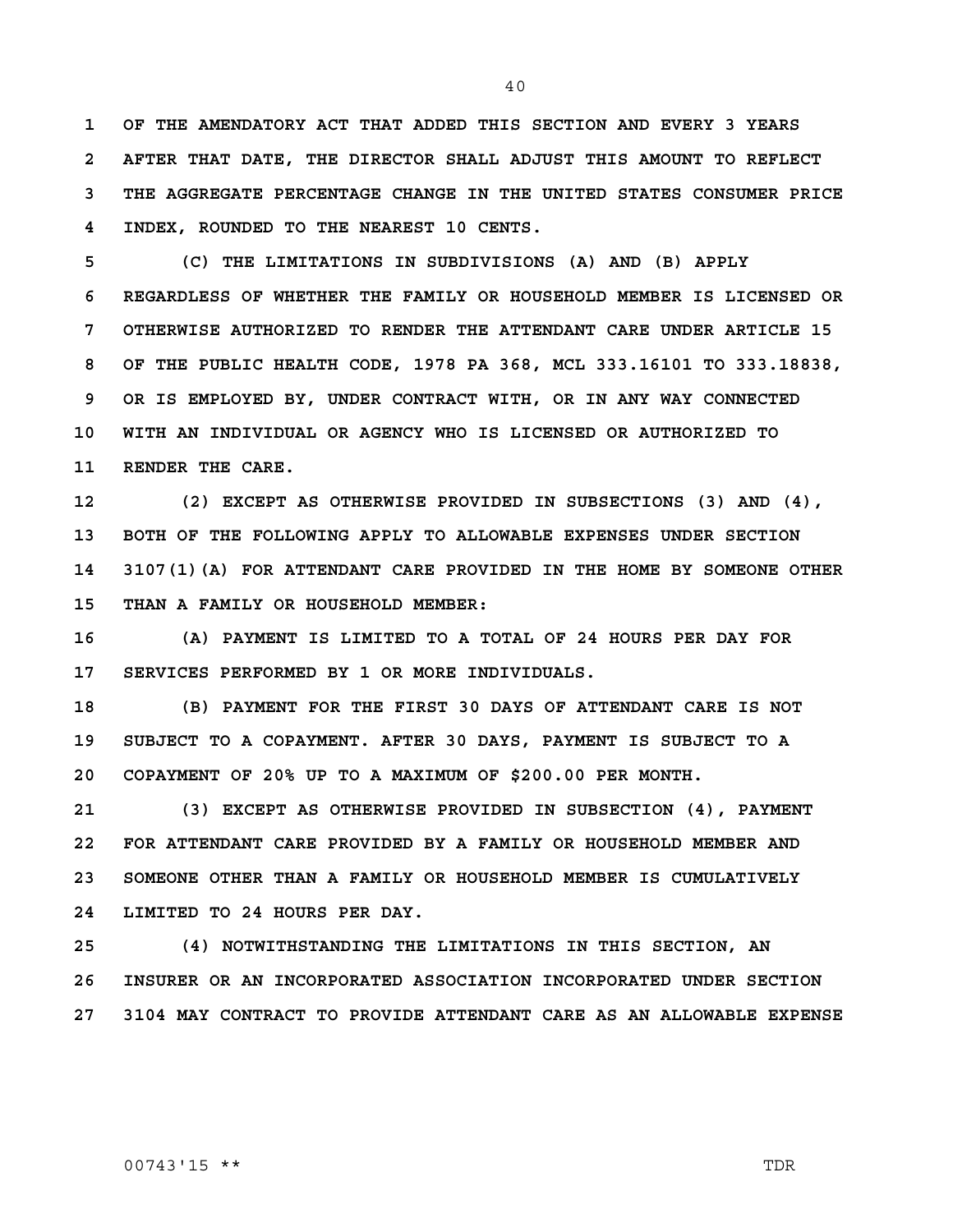**1 AT ANY RATE AND FOR ANY NUMBER OF HOURS PER WEEK.**

Sec. 3114. (1) Except as provided in subsections (2), (3), and (5), a personal protection insurance policy described in section 3101(1) applies to accidental bodily injury to the person named in the policy, the person's spouse, and a relative of either domiciled in the same household, if the injury arises from a motor vehicle accident. A personal injury insurance policy described in section 3103(2) applies to accidental bodily injury to the person named in the policy, the person's spouse, and a relative of either domiciled in the same household, if the injury arises from a motorcycle accident. When personal protection insurance benefits or personal injury benefits described in section 3103(2) are payable to or for the benefit of an injured person under his or her own policy and would also be payable under the policy of his or her spouse, relative, or relative's spouse, the injured person's insurer shall pay all of the benefits and is not entitled to recoupment from the other insurer.

(2) A person suffering accidental bodily injury while an operator or a passenger of a motor vehicle operated in the business of transporting passengers shall receive the personal protection insurance benefits to which the person is entitled from the insurer of the motor vehicle. This subsection does not apply to a passenger in the following, unless that passenger is not entitled to personal protection insurance benefits under any other policy:

(a) A school bus, as defined by the department of education, providing transportation not prohibited by law.

(b) A bus operated by a common carrier of passengers certified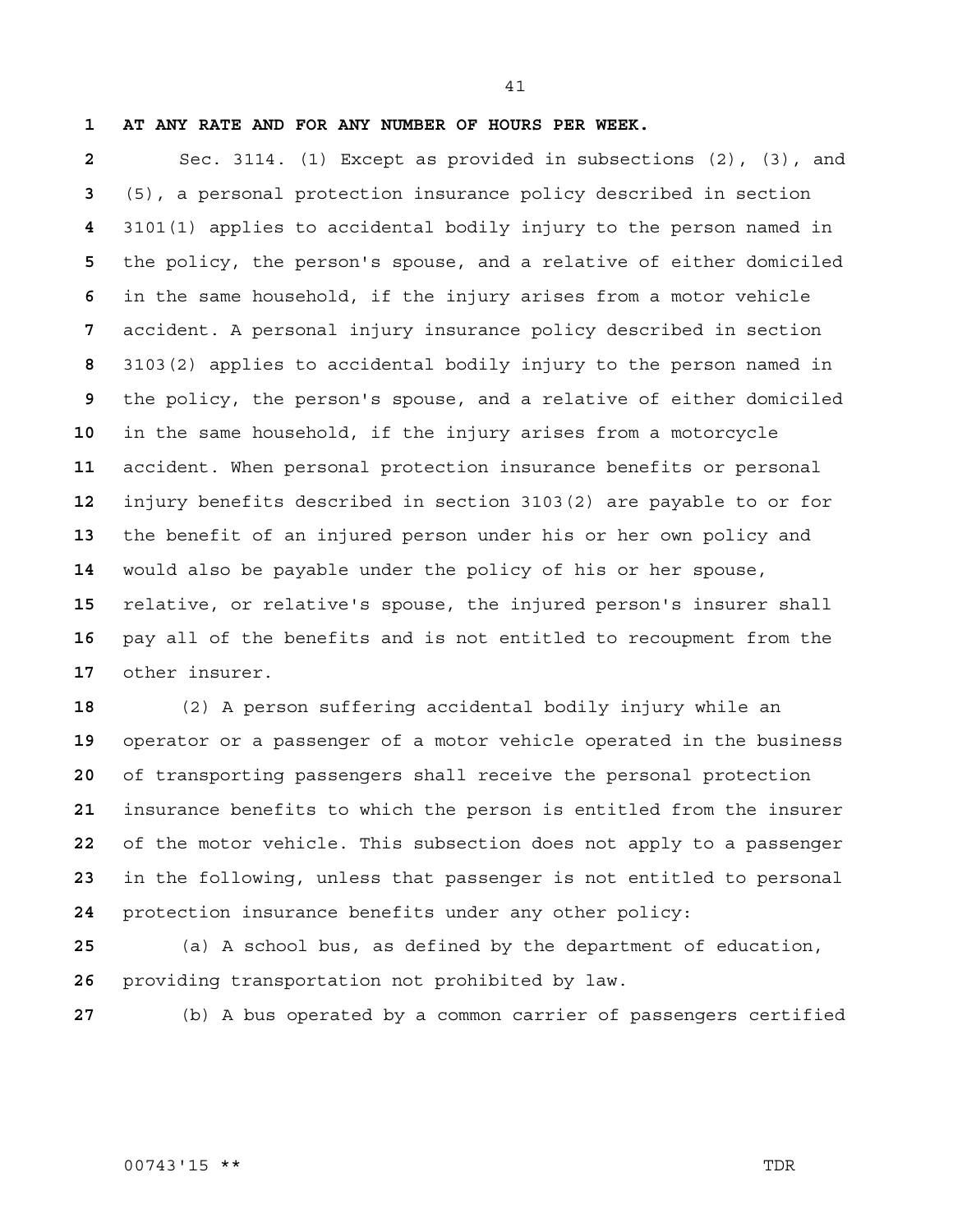by the department of transportation.

(c) A bus operating under a government sponsored transportation program.

(d) A bus operated by or providing service to a nonprofit organization.

(e) A taxicab insured as prescribed in section 3101 or 3102. (f) A bus operated by a canoe or other watercraft, bicycle, or horse livery used only to transport passengers to or from a destination point.

(3) An employee, his or her spouse, or a relative of either 11 domiciled in the same household  $\tau$ -who suffers accidental bodily injury while an occupant of a motor vehicle owned or registered by the employer, shall receive personal protection insurance benefits to which the employee is entitled from the insurer of the furnished vehicle.

(4) Except as provided in subsections (1) to (3), a person suffering accidental bodily injury arising from a motor vehicle accident while an occupant of a motor vehicle shall claim personal protection insurance benefits from insurers in the following order of priority:

(a) The insurer of the owner or registrant of the vehicle occupied.

(b) The insurer of the operator of the vehicle occupied.

(5) A person suffering accidental bodily injury arising from a motor vehicle accident which **THAT** shows evidence of the involvement of a motor vehicle while an operator or passenger of a motorcycle shall claim personal protection insurance benefits from insurers in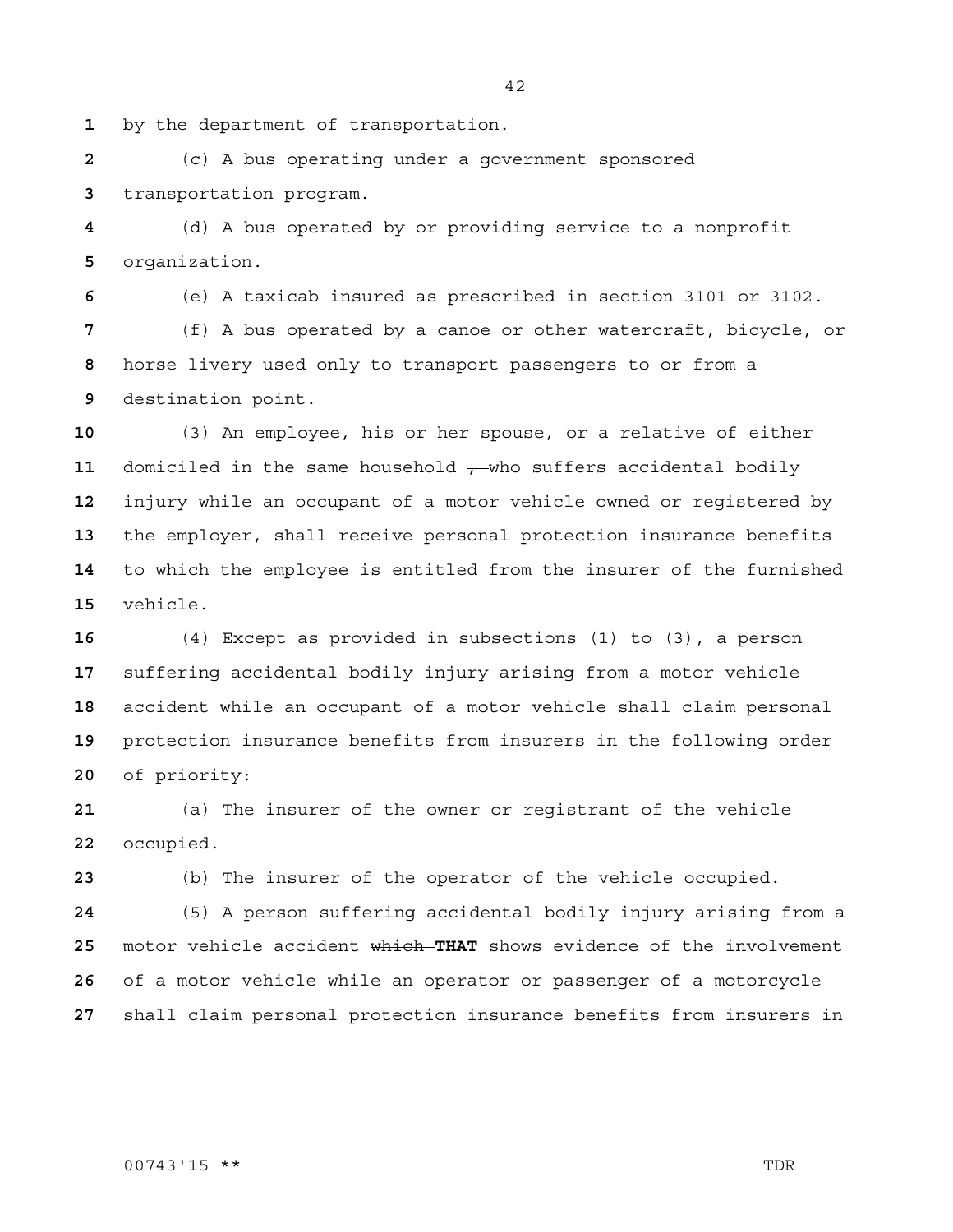the following order of priority:

(a) The insurer of the owner or registrant of the motor vehicle involved in the accident.

(b) The insurer of the operator of the motor vehicle involved in the accident.

(c) The motor vehicle insurer of the operator of the motorcycle involved in the accident.

(d) The motor vehicle insurer of the owner or registrant of the motorcycle involved in the accident.

(6) If 2 or more insurers are in the same order of priority to provide personal protection insurance benefits under subsection (5), an insurer paying benefits due is entitled to partial recoupment from the other insurers in the same order of priority, together with **AND** a reasonable amount of partial recoupment of the expense of processing the claim, in order to accomplish equitable distribution of the loss among all of the insurers.

Sec. 3135. (1) A person remains subject to tort liability for noneconomic loss caused by his or her ownership, maintenance, or use of a motor vehicle only if the injured person has suffered death, serious impairment of body function, or permanent serious disfigurement.

(2) For a cause of action for damages pursuant to subsection (1) filed on or after July 26, 1996, all of the following apply: (a) The issues of whether the injured person has suffered serious impairment of body function or permanent serious disfigurement are questions of law for the court if the court finds either of the following: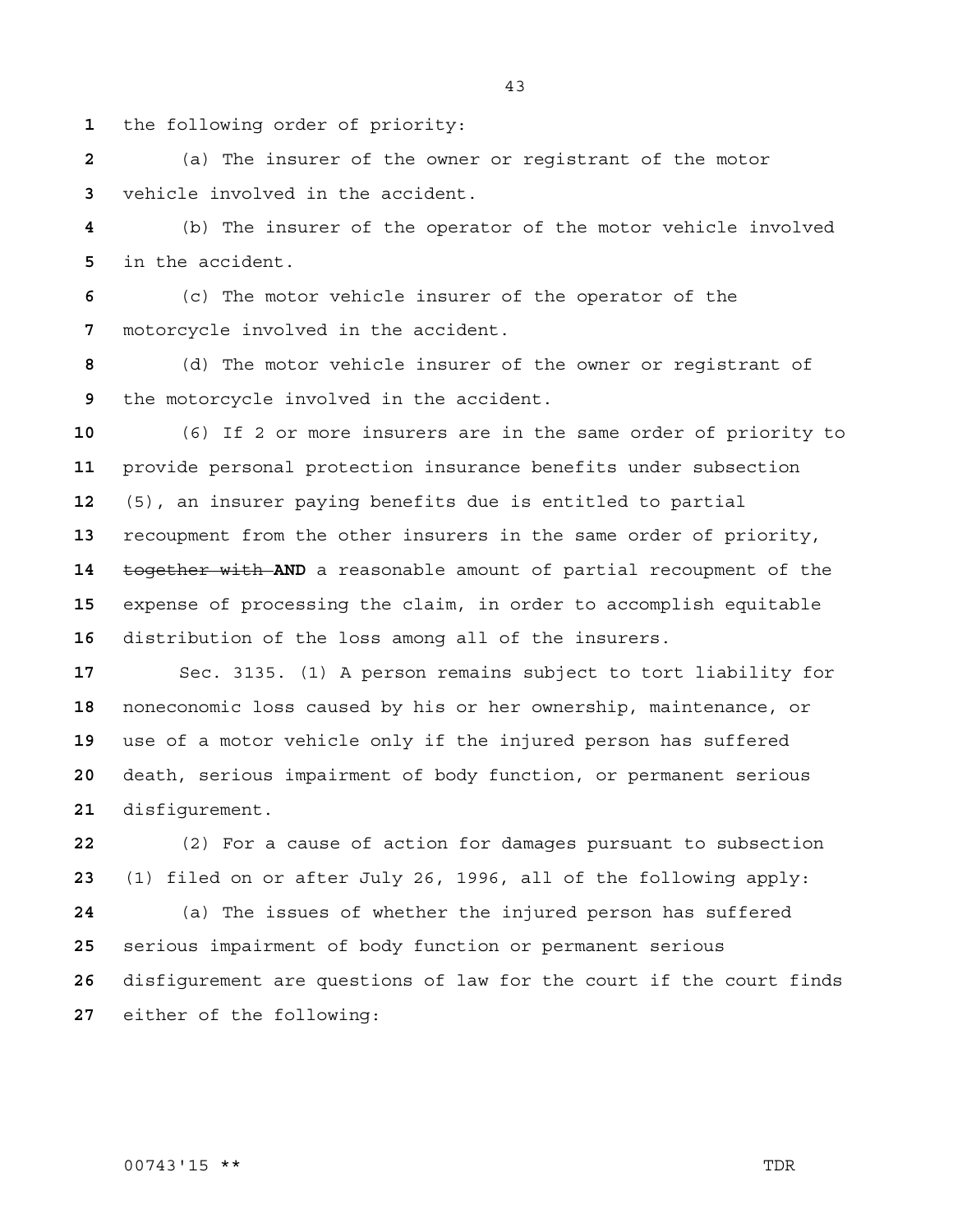(*i*) There is no factual dispute concerning the nature and extent of the person's injuries.

(*ii*) There is a factual dispute concerning the nature and extent of the person's injuries, but the dispute is not material to the determination whether the person has suffered a serious impairment of body function or permanent serious disfigurement. However, for a closed-head injury, a question of fact for the jury is created if a licensed allopathic or osteopathic physician who regularly diagnoses or treats closed-head injuries testifies under oath that there may be a serious neurological injury.

(b) Damages shall be assessed on the basis of comparative fault, except that damages shall not be assessed in favor of a party who is more than 50% at fault.

(c) Damages shall not be assessed in favor of a party who was operating his or her own vehicle at the time the injury occurred and did not have in effect for that motor vehicle the security required by section 3101 at the time the injury occurred.

(3) Notwithstanding any other provision of law, tort liability arising from the ownership, maintenance, or use within this state of a motor vehicle with respect to which the security required by section 3101 was in effect is abolished except as to:

(a) Intentionally caused harm to persons or property. Even though a person knows that harm to persons or property is substantially certain to be caused by his or her act or omission, the person does not cause or suffer that harm intentionally if he or she acts or refrains from acting for the purpose of averting injury to any person, including himself or herself, or for the

00743'15 \*\* TDR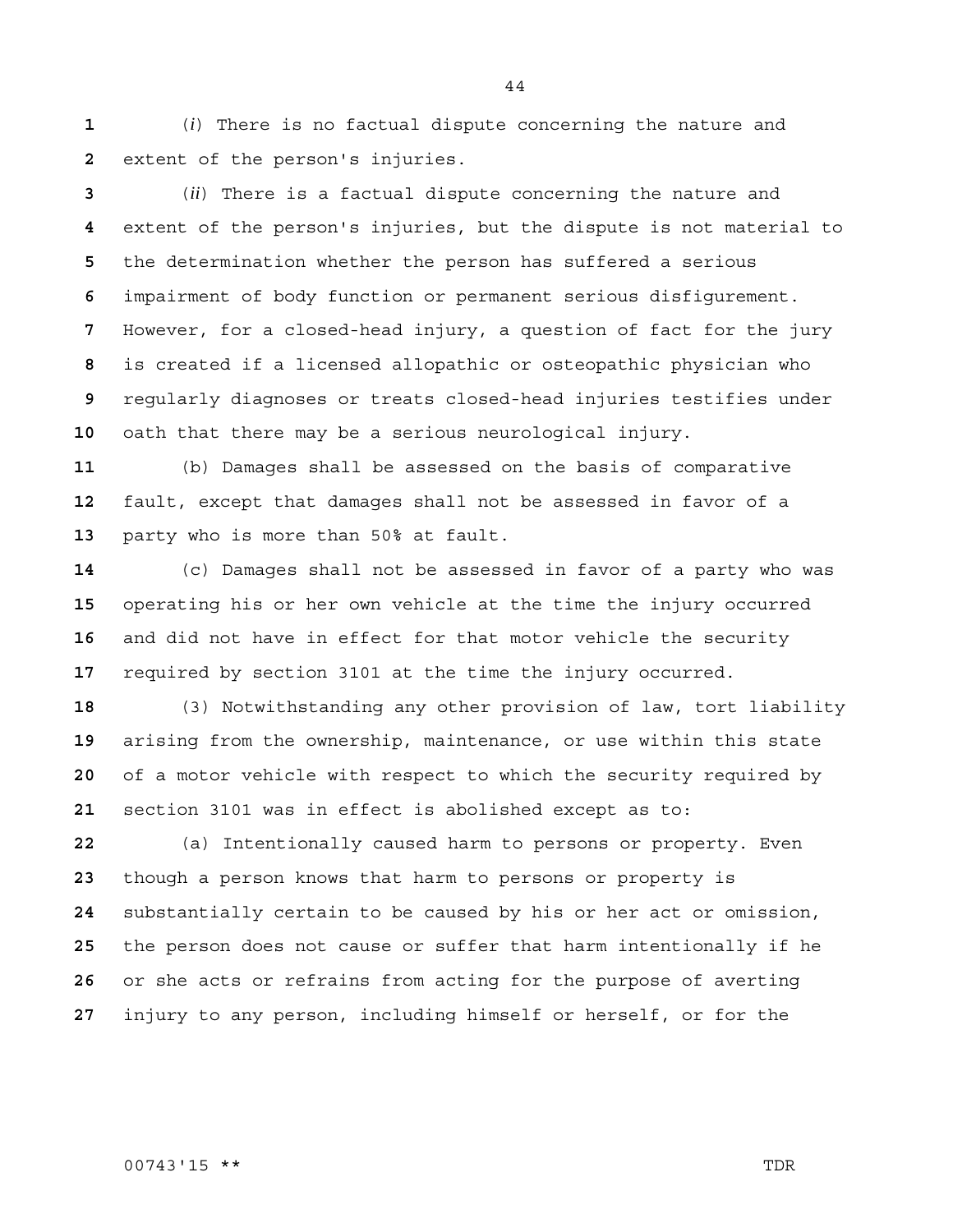purpose of averting damage to tangible property.

(b) Damages for noneconomic loss as provided and limited in subsections (1) and (2).

(c) Damages for allowable expenses, work loss, and survivor's loss as defined in sections 3107 to 3110 in excess of the daily, monthly, and 3-year limitations contained in those sections. The party liable for damages is entitled to an exemption reducing his or her liability by the amount of taxes that would have been payable on account of income the injured person would have received if he or she had not been injured.

(d) Damages for economic loss by a nonresident in excess of the personal protection insurance benefits provided under section 3163(4). Damages under this subdivision are not recoverable to the extent that benefits covering the same loss are available from other sources, regardless of the nature or number of benefit sources available and regardless of the nature or form of the benefits.

(e) Damages up to \$1,000.00 to a motor vehicle, to the extent that the damages are not covered by insurance. An action for damages under this subdivision shall be conducted as provided in subsection (4).

(4) All of the following **SHALL** apply to an action for damages under subsection (3)(e):

(a) Damages shall be assessed on the basis of comparative fault, except that damages shall not be assessed in favor of a party who is more than 50% at fault.

(b) Liability is not a component of residual liability, as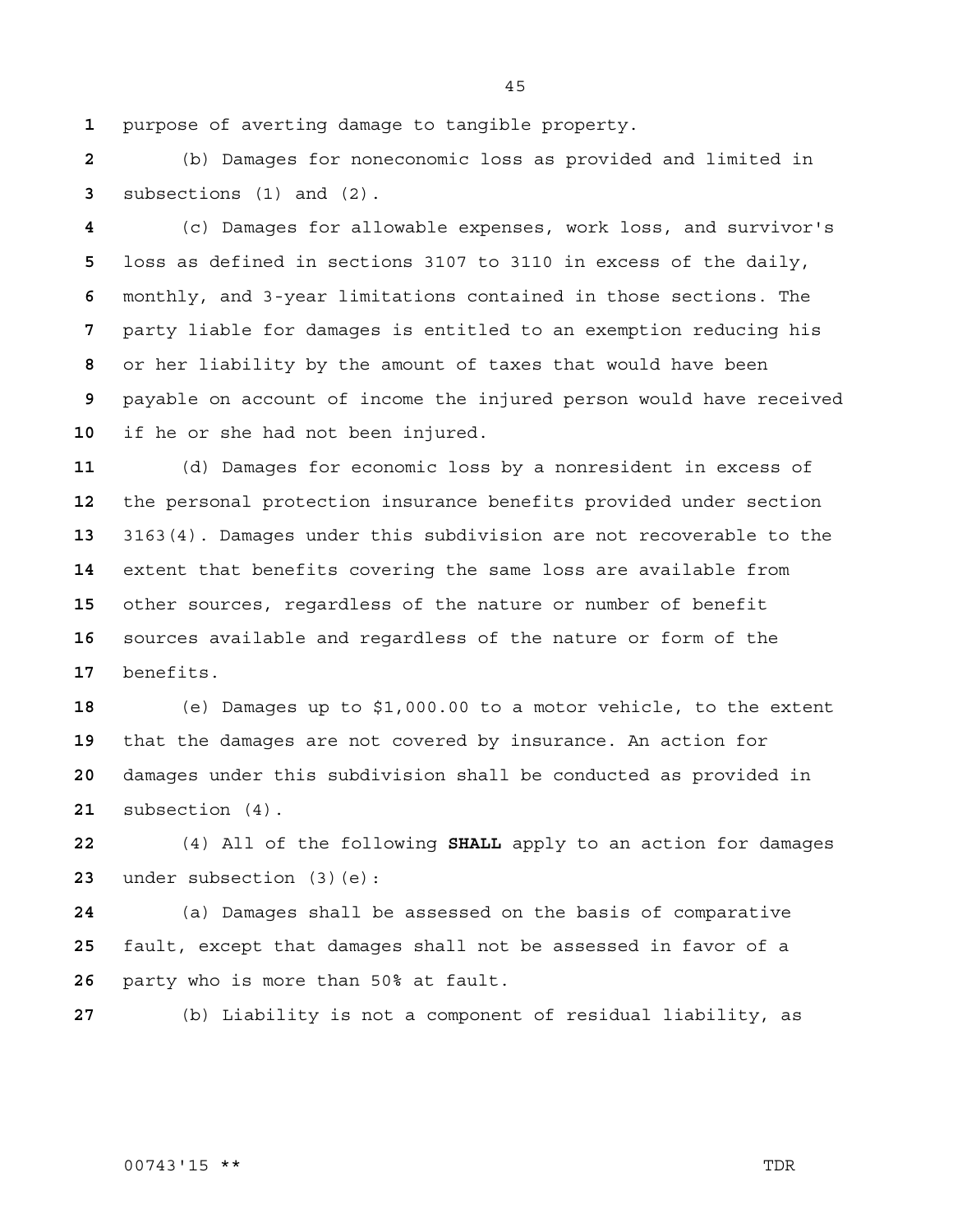prescribed in section 3131, for which maintenance of security is required by this act.

(c) The action shall be commenced, whenever legally possible, in the small claims division of the district court or the municipal court. If the defendant or plaintiff removes the action to a higher court and does not prevail, the judge may assess costs.

(d) A decision of the court is not res judicata in any proceeding to determine any other liability arising from the same circumstances that gave rise to the action.

(e) Damages shall not be assessed if the damaged motor vehicle was being operated at the time of the damage without the security required by section 3101.

(5) As used in this section, "serious impairment of body function" means an objectively manifested impairment of an important body function that affects the person's general ability to lead his or her normal life.

Sec. 3157. A physician, hospital, clinic or other person or institution lawfully rendering treatment to an injured person for an accidental bodily injury covered by personal protection insurance, and a person or institution providing rehabilitative occupational training following the injury, may charge a reasonable amount for the products, services and accommodations rendered. The charge shall not exceed the amount the person or institution customarily charges for like products, services**,** and accommodations in cases not involving insurance.

Sec. 3163. (1) An insurer authorized to transact automobile liability insurance and personal and property protection insurance

#### 00743'15 \*\* TDR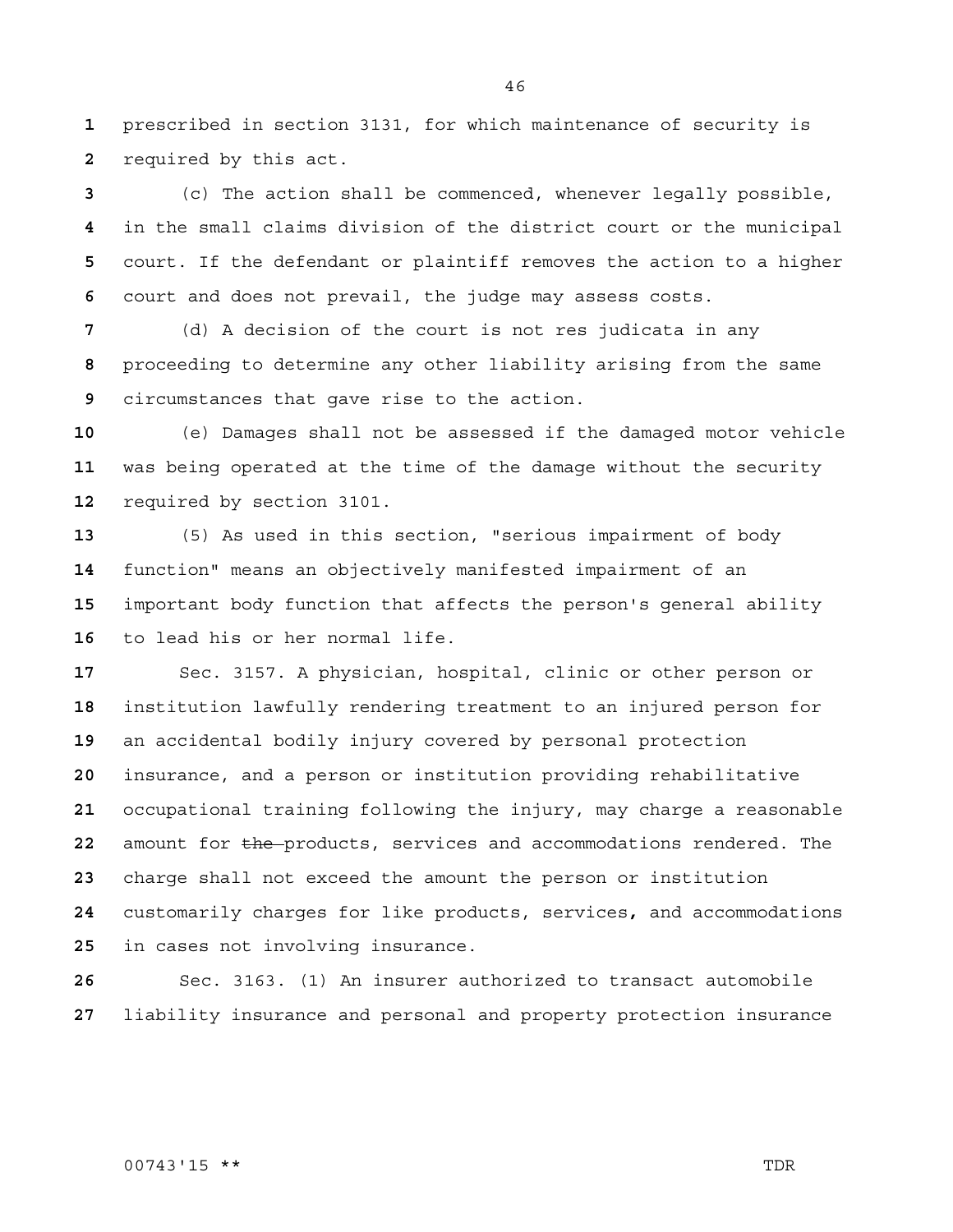in this state shall file and maintain a written certification that any accidental bodily injury or property damage occurring in this state arising from the ownership, operation, maintenance, or use of a motor vehicle as a motor vehicle by an out-of-state resident who is insured under its automobile liability insurance policies, is subject to the personal and property protection insurance system under this act.

(2) A nonadmitted insurer may voluntarily file the certification described in subsection (1).

(3) Except as otherwise provided in subsection (4), if a certification filed under subsection (1) or (2) applies to accidental bodily injury or property damage, the insurer and its insureds with respect to that injury or damage have the rights and immunities under this act for personal and property protection insureds, and claimants have the rights and benefits of personal and property protection insurance claimants, including the right to receive benefits from the electing insurer as if it were an insurer of personal and property protection insurance applicable to the accidental bodily injury or property damage.

(4) If an insurer of an out-of-state resident is required to provide benefits under subsections (1) to (3) to that out-of-state resident for accidental bodily injury for an accident in which the out-of-state resident was not an occupant of a motor vehicle registered in this state, the insurer is only liable for the amount of ultimate loss sustained up to \$500,000.00. Benefits under this subsection are not recoverable to the extent that benefits covering the same loss are available from other sources, regardless of the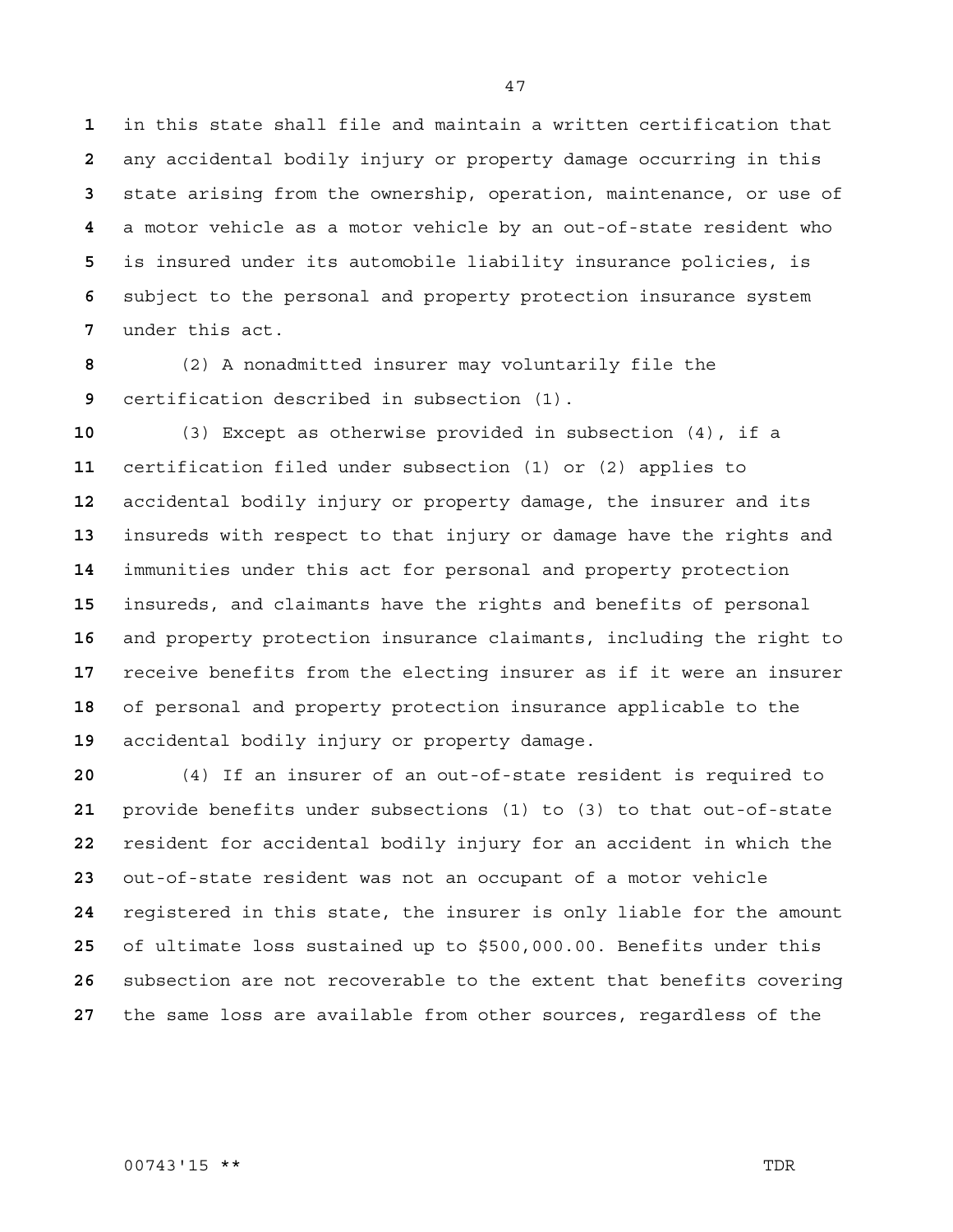nature or number of benefit sources available and regardless of the nature or form of the benefits **AVAILABLE**.

Sec. 3301. (1) Every insurer authorized to write automobile insurance in this state shall participate in an organization for the purpose of doing all of the following:

(a) Providing the guarantee that automobile insurance coverage will be available to any person who is unable to procure that insurance through ordinary methods.

(b) Preserving to the public the benefits of price competition by encouraging maximum use of the normal private insurance system.

**11 (C) PROVIDING FUNDING FOR THE MICHIGAN AUTOMOBILE INSURANCE 12 FRAUD AUTHORITY AND THE AUTOMOBILE THEFT PREVENTION AUTHORITY.**

(2) The organization created under this chapter shall be called the "Michigan automobile insurance placement facility".

Sec. 3310. (1) The board of governors of the facility shall consist of 11 governors. Seven of the governors shall be elected as provided in the plan of operation. Four governors shall be appointed by the commissioner, **DIRECTOR,** of which 2 shall represent insurance agents subject to section 1209(1) and 2 shall represent 20 the general public. Each governor appointed by the commissioner pursuant to **DIRECTOR UNDER** this subsection shall serve an annual term. The 7 elected members of the board of governors of the facility shall be elected to serve annual terms commencing within 45 days after the annual determination of participation ratios. Vacancies shall be filled as provided for in the plan of operation. (2) **AMENDMENTS TO THE PLAN OF OPERATION FOR THE FACILITY ARE 27 SUBJECT TO MAJORITY APPROVAL BY THE BOARD OF GOVERNORS AND** 

#### 00743'15 \*\* TDR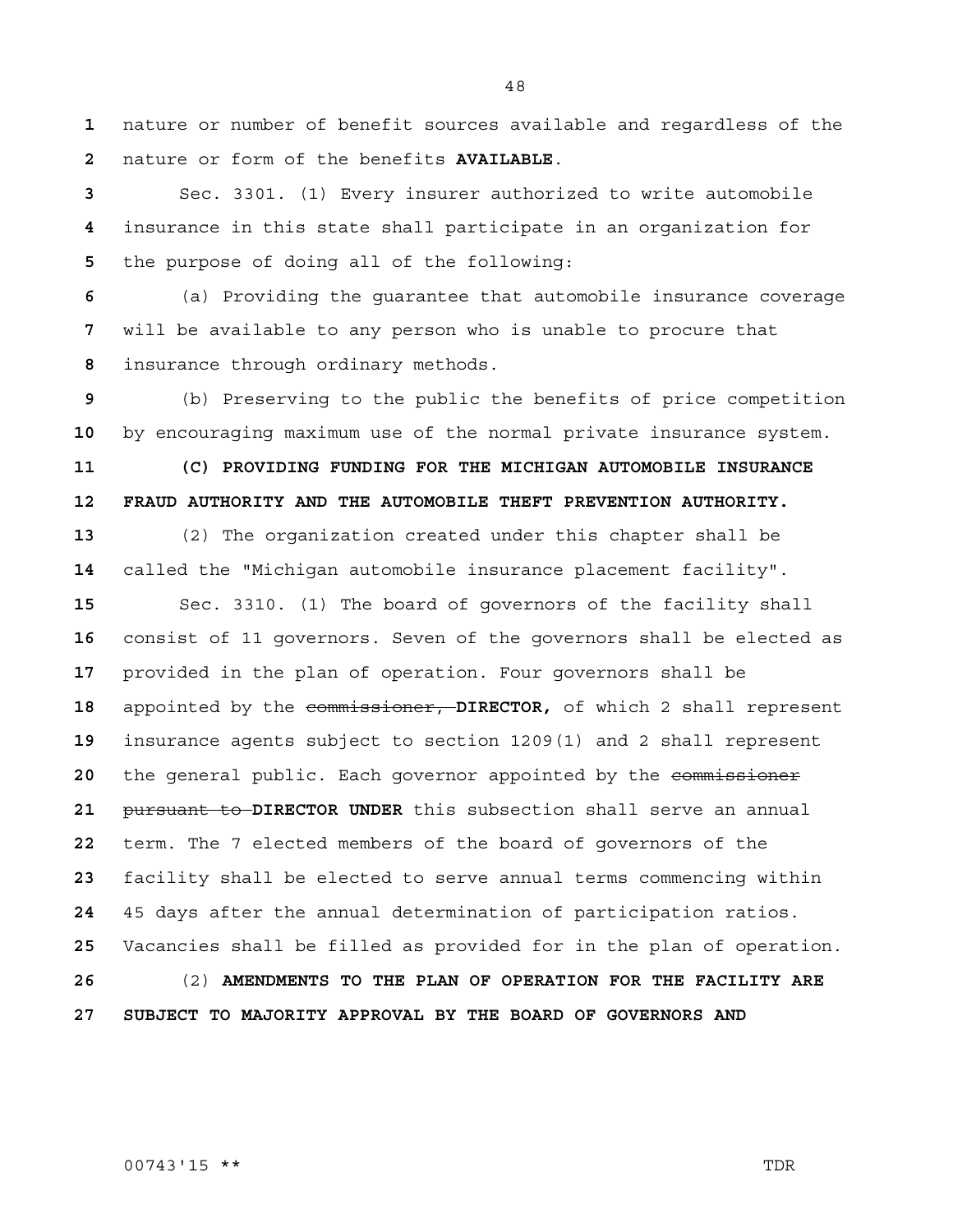**1 RATIFICATION BY A MAJORITY OF THE MEMBERSHIP. THE MEMBERSHIP VOTE 2 SHALL BE DETERMINED BY PARTICIPATION RATIO AS DEFINED IN SECTION 3 3303(E)(***iii***).** The facility committee shall adopt a plan of operation by majority vote of the committee and **APPROVED AND 5 RATIFIED AMENDMENTS** shall submit it **BE SUBMITTED** to the commissioner **DIRECTOR** for his or her approval. If the commissioner **7 DIRECTOR** finds that the **AMENDMENTS TO THE** plan meets **MEET** the requirements of this chapter, he or she shall approve it. **THEM.** If the commissioner **DIRECTOR** finds that the **AMENDMENTS TO THE** plan **fails FAIL** to meet the requirements of this chapter, he or she shall state in what respects the plan is **AMENDMENTS ARE** deficient and shall afford the facility committee **BOARD OF GOVERNORS** 10 days 13 within which to correct the deficiency. If the commissioner **14 DIRECTOR** and the facility committee **BOARD OF GOVERNORS** fail to agree that the provisions of **CORRECTED AMENDMENTS TO** the plan so submitted meet the requirements of this chapter, either party to the controversy may submit the issue to the circuit court for 18 Ingham county **COUNTY** for a determination. If the commissioner **19 DIRECTOR** fails to render a written decision on the **AMENDMENTS TO**  20 THE plan of operation within 30 days after receipt of the plan, **AMENDMENTS,** the plan **AMENDMENTS** shall be considered approved. (3) Amendments to the plan of operation shall be subject to majority approval by the board of governors and ratified by majority of the membership vote. The membership vote shall be determined as defined in section 3303(e)(*iii*). Amendments to the plan of operation shall be subject to the approval of the commissioner, as provided in subsection (2).

00743'15 \*\* TDR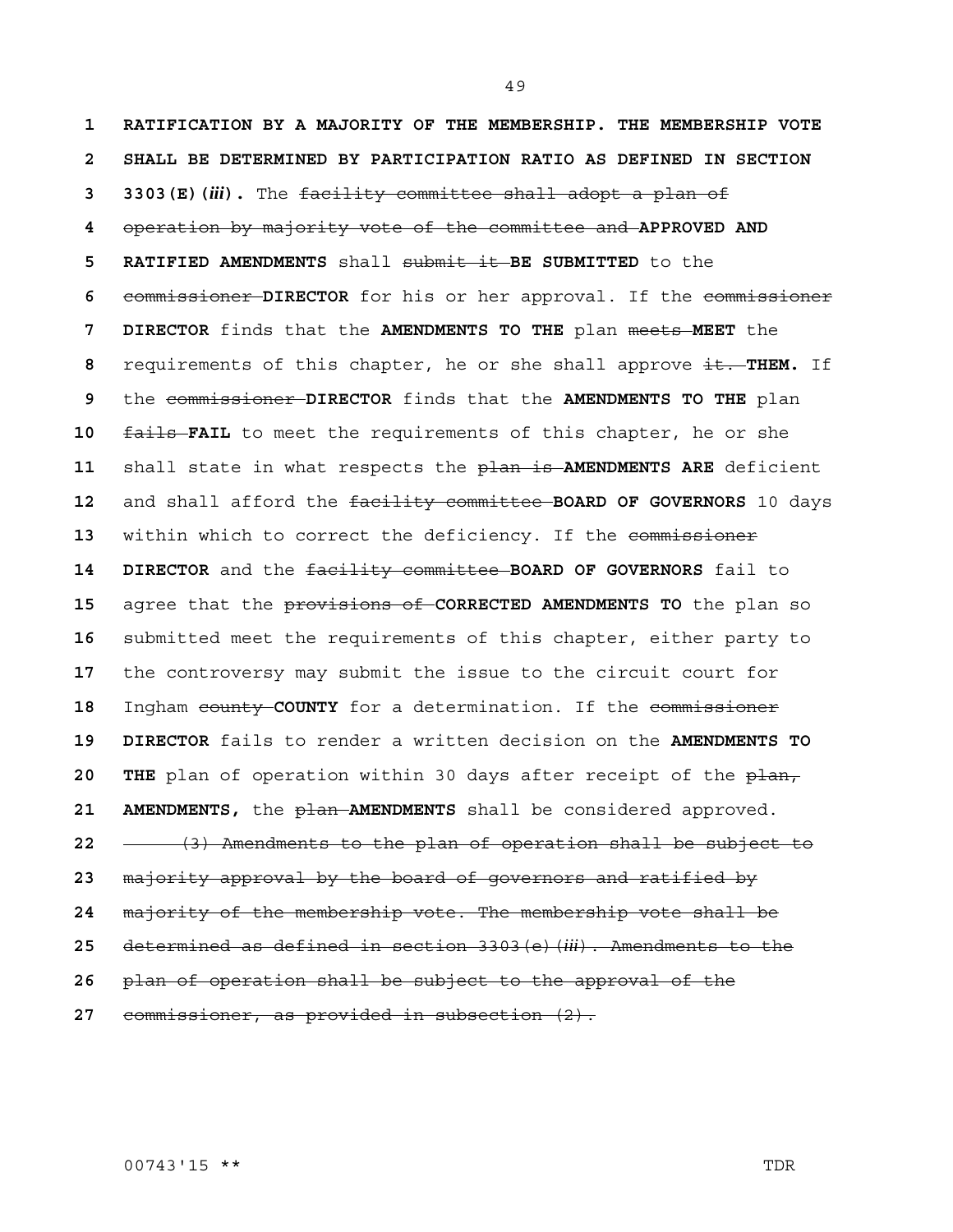**1 (3)** (4) Every insurer authorized to write automobile insurance in this state shall adhere to the plan of operation.

Sec. 3330. (1) The board of governors has the power to direct the operation of the facility, including, at a minimum, the power to do all of the following:

(a) To sue and be sued in the name of the facility. A judgment against the facility shall not create any liabilities in the individual participating members of the facility.

(b) To delegate ministerial duties, to hire a manager, to hire legal counsel, and to contract for goods and services from others.

(c) To assess participating members on the basis of participation ratios pursuant to section 3303 to cover anticipated costs of operation and administration of the facility, to provide for equitable servicing fees, and to share losses, profits, and expenses pursuant to the plan of operation.

(d) To impose limitations on cancellation or nonrenewal by participating members of facility-placed business, in addition to the limitations imposed by chapters 21 and 32.

(e) To provide for a limited number of participating members to receive equitable distribution of applicants; or to provide for a limited number of participating members to service applicants in a plan of sharing of losses in accordance with section 3320(1)(c) and the plan of operation.

(f) To provide for standards of performance of service for the participating members designated under subdivision (e).

(g) To adopt a plan of operation and any amendments to the plan, consistent with this chapter, necessary to assure the fair,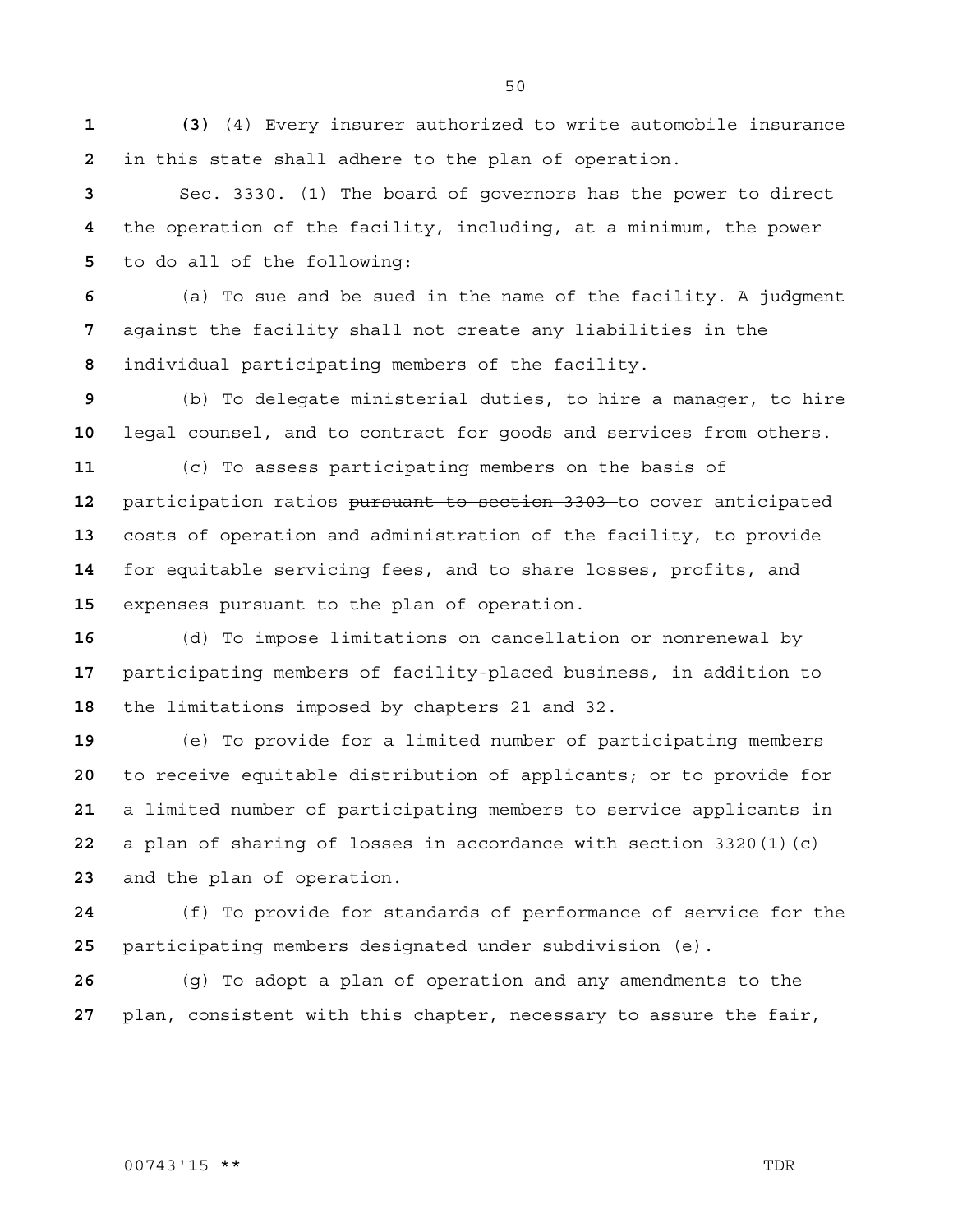reasonable, equitable, and nondiscriminatory manner of

administering the facility, including compliance with chapter 21, and to provide for any other matters necessary or advisable to implement this chapter, including matters necessary to comply with the requirements of chapter 21.

(h) To assess self-insurers and insurers consistent with chapter 31 and the assigned claims plan approved under section 3171.

**9 (I) UNTIL DECEMBER 31, 2020, TO ANNUALLY ASSESS PARTICIPATING 10 MEMBERS AND SELF-INSURERS AN AGGREGATE AMOUNT NOT TO EXCEED 11 \$21,000,000.00 TO COVER ANTICIPATED COSTS OF OPERATION AND 12 ADMINISTRATION OF THE MICHIGAN AUTOMOBILE INSURANCE FRAUD AUTHORITY 13 AND THE AUTOMOBILE THEFT PREVENTION AUTHORITY.**

(2) The board of governors shall institute or cause to be instituted by the facility or on its behalf an automatic data processing system for recording and compiling data relative to individuals insured through the facility. An automatic data processing system established under this subsection shall, to the greatest extent possible, be made compatible with the automatic data processing system maintained by the secretary of state, to provide for the identification and review of individuals insured through the facility.

**23 (3) BEFORE MARCH 1, 2016, THE BOARD OF GOVERNORS SHALL AMEND 24 THE PLAN OF OPERATION TO ESTABLISH APPROPRIATE PROCEDURES NECESSARY 25 TO MAKE ASSESSMENTS FOR AND TO CARRY OUT THE ADMINISTRATIVE DUTIES 26 AND FUNCTIONS OF THE MICHIGAN AUTOMOBILE INSURANCE FRAUD AUTHORITY.** Sec. 4501. As used in this chapter:

00743'15 \*\* TDR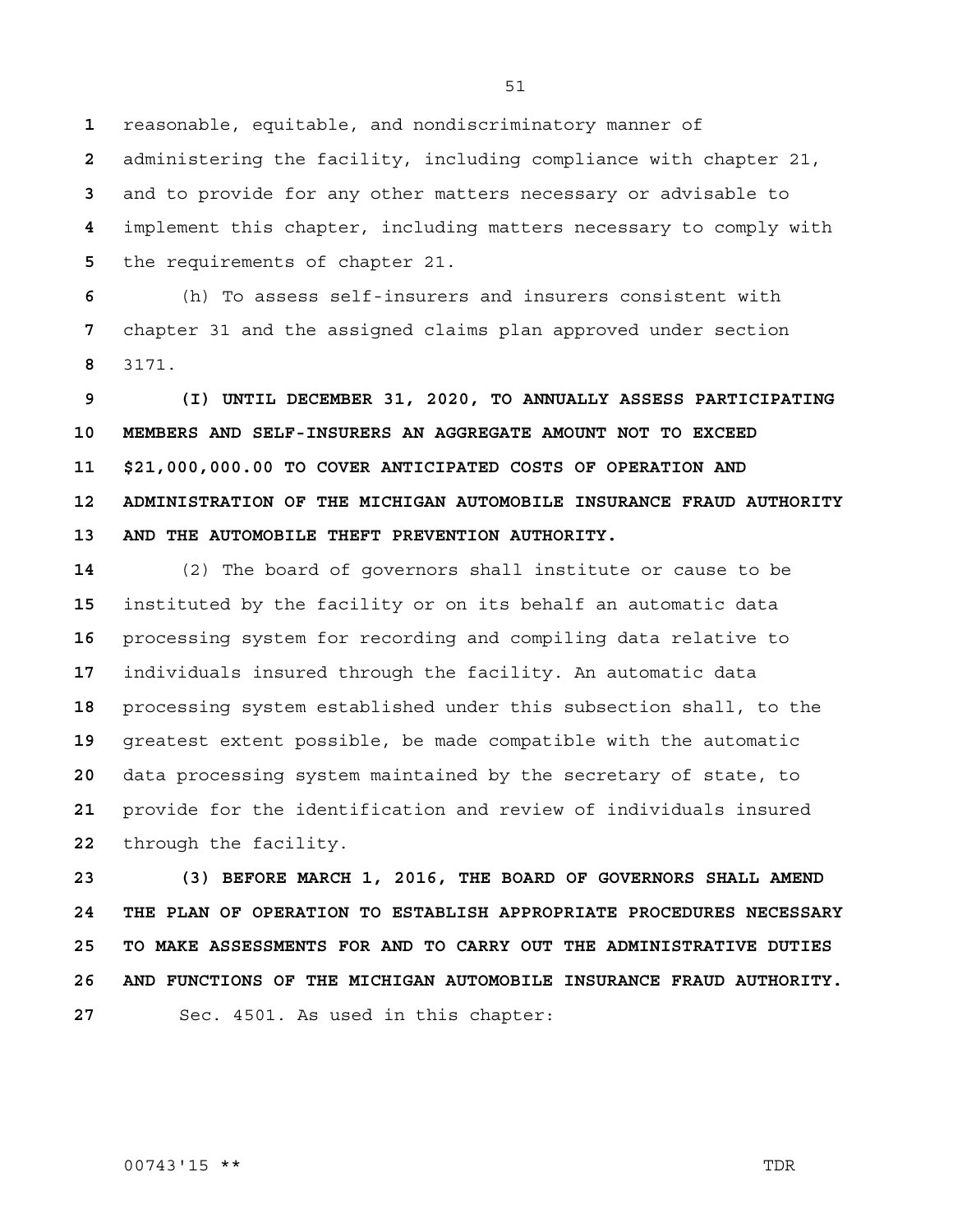(a) "Authorized agency" means the department of state police; a city, village, or township police department; a county sheriff's department; a United States criminal investigative department or agency; the prosecuting authority of a city, village, township, 5 county, or state or of the United States; the office of financial and insurance regulation; **DEPARTMENT; THE MICHIGAN AUTOMOBILE 7 INSURANCE FRAUD AUTHORITY;** or the department of state.

(b) "Financial loss" includes, but is not limited to, loss of earnings, out-of-pocket and other expenses, repair and replacement costs, investigative costs, and claims payments.

(c) "Insurance policy" or "policy" means an insurance policy, benefit contract of a self-funded plan, health maintenance organization contract, nonprofit dental care corporation certificate, or health care corporation certificate.

(d) "Insurer" means a property-casualty insurer, life insurer, third party administrator, self-funded plan, health insurer, health maintenance organization, nonprofit dental care corporation, health care corporation, reinsurer, or any other entity regulated by the insurance laws of this state and providing any form of insurance.

**20 (E) "MICHIGAN AUTOMOBILE INSURANCE FRAUD AUTHORITY" MEANS THE 21 MICHIGAN AUTOMOBILE INSURANCE FRAUD AUTHORITY CREATED UNDER SECTION 22 6302.**

**23 (F)** (e) "Organization" means an organization or internal department of an insurer established to detect and prevent insurance fraud.

**26 (G)** (f) "Person" includes an individual, insurer, company, association, organization, Lloyds, society, reciprocal or inter-

#### 00743'15 \*\* TDR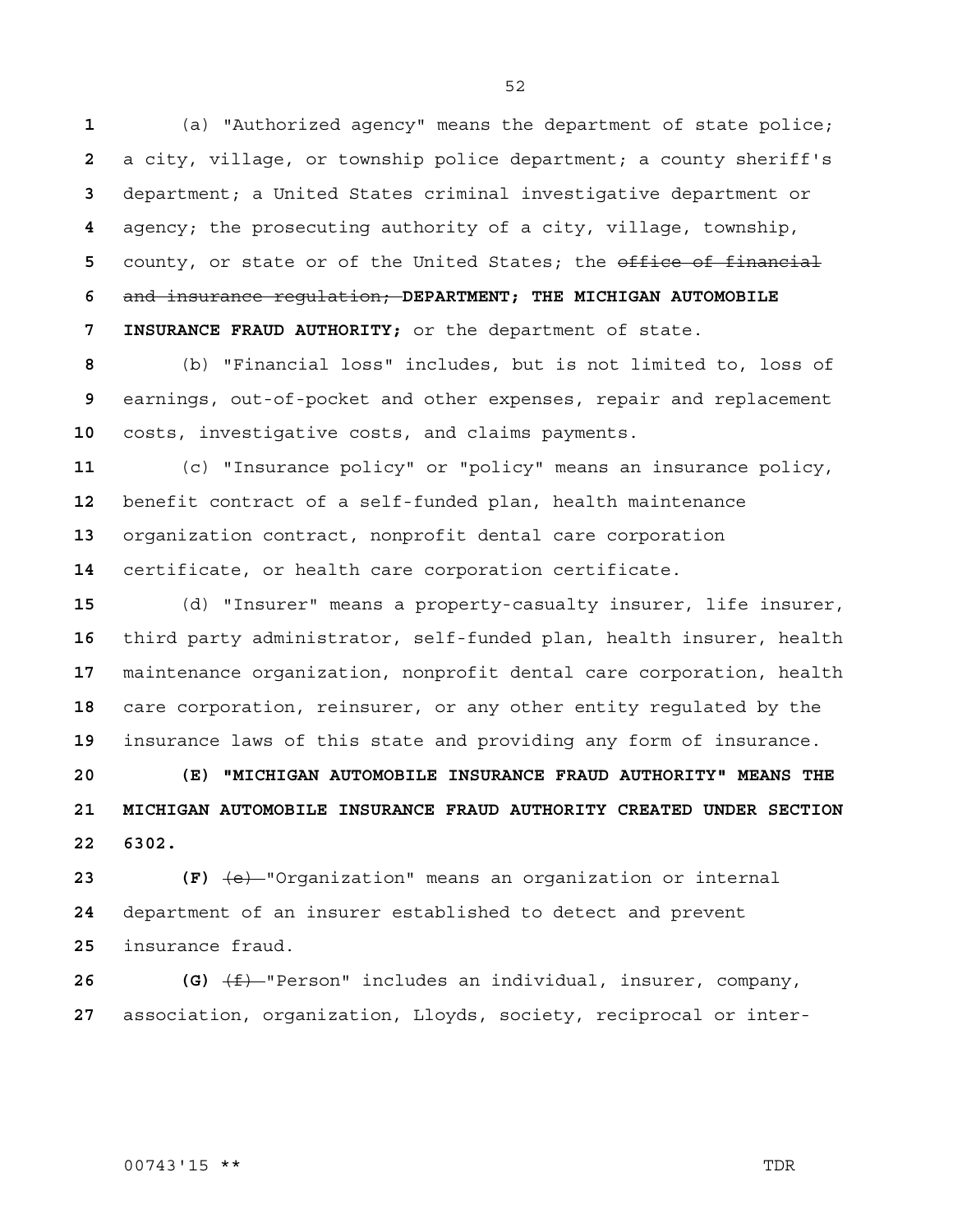insurance exchange, partnership, syndicate, business trust, corporation, and any other legal entity.

**3 (H)** (g) "Practitioner" means a licensee of this state authorized to practice medicine and surgery, psychology, chiropractic, or law, any other licensee of the **THIS** state, or an unlicensed health care provider whose services are compensated, directly or indirectly, by insurance proceeds, or a licensee similarly licensed in other states and nations, or the practitioner of any nonmedical treatment rendered in accordance with a recognized religious method of healing.

**11 (I)** (h) "Runner", "capper", or "steerer" means a person who receives a pecuniary or other benefit from a practitioner, whether directly or indirectly, for procuring or attempting to procure a client, patient, or customer at the direction or request of, or in cooperation with, a practitioner whose intent is to obtain benefits under a contract of insurance or to assert a claim against an insured or an insurer for providing services to the client, patient, or customer. Runner, capper, or steerer does not include a practitioner who procures clients, patients, or customers through the use of public media.

 (J)  $\frac{1}{2}$  statement" includes, but is not limited to, any notice statement, proof of loss, bill of lading, receipt for payment, invoice, account, estimate of property damages, bill for services, claim form, diagnosis, prescription, hospital or doctor record, X-rays, test result, or other evidence of loss, injury, or expense.

Sec. 6107. (1) Prior to **SUBJECT TO SECTION 6307(1), BEFORE** 

#### 00743'15 \*\* TDR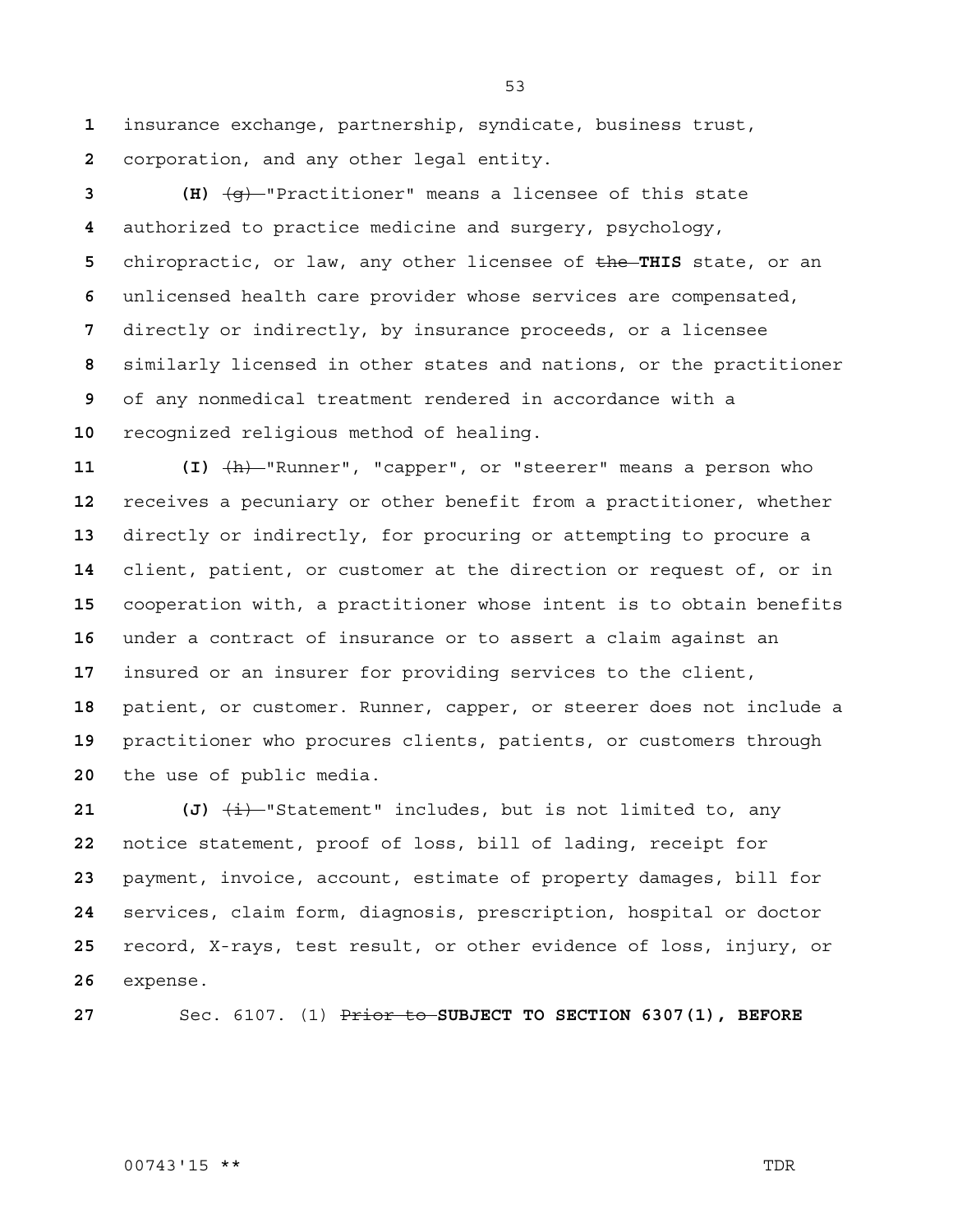April 1 of each year, each insurer engaged in writing insurance coverages which **THAT** provide the security required by section 3101(1) within **IN** this state, as a condition of its authority to transact insurance in this state, shall pay to the authority an assessment equal to \$1.00 multiplied by the insurer's total earned **6 WRITTEN** car years of insurance providing the security required by section 3101(1) written in this state during the immediately preceding calendar year.

(2) Money **THE AUTHORITY SHALL SEGREGATE MONEY** received pursuant to **UNDER** subsection (1), and all other money received by the authority, shall be segregated and placed **PLACE THE MONEY** in a fund to be known as the automobile theft prevention fund. The **13 AUTHORITY SHALL ADMINISTER THE** automobile theft prevention fund**.**  shall be administered by the authority.

(3) Money **THE AUTHORITY SHALL EXPEND MONEY** in the automobile 16 theft prevention fund shall be expended in the following order of priority:

(a) To pay the costs of administration of the authority.

(b) To achieve the purposes and objectives of this chapter, which may include, but not be limited to, the following:

(*i*) Provide financial support to the department of state police and local law enforcement agencies for economic automobile theft enforcement teams.

(*ii*) Provide financial support to state or local law enforcement agencies for programs designed to reduce the incidence 26 of economic automobile theft.

(*iii*) Provide financial support to local prosecutors for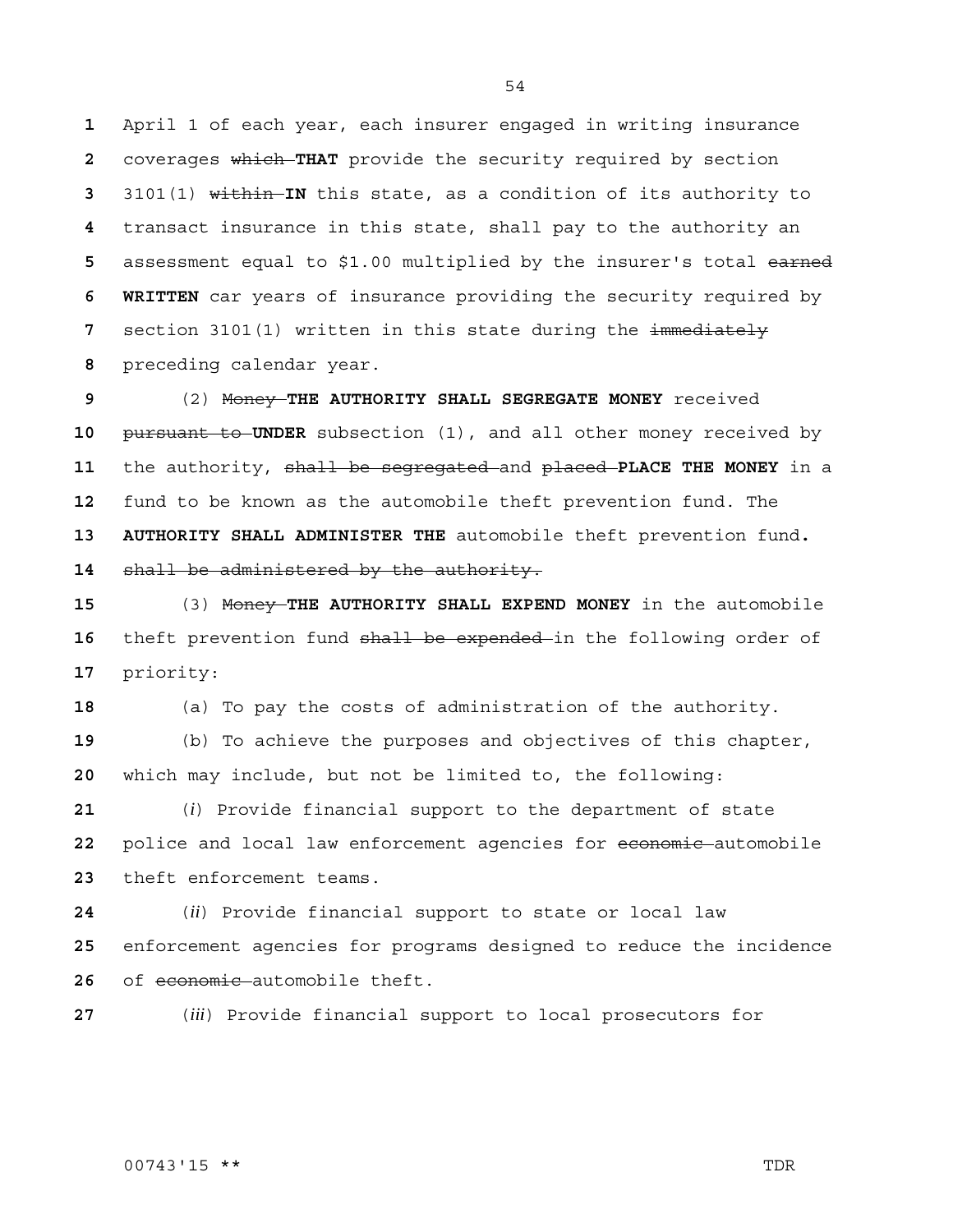1 programs designed to reduce the incidence of economic automobile **2** theft.

**3** (*iv*) Provide financial support to judicial agencies for **4** programs designed to reduce the incidence of economic automobile **5** theft.

**6** (*v*) Provide financial support for neighborhood or community **7** organizations or business organizations for programs designed to **8** reduce the incidence of automobile theft.

(*vi*) Conduct educational programs designed to inform automobile owners of methods of preventing automobile theft and to provide equipment, for experimental purposes, to enable automobile owners to prevent automobile theft.

**13** (4) Money **THE AUTHORITY SHALL USE MONEY** in the automobile 14 theft prevention fund shall only be used for automobile theft **15** prevention efforts**.** and shall be distributed based on need and **16** efficacy as determined by the authority.**THE AUTHORITY SHALL DEVELOP 17 PERFORMANCE METRICS THAT ARE CONSISTENT, CONTROLLABLE, MEASURABLE, 18 AND ATTAINABLE. THE AUTHORITY SHALL USE THE METRICS EACH YEAR TO 19 EVALUATE NEW APPLICATIONS SUBMITTED FOR FUNDING CONSIDERATION AND 20 TO RENEW FUNDING FOR EXISTING PROGRAMS.**

**21** (5) Money in the automobile theft prevention fund shall **IS** not 22 be considered state money.

### **23 CHAPTER 63**

## **24 MICHIGAN AUTOMOBILE INSURANCE FRAUD AUTHORITY**

**25 SEC. 6301. AS USED IN THIS CHAPTER:**

**26 (A) "AUTHORITY" MEANS THE MICHIGAN AUTOMOBILE INSURANCE FRAUD 27 AUTHORITY CREATED IN SECTION 6302.**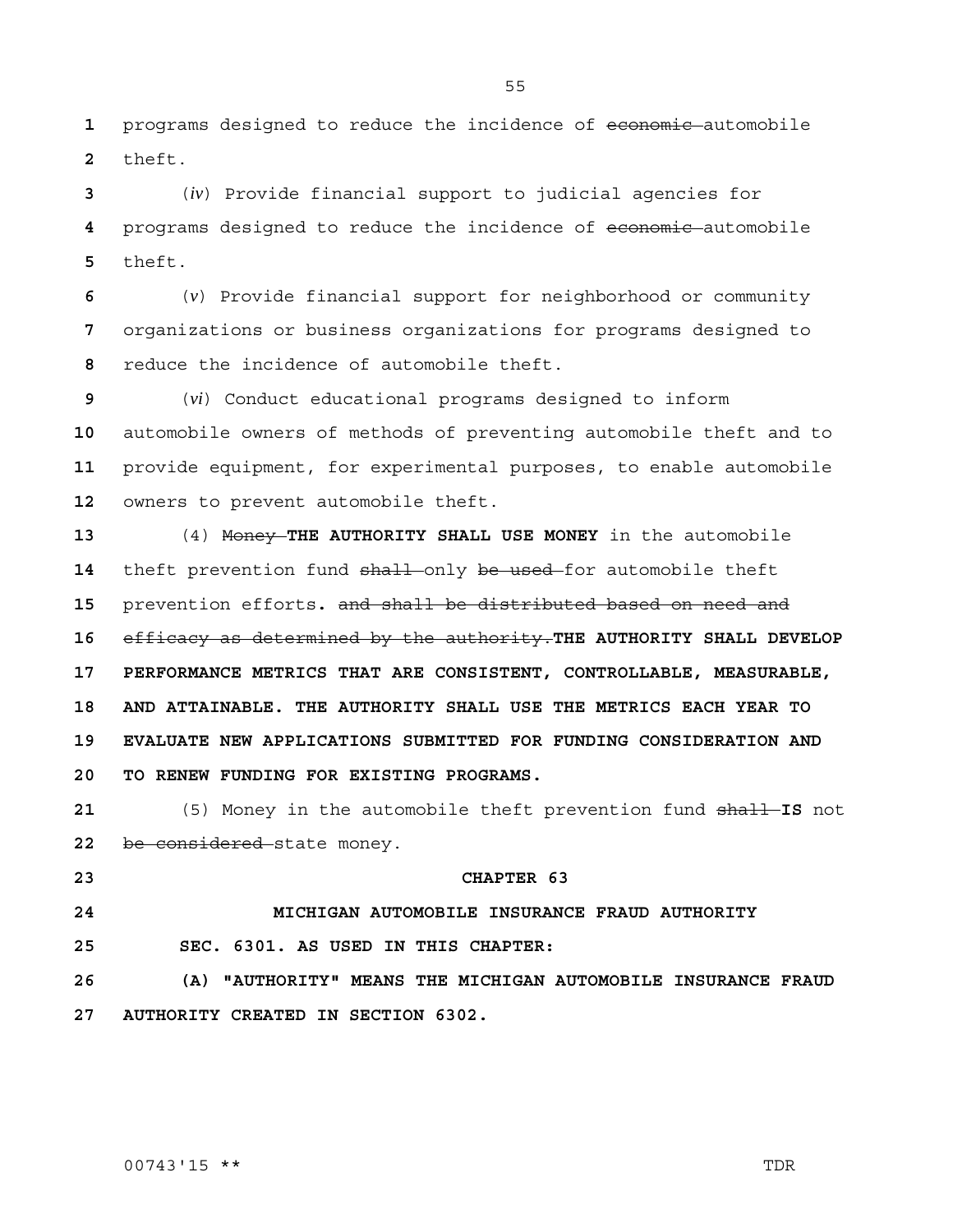**1 (B) "AUTOMOBILE INSURANCE FRAUD" MEANS A FRAUDULENT INSURANCE 2 ACT AS DESCRIBED IN SECTION 4503 THAT IS COMMITTED IN CONNECTION 3 WITH AUTOMOBILE INSURANCE, INCLUDING AN APPLICATION FOR AUTOMOBILE 4 INSURANCE.** 

**5 (C) "BOARD" MEANS THE BOARD OF DIRECTORS OF THE AUTHORITY. 6 (D) "CAR YEARS" MEANS NET DIRECT PRIVATE PASSENGER AND 7 COMMERCIAL NONFLEET VEHICLE YEARS OF INSURANCE PROVIDING THE 8 SECURITY REQUIRED BY SECTION 3101(1) WRITTEN IN THIS STATE FOR THE 9 SECOND PREVIOUS CALENDAR YEAR AS REPORTED TO THE STATISTICAL AGENT 10 OF EACH INSURER.** 

**11 (E) "FACILITY" MEANS THE MICHIGAN AUTOMOBILE INSURANCE 12 PLACEMENT FACILITY CREATED UNDER CHAPTER 33.** 

**13 SEC. 6302. (1) THE MICHIGAN AUTOMOBILE INSURANCE FRAUD 14 AUTHORITY IS CREATED WITHIN THE FACILITY. THE FACILITY SHALL 15 PROVIDE STAFF FOR THE AUTHORITY AND SHALL CARRY OUT THE 16 ADMINISTRATIVE DUTIES AND FUNCTIONS AS DIRECTED BY THE BOARD.**

**17 (2) THE AUTHORITY IS NOT A STATE AGENCY, AND THE MONEY OF THE 18 AUTHORITY IS NOT STATE MONEY. THE AUTHORITY IS NOT A PUBLIC BODY 19 UNDER, AND A RECORD OF THE AUTHORITY IS NOT SUBJECT TO DISCLOSURE 20 UNDER, THE FREEDOM OF INFORMATION ACT, 1976 PA 442, MCL 15.231 TO 21 15.246.** 

**22 (3) WITH THE DISCRETION TO APPROVE OR DISAPPROVE PROGRAMS TO 23 BE SUPPORTED, THE AUTHORITY SHALL DO BOTH OF THE FOLLOWING:**

**24 (A) PROVIDE FINANCIAL SUPPORT TO STATE OR LOCAL LAW 25 ENFORCEMENT AGENCIES FOR PROGRAMS DESIGNED TO REDUCE THE INCIDENCE 26 OF AUTOMOBILE INSURANCE FRAUD.**

**27 (B) PROVIDE FINANCIAL SUPPORT TO STATE OR LOCAL PROSECUTORIAL** 

#### 00743'15 \*\* TDR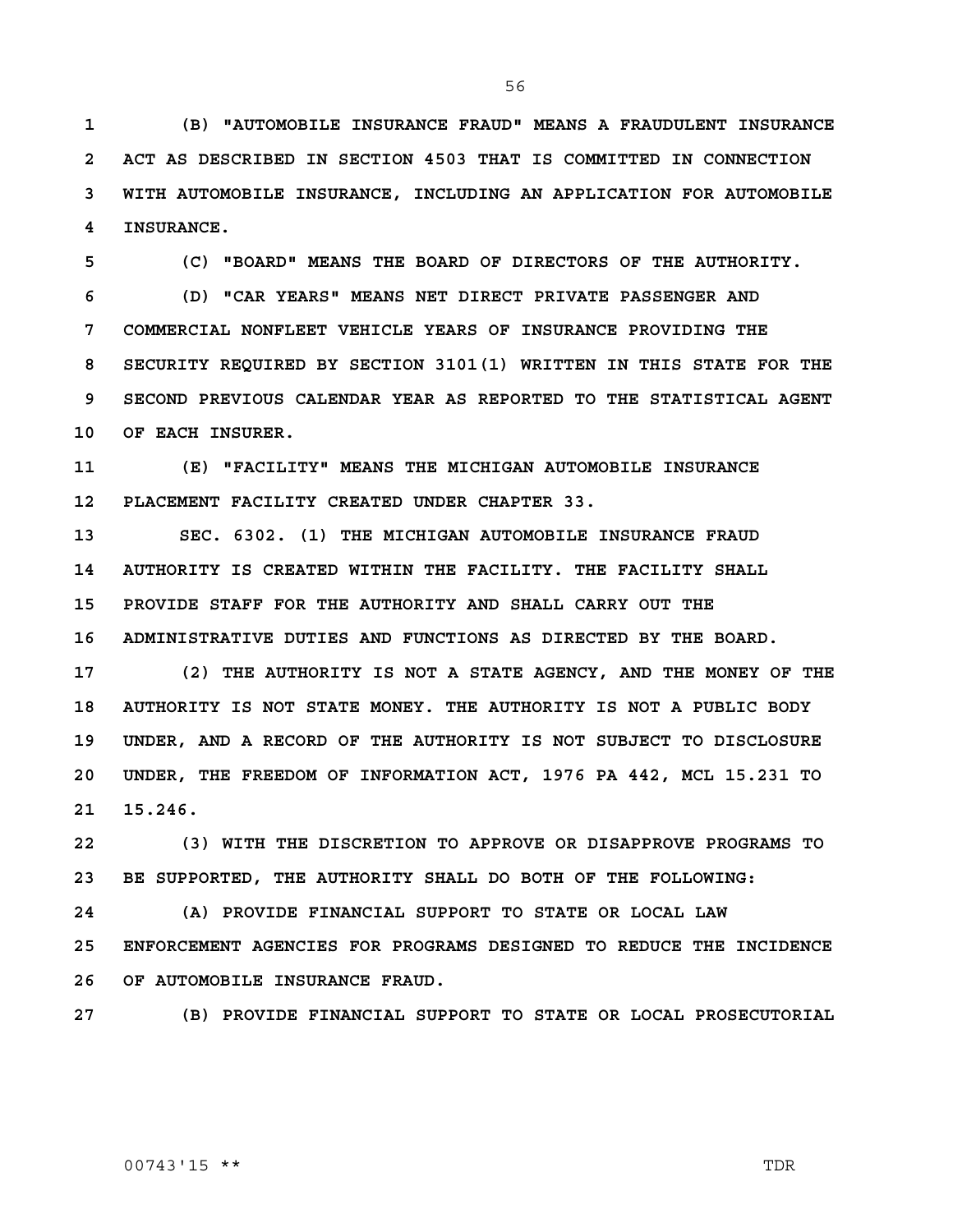**1 AGENCIES FOR PROGRAMS DESIGNED TO REDUCE THE INCIDENCE OF 2 AUTOMOBILE INSURANCE FRAUD.**

**3 (4) THE AUTHORITY MAY PROVIDE FINANCIAL SUPPORT TO LAW 4 ENFORCEMENT, PROSECUTORIAL, INSURANCE, EDUCATION, OR TRAINING 5 ASSOCIATIONS FOR PROGRAMS DESIGNED TO REDUCE THE INCIDENCE OF 6 AUTOMOBILE INSURANCE FRAUD.** 

**7 (5) THE PURPOSES, POWERS, AND DUTIES OF THE AUTHORITY ARE 8 VESTED IN AND SHALL BE EXERCISED BY A BOARD OF DIRECTORS. THE BOARD 9 OF DIRECTORS CONSISTS OF 15 MEMBERS AS FOLLOWS:**

**10 (A) EIGHT MEMBERS WHO REPRESENT AUTOMOBILE INSURERS IN THIS 11 STATE, INCLUDING THE FOLLOWING:**

**12 (***i***) AT LEAST 2 MEMBERS WHO REPRESENT INSURER GROUPS WITH 13 350,000 OR MORE CAR YEARS.**

**14 (***ii***) AT LEAST 2 MEMBERS WHO REPRESENT INSURER GROUPS WITH 15 FEWER THAN 350,000 BUT 100,000 OR MORE CAR YEARS.**

**16 (***iii***) AT LEAST 1 MEMBER WHO REPRESENTS INSURER GROUPS WITH 17 FEWER THAN 100,000 CAR YEARS.**

**18 (B) THE DIRECTOR OR HIS OR HER DESIGNEE.**

**19 (C) THE ATTORNEY GENERAL OR HIS OR HER DESIGNEE.**

**20 (D) THE DIRECTOR OF THE DEPARTMENT OF STATE POLICE OR HIS OR 21 HER DESIGNEE.**

**22 (E) TWO MEMBERS WHO REPRESENT OTHER LAW ENFORCEMENT AGENCIES 23 IN THIS STATE.**

**24 (F) ONE MEMBER WHO REPRESENTS PROSECUTING ATTORNEYS IN THIS 25 STATE.**

**26 (G) ONE MEMBER WHO REPRESENTS THE GENERAL PUBLIC.**

**27 (6) THE MEMBERS OF THE BOARD REPRESENTING INSURERS SHALL BE** 

#### 00743'15 \*\* TDR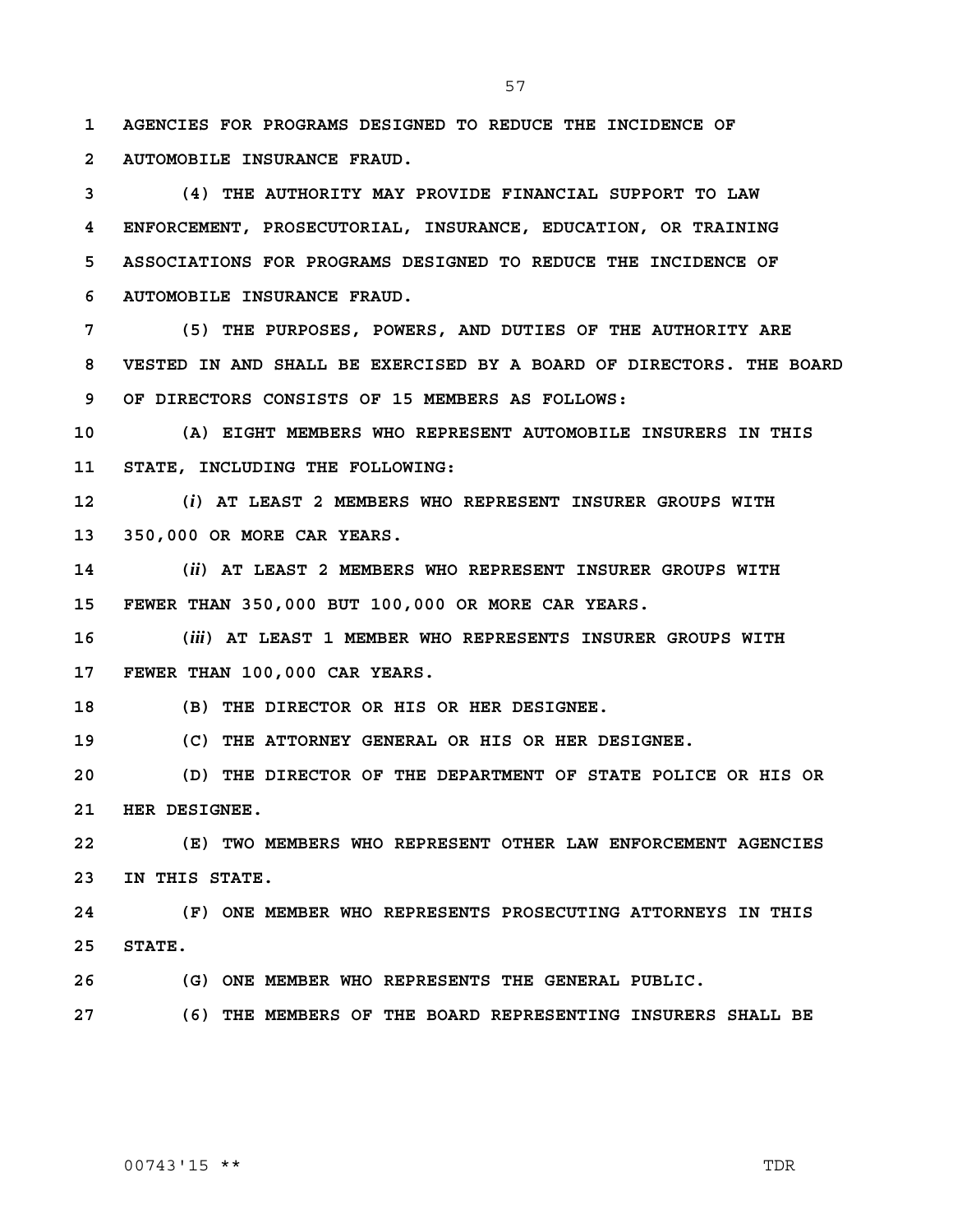**1 ELECTED BY AUTHORIZED INSURERS THAT PROVIDE AUTOMOBILE INSURANCE IN 2 THIS STATE FROM A LIST OF NOMINEES PROPOSED BY THE BOARD OF 3 GOVERNORS OF THE FACILITY. IN PREPARING THE LIST OF NOMINEES FOR 4 THE MEMBERS, THE BOARD OF GOVERNORS OF THE FACILITY SHALL SOLICIT 5 NOMINATIONS FROM AUTHORIZED INSURERS THAT PROVIDE AUTOMOBILE 6 INSURANCE IN THIS STATE.**

**7 (7) THE GOVERNOR SHALL APPOINT THE MEMBERS OF THE BOARD 8 REPRESENTING LAW ENFORCEMENT AGENCIES OTHER THAN THE DEPARTMENT OF 9 STATE POLICE. IN APPOINTING THE MEMBERS, THE GOVERNOR SHALL SOLICIT 10 INPUT FROM VARIOUS LAW ENFORCEMENT ASSOCIATIONS IN THIS STATE.**

**11 (8) THE GOVERNOR SHALL APPOINT THE MEMBER OF THE BOARD 12 REPRESENTING PROSECUTING ATTORNEYS. IN APPOINTING THE MEMBER, THE 13 GOVERNOR SHALL SOLICIT INPUT FROM THE PROSECUTING ATTORNEYS 14 ASSOCIATION OF MICHIGAN.**

**15 (9) THE GOVERNOR SHALL APPOINT THE MEMBER OF THE BOARD 16 REPRESENTING THE GENERAL PUBLIC. THE GOVERNOR SHALL APPOINT AN 17 INDIVIDUAL WHO IS A RESIDENT OF THIS STATE AND IS NOT EMPLOYED BY 18 OR UNDER CONTRACT WITH A STATE OR LOCAL UNIT OF GOVERNMENT OR AN 19 INSURER.**

**20 (10) EXCEPT AS OTHERWISE PROVIDED IN THIS SUBSECTION, A MEMBER 21 OF THE BOARD SHALL SERVE FOR A TERM OF 4 YEARS OR UNTIL HIS OR HER 22 SUCCESSOR IS ELECTED, DESIGNATED, OR APPOINTED, WHICHEVER OCCURS 23 LATER. OF THE MEMBERS FIRST ELECTED OR APPOINTED UNDER THIS 24 SECTION, 2 MEMBERS REPRESENTING INSURERS AND 1 MEMBER REPRESENTING 25 LAW ENFORCEMENT AGENCIES SHALL SERVE FOR A TERM OF 2 YEARS, 3 26 MEMBERS REPRESENTING INSURERS, THE MEMBER REPRESENTING PROSECUTING 27 ATTORNEYS, AND THE MEMBER REPRESENTING THE GENERAL PUBLIC SHALL**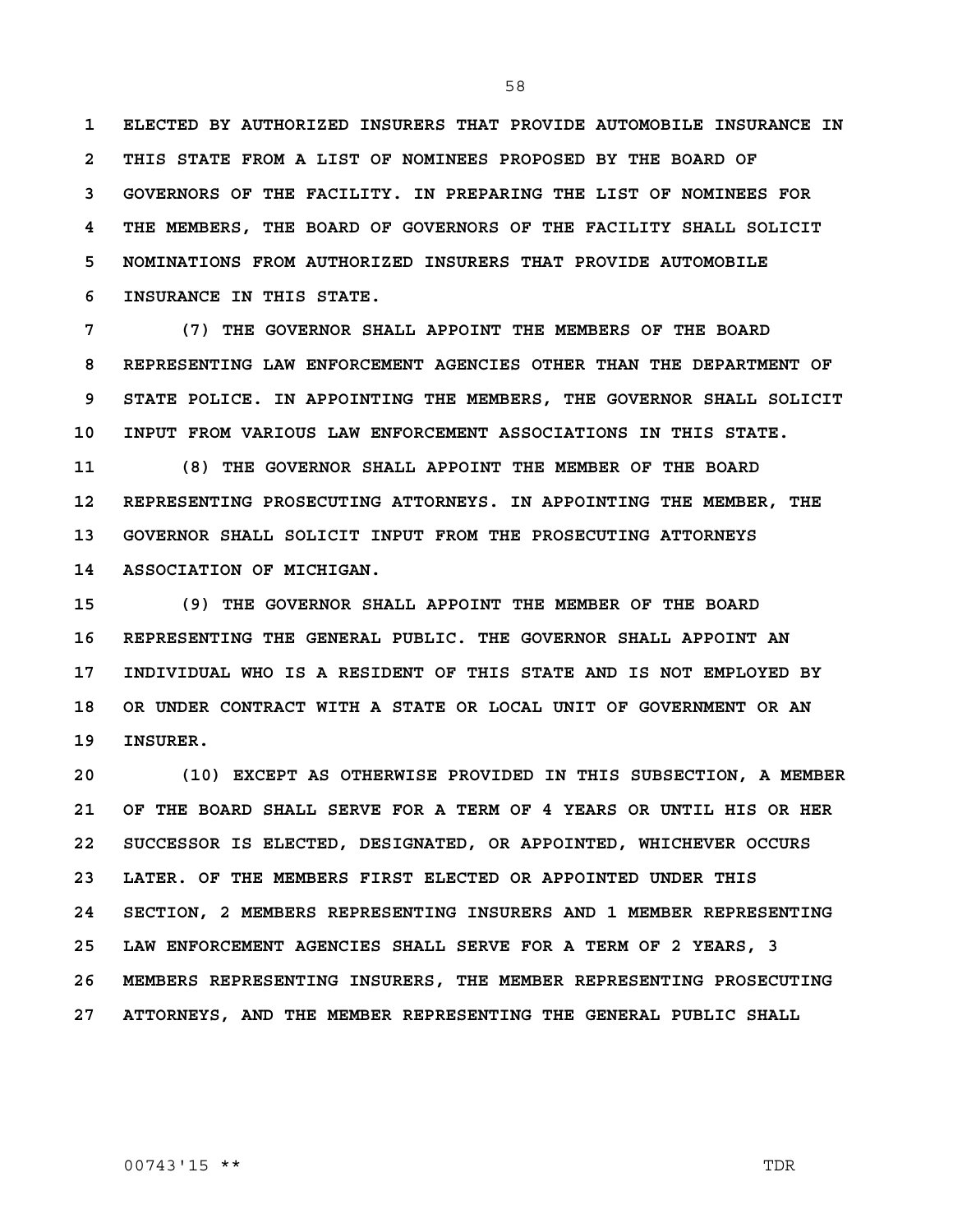**1 SERVE FOR A TERM OF 3 YEARS, AND 3 MEMBERS REPRESENTING INSURERS 2 AND 1 MEMBER REPRESENTING LAW ENFORCEMENT AGENCIES SHALL SERVE FOR 3 A TERM OF 4 YEARS.**

**4 (11) THE BOARD IS DISSOLVED ON JANUARY 1, 2021.**

**5 SEC. 6303. (1) A MEMBER OF THE BOARD SHALL SERVE WITHOUT 6 COMPENSATION, EXCEPT THAT THE BOARD SHALL REIMBURSE A MEMBER IN A 7 REASONABLE AMOUNT FOR NECESSARY TRAVEL AND EXPENSES.**

**8 (2) A MAJORITY OF THE MEMBERS OF THE BOARD CONSTITUTE A QUORUM 9 FOR THE TRANSACTION OF BUSINESS AT A MEETING OR THE EXERCISE OF A 10 POWER OR FUNCTION OF THE AUTHORITY, NOTWITHSTANDING THE EXISTENCE 11 OF 1 OR MORE VACANCIES. NOTWITHSTANDING ANY OTHER PROVISION OF LAW 12 TO THE CONTRARY, ACTION MAY BE TAKEN BY THE AUTHORITY AT A MEETING 13 ON A VOTE OF THE MAJORITY OF ITS MEMBERS PRESENT IN PERSON OR 14 THROUGH THE USE OF AMPLIFIED TELEPHONIC EQUIPMENT, IF AUTHORIZED BY 15 THE BYLAWS OR PLAN OF OPERATION OF THE BOARD. THE AUTHORITY SHALL 16 MEET AT THE CALL OF THE CHAIR OR AS MAY BE PROVIDED IN THE BYLAWS 17 OF THE AUTHORITY. MEETINGS OF THE AUTHORITY MAY BE HELD ANYWHERE IN 18 THIS STATE.**

**19 (3) THE BOARD SHALL ADOPT A PLAN OF OPERATION BY A MAJORITY 20 VOTE OF THE BOARD. VACANCIES ON THE BOARD SHALL BE FILLED IN 21 ACCORDANCE WITH THE PLAN OF OPERATION.**

**22 (4) THE BOARD SHALL CONDUCT ITS BUSINESS AT MEETINGS THAT ARE 23 HELD IN THIS STATE, OPEN TO THE PUBLIC, AND HELD IN A PLACE THAT IS 24 AVAILABLE TO THE GENERAL PUBLIC. HOWEVER, THE BOARD MAY ESTABLISH 25 REASONABLE RULES TO MINIMIZE DISRUPTION OF A MEETING OF THE BOARD. 26 AT LEAST 10 DAYS BUT NOT MORE THAN 60 DAYS BEFORE A MEETING, THE 27 BOARD SHALL PROVIDE PUBLIC NOTICE OF THE MEETING AT THE BOARD'S**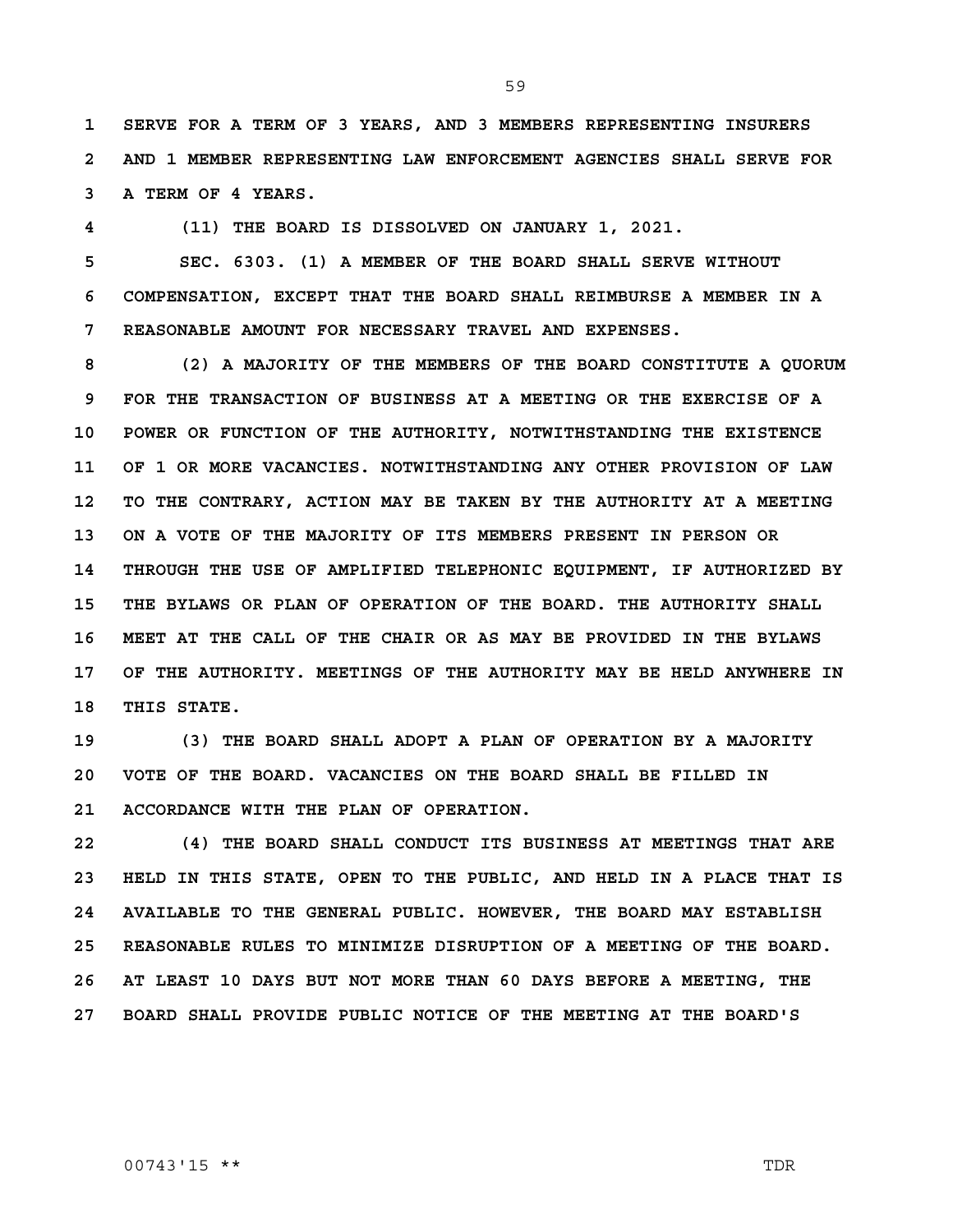**1 PRINCIPAL OFFICE AND ON A PUBLICLY ACCESSIBLE INTERNET WEBSITE. THE 2 BOARD SHALL INCLUDE IN THE PUBLIC NOTICE OF ITS MEETING THE ADDRESS 3 WHERE MINUTES OF THE BOARD MAY BE INSPECTED BY THE PUBLIC. THE 4 BOARD MAY MEET IN A CLOSED SESSION FOR ANY OF THE FOLLOWING 5 PURPOSES:**

**6 (A) TO CONSIDER THE HIRING, DISMISSAL, SUSPENSION, 7 DISCIPLINING, OR EVALUATION OF OFFICERS OR EMPLOYEES OF THE 8 AUTHORITY.**

**9 (B) TO CONSULT WITH ITS ATTORNEY.**

**10 (C) TO COMPLY WITH STATE OR FEDERAL LAW, RULES, OR REGULATIONS 11 REGARDING PRIVACY OR CONFIDENTIALITY.**

**12 (5) THE BOARD SHALL DISPLAY INFORMATION CONCERNING THE 13 AUTHORITY'S OPERATIONS AND ACTIVITIES, INCLUDING, BUT NOT LIMITED 14 TO, THE ANNUAL FINANCIAL REPORT REQUIRED UNDER SECTION 6310, ON A 15 PUBLICLY ACCESSIBLE INTERNET WEBSITE.**

**16 (6) THE BOARD SHALL KEEP MINUTES OF EACH BOARD MEETING. THE 17 BOARD SHALL MAKE THE MINUTES OPEN TO PUBLIC INSPECTION AND 18 AVAILABLE AT THE ADDRESS DESIGNATED ON THE PUBLIC NOTICE OF ITS 19 MEETINGS. THE BOARD SHALL MAKE COPIES OF THE MINUTES AVAILABLE TO 20 THE PUBLIC AT THE REASONABLE ESTIMATED COST FOR PRINTING AND 21 COPYING. THE BOARD SHALL INCLUDE ALL OF THE FOLLOWING IN THE 22 MINUTES:**

**23 (A) THE DATE, TIME, AND PLACE OF THE MEETING.**

**24 (B) THE NAMES OF BOARD MEMBERS WHO ARE PRESENT AND BOARD 25 MEMBERS WHO ARE ABSENT.**

**26 (C) BOARD DECISIONS MADE DURING ANY PORTION OF THE MEETING 27 THAT WAS OPEN TO THE PUBLIC.**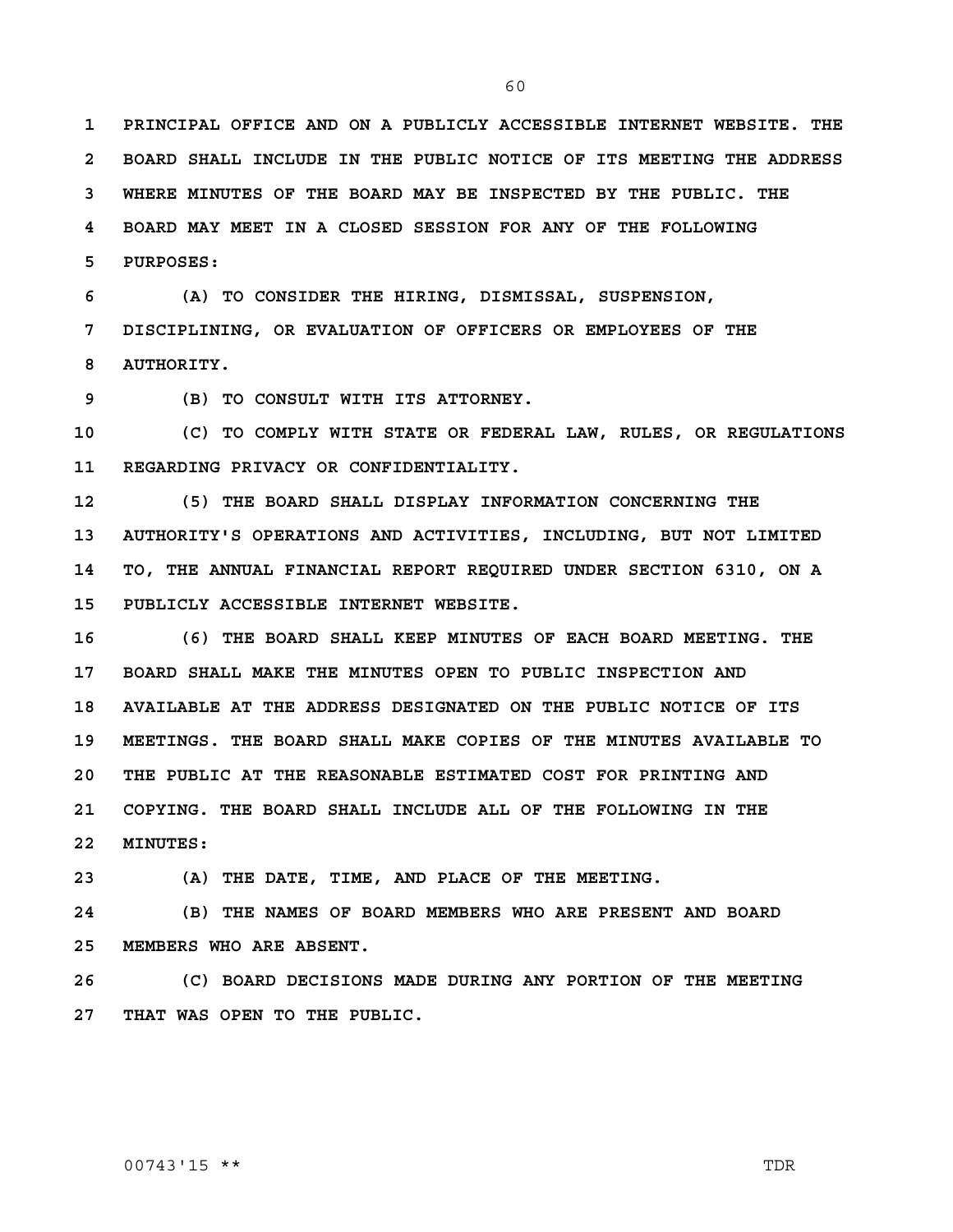61

**1 (D) ALL ROLL CALL VOTES TAKEN AT THE MEETING.**

**2 SEC. 6304. (1) BEFORE JANUARY 1, 2021, THE AUTHORITY SHALL 3 TRANSFER ALL ASSETS OF THE AUTHORITY TO THE DEPARTMENT OF STATE 4 POLICE FOR THE BENEFIT OF THE AUTOMOBILE THEFT PREVENTION 5 AUTHORITY.**

**6 (2) ON JANUARY 1, 2021, THE AUTHORITY IS DISSOLVED.**

**7 SEC. 6305. THE BOARD HAS THE POWERS NECESSARY TO CARRY OUT ITS 8 DUTIES UNDER THIS ACT, INCLUDING, BUT NOT LIMITED TO, THE POWER TO 9 DO THE FOLLOWING:**

**10 (A) SUE AND BE SUED IN THE NAME OF THE AUTHORITY.**

**11 (B) SOLICIT AND ACCEPT GIFTS, GRANTS, LOANS, AND OTHER AID 12 FROM ANY PERSON, THE FEDERAL GOVERNMENT, THIS STATE, A LOCAL UNIT 13 OF GOVERNMENT, OR AN AGENCY OF THE FEDERAL GOVERNMENT, THIS STATE, 14 OR A LOCAL UNIT OF GOVERNMENT.**

**15 (C) MAKE GRANTS AND INVESTMENTS.**

**16 (D) PROCURE INSURANCE AGAINST ANY LOSS IN CONNECTION WITH ITS 17 PROPERTY, ASSETS, OR ACTIVITIES.**

**18 (E) INVEST AT ITS DISCRETION ANY MONEY HELD IN RESERVE OR 19 SINKING FUNDS OR ANY MONEY NOT REQUIRED FOR IMMEDIATE USE OR 20 DISBURSEMENT AND TO SELECT AND USE DEPOSITORIES FOR ITS MONEY.**

**21 (F) CONTRACT FOR GOODS AND SERVICES AND ENGAGE PERSONNEL AS 22 NECESSARY.**

**23 (G) INDEMNIFY AND PROCURE INSURANCE INDEMNIFYING ANY MEMBER OF 24 THE BOARD FOR PERSONAL LOSS OR ACCOUNTABILITY RESULTING FROM THE 25 MEMBER'S ACTION OR INACTION AS A MEMBER OF THE BOARD.**

**26 (H) PERFORM OTHER ACTS NOT SPECIFICALLY ENUMERATED IN THIS 27 SECTION THAT ARE NECESSARY OR PROPER TO ACCOMPLISH THE PURPOSES OF**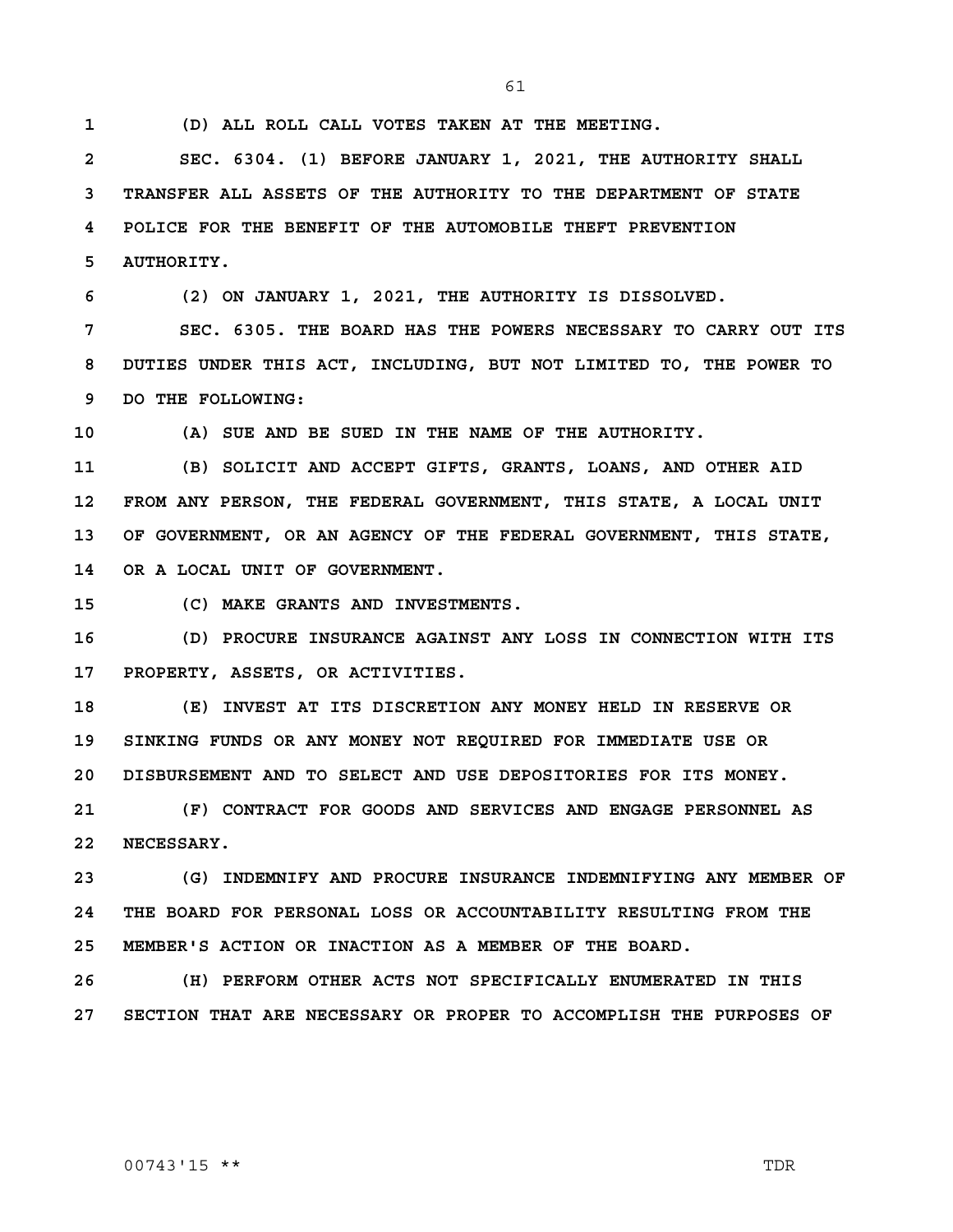**1 THE AUTHORITY AND THAT ARE NOT INCONSISTENT WITH THIS SECTION OR 2 THE PLAN OF OPERATION.**

**3 SEC. 6307. (1) SECTION 6107(1) DOES NOT APPLY FROM JANUARY 1, 4 2016 TO DECEMBER 31, 2020.**

**5 (2) BEFORE APRIL 1 OF EACH YEAR FROM 2016 TO 2020, AN INSURER 6 OR SELF-INSURER ENGAGED IN WRITING INSURANCE COVERAGES THAT PROVIDE 7 THE SECURITY REQUIRED BY SECTION 3101(1) IN THIS STATE, AS A 8 CONDITION OF ITS AUTHORITY TO TRANSACT INSURANCE IN THIS STATE, 9 SHALL PAY TO THE FACILITY, FOR DEPOSIT INTO THE ACCOUNT OF THE 10 AUTHORITY, AN ASSESSMENT DETERMINED BY THE FACILITY AS PROVIDED IN 11 THE PLAN OF OPERATION. THE ASSESSMENT SHALL BE BASED ON THE RATIO 12 OF THE CAR YEARS WRITTEN BY THE INSURER OR SELF-INSURER TO THE 13 TOTAL CAR YEARS WRITTEN IN THIS STATE BY ALL INSURERS AND SELF-14 INSURERS.**

**15 (3) THE FACILITY SHALL SEGREGATE ALL MONEY RECEIVED UNDER 16 SUBSECTION (2), AND ALL OTHER MONEY RECEIVED BY THE AUTHORITY, FROM 17 OTHER MONEY OF THE FACILITY, IF APPLICABLE. THE FACILITY SHALL ONLY 18 EXPEND THE MONEY RECEIVED UNDER SUBSECTION (2) AS DIRECTED BY THE 19 BOARD.**

**20 (4) FROM THE MONEY RECEIVED EACH YEAR UNDER SUBSECTION (2), 21 THE BOARD SHALL PAY AT LEAST \$6,250,000.00 TO THE AUTOMOBILE THEFT 22 PREVENTION FUND ESTABLISHED UNDER SECTION 6107.**

**23 SEC. 6308. (1) AN INSURER AUTHORIZED TO TRANSACT AUTOMOBILE 24 INSURANCE IN THIS STATE, AS A CONDITION OF ITS AUTHORITY TO 25 TRANSACT INSURANCE IN THIS STATE, SHALL REPORT AUTOMOBILE INSURANCE 26 FRAUD DATA TO THE AUTHORITY USING THE FORMAT AND PROCEDURES ADOPTED 27 BY THE BOARD.**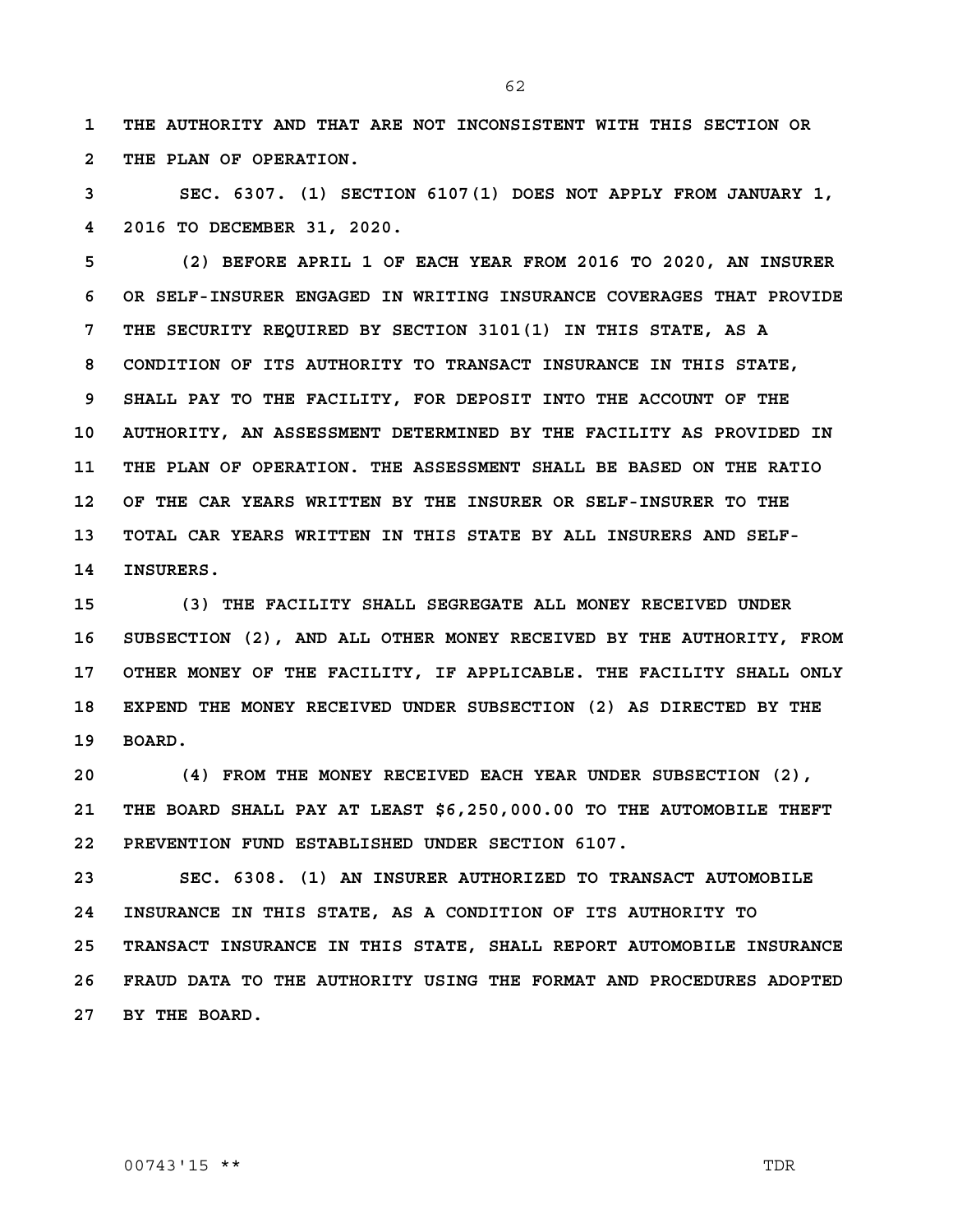**1 (2) THE DEPARTMENT OF STATE POLICE SHALL COOPERATE WITH THE 2 AUTHORITY AND SHALL PROVIDE AVAILABLE MOTOR VEHICLE FRAUD AND THEFT 3 STATISTICS TO THE AUTHORITY ON REQUEST.**

**4 (3) THE BOARD SHALL DEVELOP PERFORMANCE METRICS THAT ARE 5 CONSISTENT, CONTROLLABLE, MEASURABLE, AND ATTAINABLE. THE BOARD 6 SHALL USE THE METRICS EACH YEAR TO EVALUATE NEW APPLICATIONS 7 SUBMITTED FOR FUNDING CONSIDERATION AND TO RENEW FUNDING FOR 8 EXISTING PROGRAMS.**

**9 SEC. 6310. (1) BEGINNING JANUARY 1 OF THE YEAR AFTER THE 10 EFFECTIVE DATE OF THE AMENDATORY ACT THAT ADDED THIS SECTION, THE 11 AUTHORITY SHALL PREPARE AND PUBLISH AN ANNUAL FINANCIAL REPORT, AND 12 BEGINNING JULY 1 OF THE YEAR AFTER THE EFFECTIVE DATE OF THE 13 AMENDATORY ACT THAT ADDED THIS SECTION, THE AUTHORITY SHALL PREPARE 14 AND PUBLISH AN ANNUAL REPORT TO THE LEGISLATURE ON THE AUTHORITY'S 15 EFFORTS TO PREVENT AUTOMOBILE INSURANCE FRAUD AND COST SAVINGS THAT 16 HAVE RESULTED FROM THOSE EFFORTS.**

**17 (2) THE ANNUAL REPORT TO THE LEGISLATURE REQUIRED UNDER 18 SUBSECTION (1) MUST DETAIL THE AUTOMOBILE INSURANCE FRAUD OCCURRING 19 IN THIS STATE FOR THE PREVIOUS YEAR, ASSESS THE IMPACT OF THE FRAUD 20 ON RATES CHARGED FOR AUTOMOBILE INSURANCE, SUMMARIZE PREVENTION 21 PROGRAMS, AND OUTLINE ALLOCATIONS MADE BY THE AUTHORITY. THE 22 MEMBERS OF THE BOARD, INSURERS, AND THE DIRECTOR SHALL COOPERATE IN 23 DEVELOPING THE REPORT AS REQUESTED BY THE AUTHORITY AND SHALL MAKE 24 AVAILABLE TO THE AUTHORITY RECORDS AND STATISTICS CONCERNING 25 AUTOMOBILE INSURANCE FRAUD, INCLUDING THE NUMBER OF INSTANCES OF 26 SUSPECTED AND CONFIRMED INSURANCE FRAUD, NUMBER OF PROSECUTIONS AND 27 CONVICTIONS INVOLVING AUTOMOBILE INSURANCE FRAUD, AND AUTOMOBILE** 

00743'15 \*\* TDR